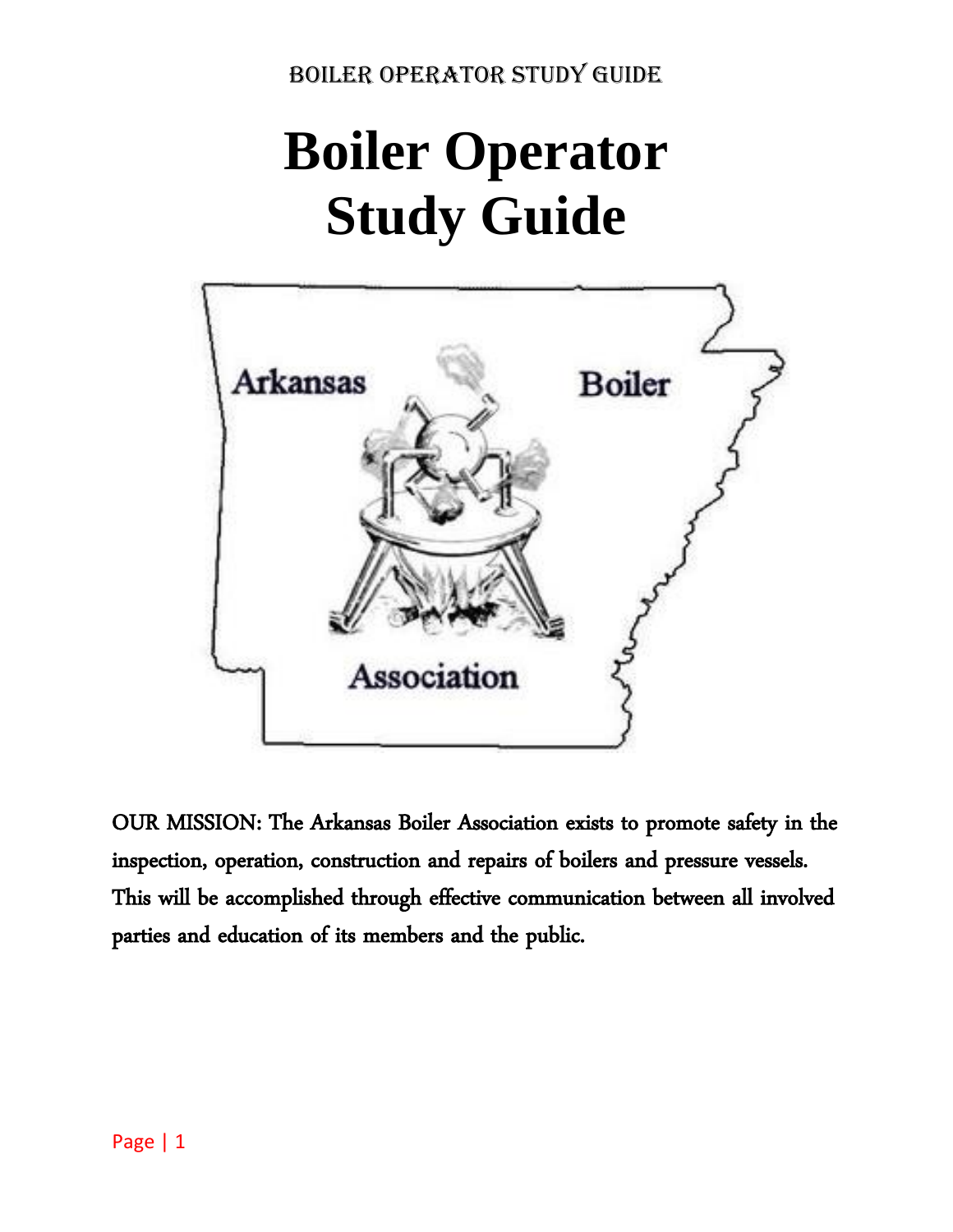# *PLEASE NOTE THE ARKANSAS BOILER DIVISION REQUIRES THE FOLLOWING:*

- ❖*The Application to take the Arkansas Boiler Operator Examination can be found, completed, and brought with you to take the examine at <https://www.labor.arkansas.gov/>*
- ❖*The State of Arkansas Boiler Division requires the Completed Application be signed by your Employer verifying your 6-Months on the Job Training and must be submitted to the Arkansas Boiler Inspector before Testing.*
- ❖*The State of Arkansas Boiler Division requires a \$25.00 Testing Fee to be paid on-line before Testing date:<https://www.labor.arkansas.gov/>*
- ❖*The State of Arkansas Boiler Division requires the \$25.00 Testing Fee each time the test is taken with a New Application Submitted.*
- ❖*Recommended Study Material: ABA Study Guide and the American Technical Publisher (ATP) "High Pressure Boiler Book" <http://www.atplearning.com/>*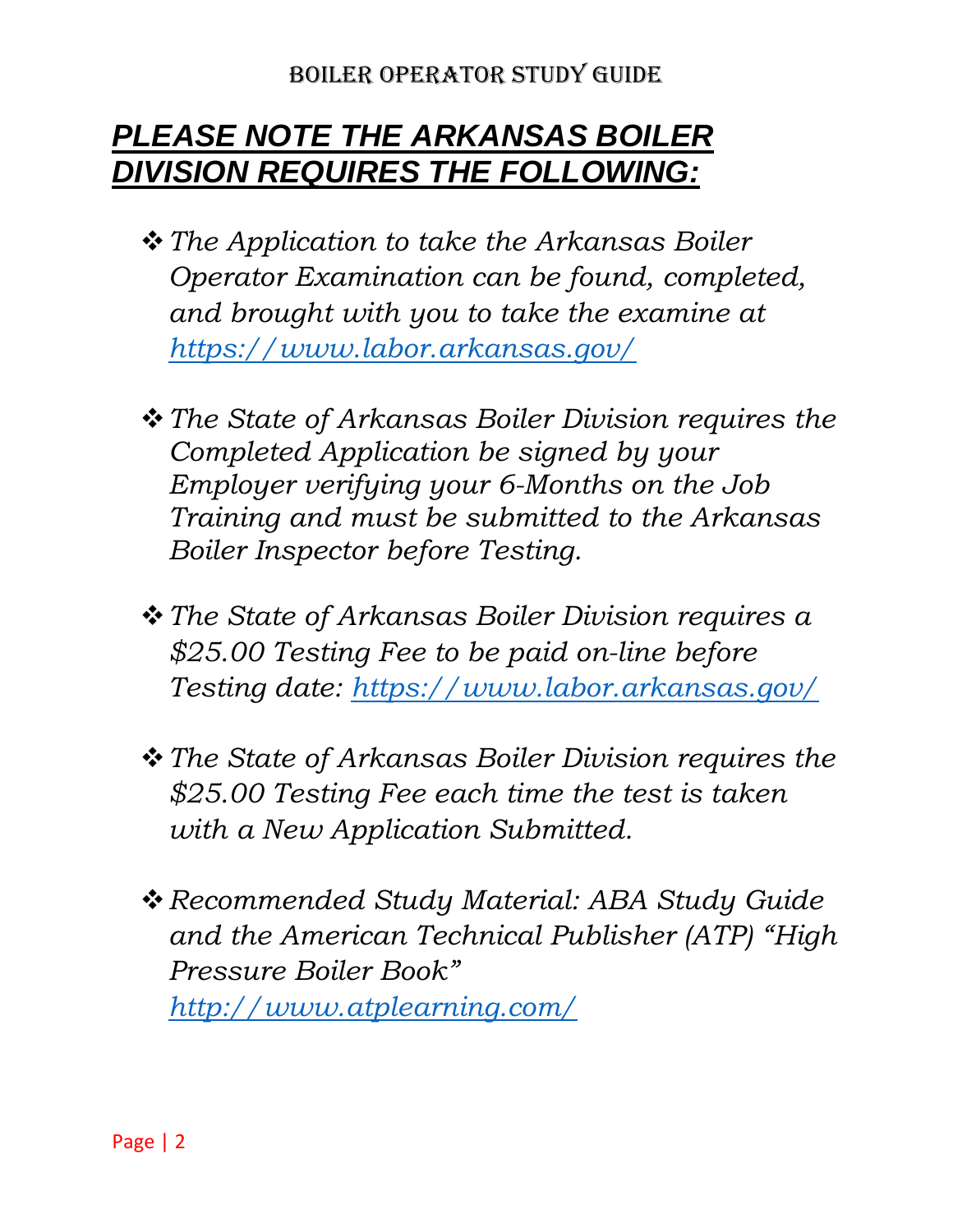*The information presented on this page is an excerpt from the Arkansas Department of Labor Boiler Inspection Division and the property of the State of Arkansas and is referenced here as such:*

#### **ARKANSAS DEPARTMENT OF LABOR BOILER INSPECTION DIVISION**

### **BOILERS SUBJECT TO BE OPERATED BY LICENSED OPERATORS AND QUALIFICATIONS FOR LICENSING**

**This Division is regularly requested by employers, companies, owners and operators of steam boilers to advise the recommended qualifications necessary in order for an operator to participate in an examination and obtain a boiler operator license as required by the State of Arkansas Boiler and Pressure Vessel Law, Act 494 of 1961.** 

**The Arkansas Boiler Safety Law, Act 494 of 1961, Section 7, provides the following:** 

**"All boilers subject to the provisions of this Act shall either (1) be continuously monitored by a mechanical or electronic devise approved by the Director of the Arkansas Department of Labor, or (2) be checked at least once each hour when a plant is in operation or when any public building is occupied, provided such boilers are equipped with approved-type automatic appliances. Boilers that are manually operated must be under constant attendance whenever they are in use for any purpose. Boilers fifty (50) horsepower and over, as rated by the manufacturer, and boilers used in hospitals, hotels, schools, theatres, and office buildings, but not limited to must be under regular attendance by a licensed operator who holds a certificate of competency issued by the Boiler Inspection Division."**

**"The Boiler Inspection Division shall conduct examinations for each applicant seeking a boiler operator's license. The examination may be either written or oral. Each applicant shall pay a fee of twenty-five (\$25.00) dollars for the examination and first license. Each license must be renewed annually. The annual renewal fee shall be seventeen (\$17.00) dollars. Before the applicant may participate in an examination, he must have had not less than six (6) months' on-the-job training. Proof of proper training must be furnished to the Department prior to examination."**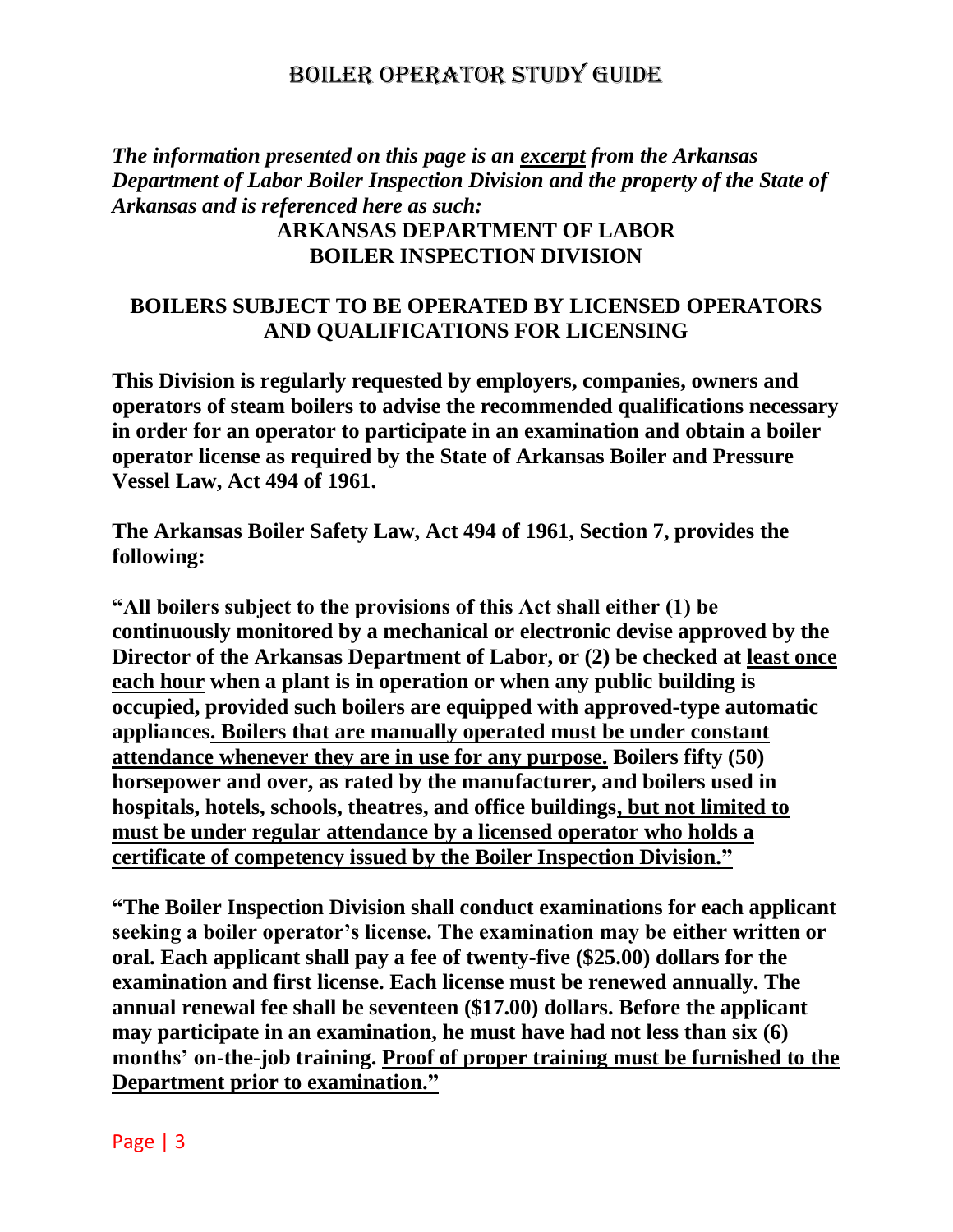### *CONTINUED: The information presented on this page is an excerpt from the Arkansas Department of Labor Boiler Inspection Division and the property of the State of Arkansas and is referenced here as such:* **ARKANSAS DEPARTMENT OF LABOR BOILER INSPECTION DIVISION**

### **BOILERS SUBJECT TO BE OPERATED BY LICENSED OPERATORS AND QUALIFICATIONS FOR LICENSING**

**\*\* "Any operator found operating a boiler without a certificate issued by the Boiler Inspection Division, or operating a boiler knowing it to be defective, shall have his license revoked at once."** 

**\*\*"Any person found operating a boiler without an operator's license shall be subject to an administrative fine of not less than twenty-five dollars (\$25.00) and not more than one hundred dollars (\$100.00)."** 

**The applicant who takes the Boiler Operator's Examination shall be a person who is familiar with the boiler or boilers and who has properly been instructed in their safe operation.** 

**Before any welding is allowed to be performed on a boiler in the State of Arkansas, The Department of Labor, Boiler Inspection Division shall be consulted to assure compliance with the State Laws, Rules, and Regulations.**

**The State of Arkansas, Department of Labor, Boiler Division requires the Boiler Inspection Certificate and the Boiler Operator's License be displayed in or near the boiler room.**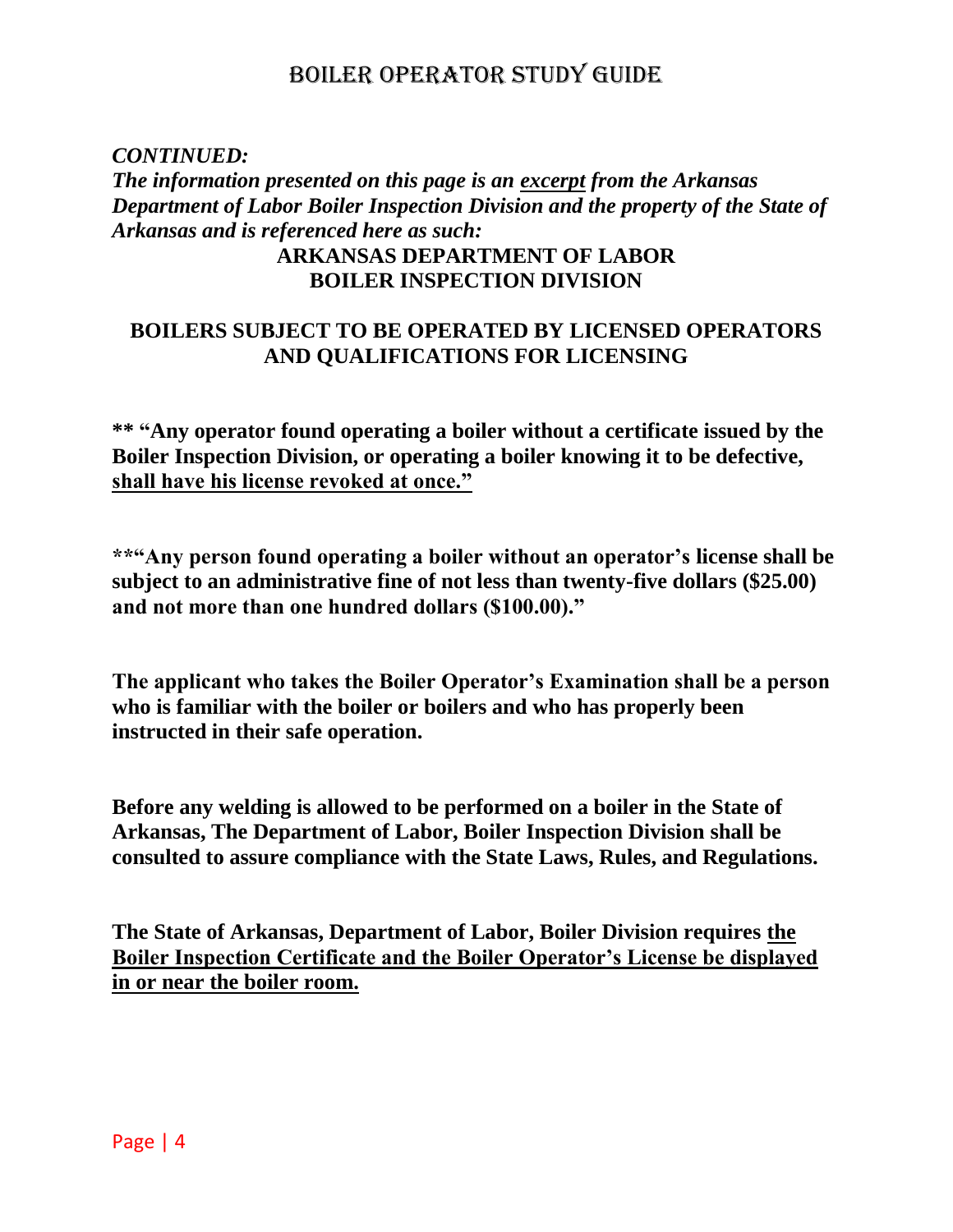# **Boiler Codes and Standards**

### **ASME (American Society of Mechanical Engineers)**

- o **Section I** Rules for Construction of Power Boilers
- o **Section IV** Rules for Construction of Heating Boilers
- o **Section VI** Recommended Rules for the Care and Operation of Heating Boilers
- o **Section VII** Recommended Guidelines for the Care of Power Boilers
- o **Section VIII** Rules for Construction of Pressure Vessels
- o **CSD-1** Controls and Safety Devices for Automatically Fired Boilers
- o **B31.1** Power Piping Code
	- **NBIC (National Board Inspection Code)**
	- **NFPA-85**
	- **Jurisdictional Codes (Varies by State)**
- o **Inspection Frequency – Adopted Codes & Standards**

### **ASME BPVC, Section 1, PG-105 CERTIFICATION MARKS USED WITH DESIGNATORS**



- **S – Power Boiler Designator**
- **M – Miniature Boiler Designator**
- **E – Electric Boiler Designator**
- **A – Boiler Assembly Designator**
- **PP – Pressure Piping Designator**
- **V – Boiler Pressure Relief Valve Designator**
- **PRT – Fabricated Parts Designator**

**DATA STAMPING** – **WATERTUBE Drum-Type BOILERS** – ASME BPVC, Section 1, PG-111.5.1 The ASME Code Stamping shall be performed directly on a head of the steam outlet drum near and above the manhole. **These Stampings shall be left uncovered** or an easily removable marked cover may be provided over the stamping when a boiler is covered with insulation, or jacketed.

**DATA STAMPING** – **SCOTCH MARINE BOILERS** – ASME BPVC, Section 1, PG-111.6 The ASME Code Stamping shall be performed directly on either side of the boiler shell near the normal water level line and as near as practical to the front tubesheet. **These Stampings shall be left uncovered** or an easily removable marked cover may be provided over the stamping when a boiler is covered with insulation, or jacketed.

**The Data Stamping shall be on all ASME Boilers and Pressure Vessels**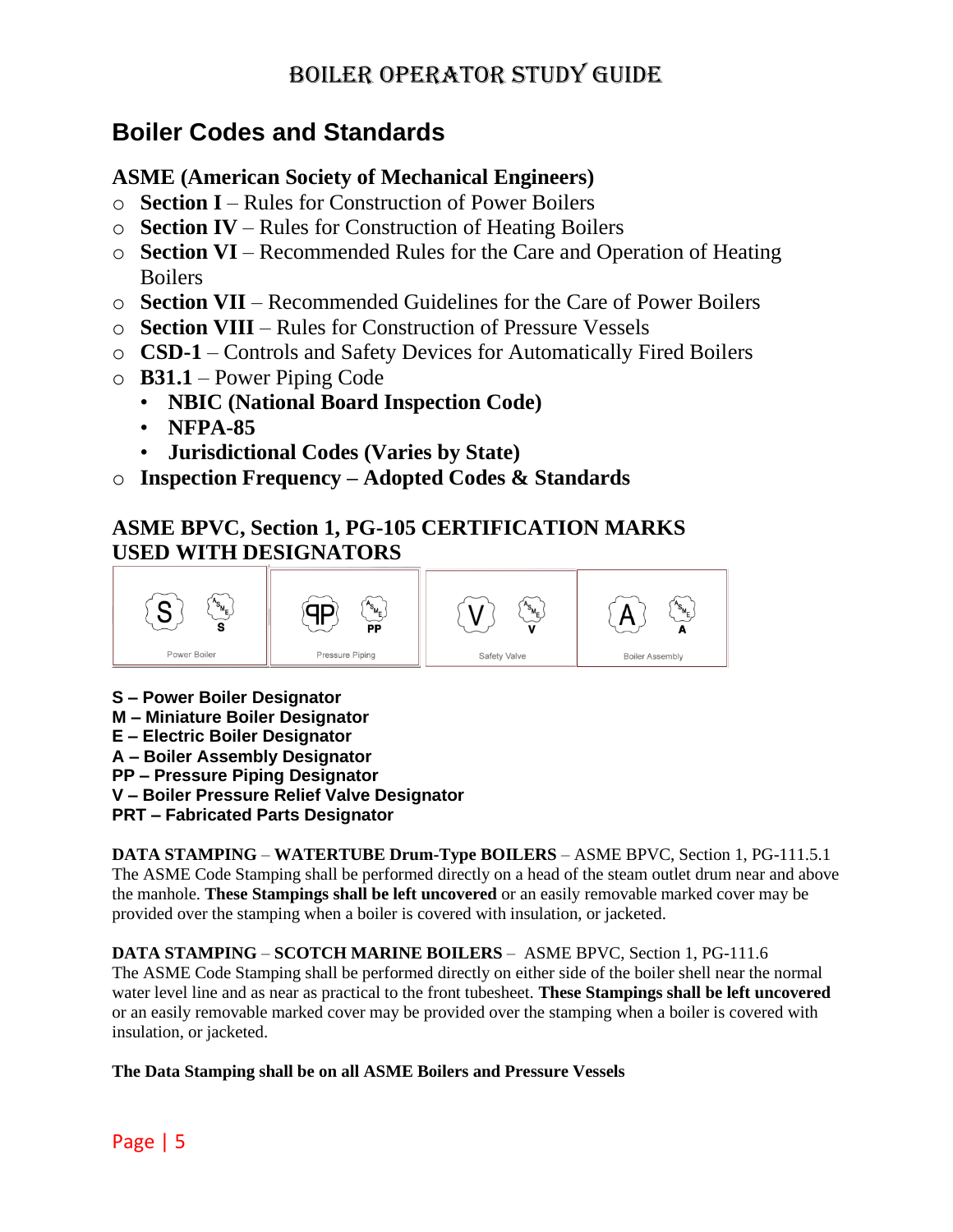proposition of the company's company's proposition

| Gauge Pressure* | <b>Temperature</b> <sup>†</sup> |
|-----------------|---------------------------------|
| 20              | 259                             |
| 30              | 274                             |
| 40              | 287                             |
| 50              | 298                             |
| 60              | 307                             |
| 70              | 316                             |
| 80              | 324                             |
| 90              | 331                             |
| 100             | 338                             |
| 150             | 366                             |
| 200             | 388                             |
| 250             | 406                             |
| 300             | 422                             |

(Reference American Technical Publishers High Pressure Boilers Page 6)

- **As Steam pressure in a boiler increases, there is a corresponding increase in temperature of the water and the steam**
- **As Steam pressure in a boiler increases, the boiling point of the water in the boiler also increases.**
- **As the steam pressure increases, the cubic feet of the volume occupied per pound of the steam vapor decreases.**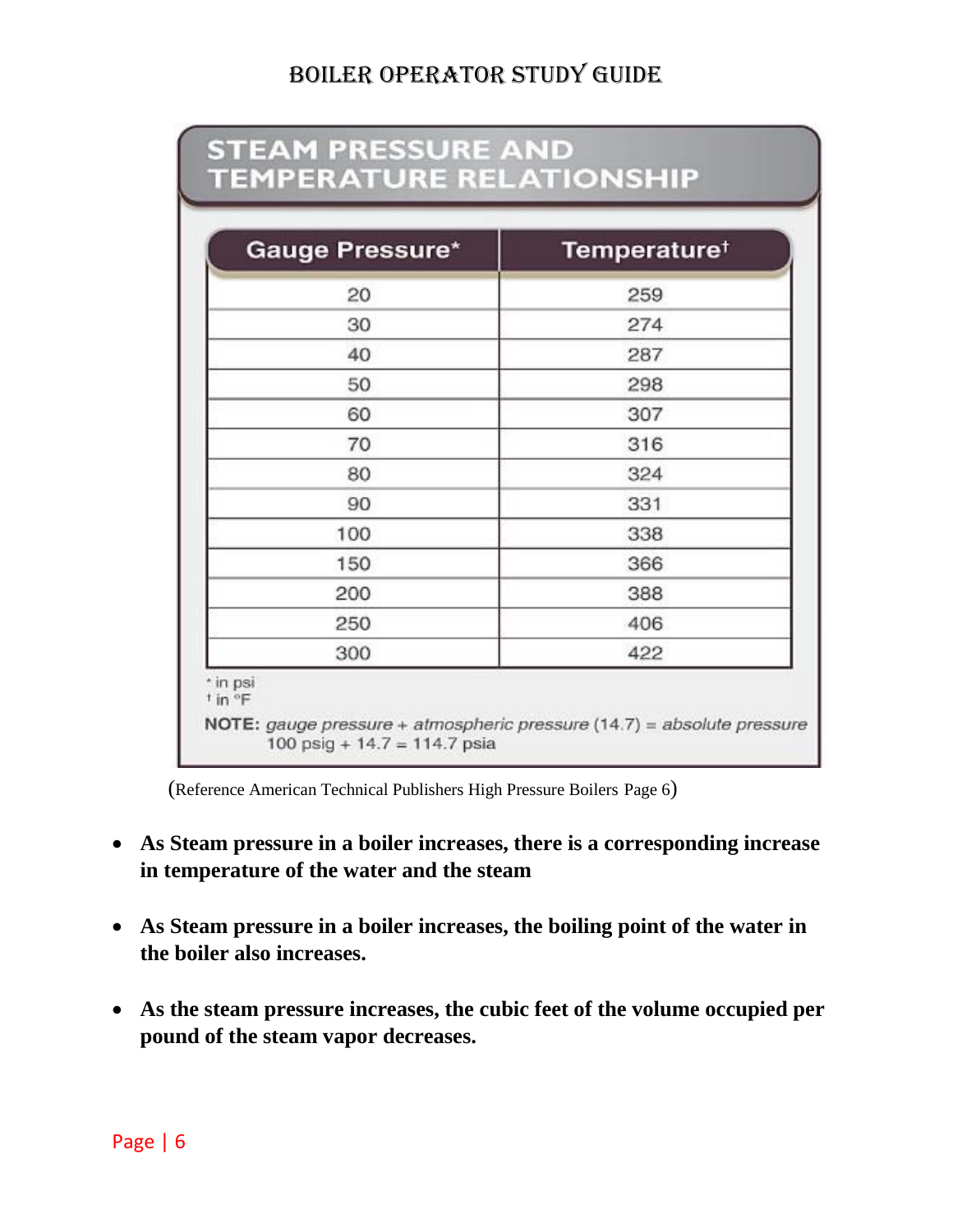

**Water tube boiler** – Boiler that has water inside the tubes with heat and gases of combustion around the tubes.

**Water Tube Circulation** - heated water becomes less dense and rises to the steam drum where it gives up the heat (steam bubbles) then the cooler water (denser) sinks down to the mud drum.

**Fire tube boiler** – Boiler in which hot gases of combustion pass through the tubes that are surrounded by Water.



Waterwalls can eliminate the need for refractory and increase the Steaming Capacity of a Firetube boiler

- **Boiler Horsepower (BHP)** is defined as the evaporation into dry saturated steam of 34.5 lb. of water/hr from and at a feedwater temperature of 212 degree Fahrenheit.
- **High Pressure Steam Boiler –** operates at a steam pressure above 15 PSIG.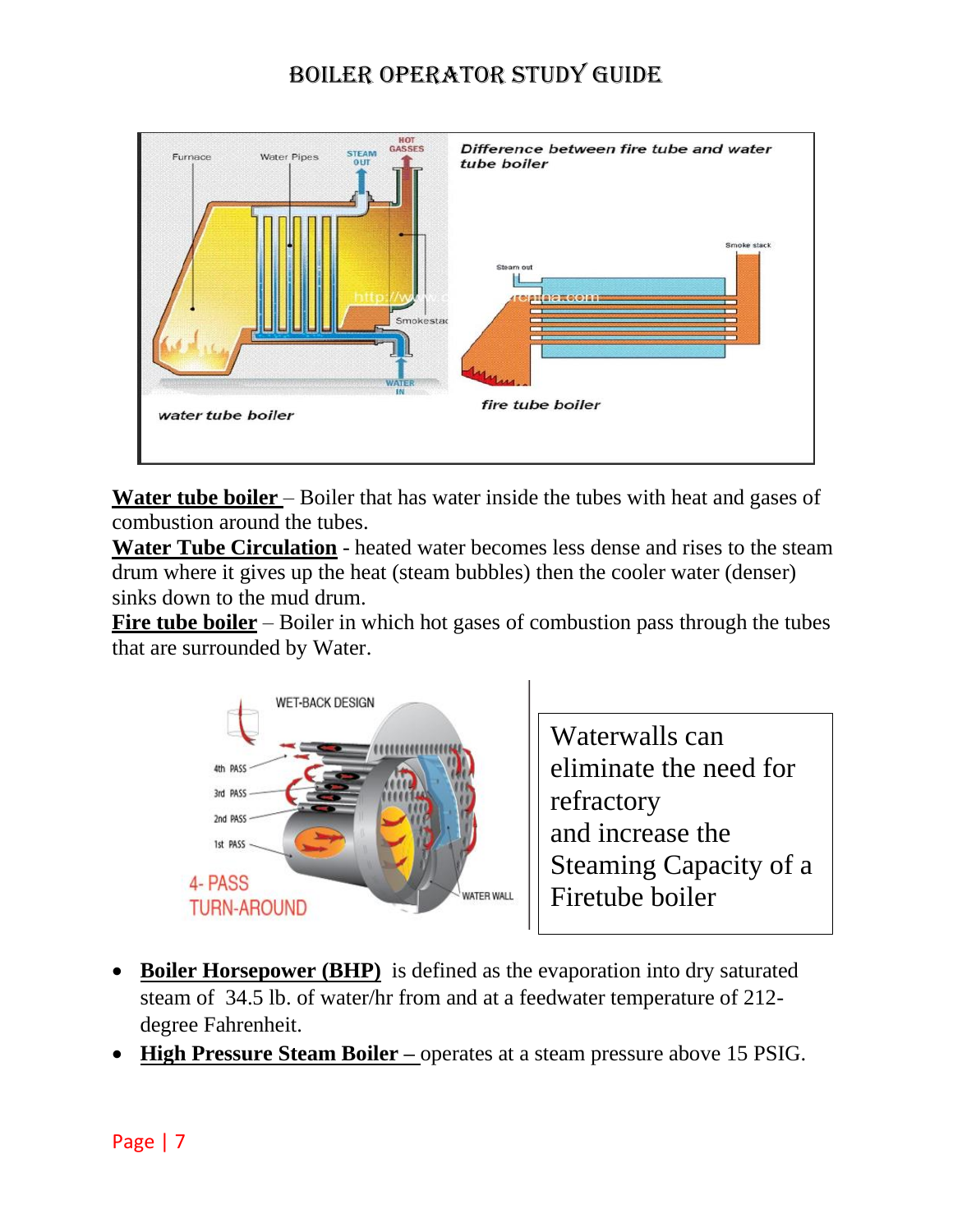**Safety Relief Valve** - **The purpose of the Safety Relief Valve is to relieve the boiler pressure if/when it exceeds the maximum allowable working pressure.**



- o **The pressure relief valve capacity (lbs/hr of steam) shall be such that the pressure relief valve(s) will discharge all the steam that can be generated by the boiler without allowing the pressure to rise more than 6% above the highest pressure at which any valve is set and in no case to more than 6% above the maximum allowable working pressure of the boiler.**
- o **Is considered by ASME to be the most important safety device on a boiler. ASME states that all Steam Boilers shall be equipped with at least one Safety Relief Valve. Boilers with more than 500 square feet of heating surface shall be equipped with two or more safety relief valves.**
- o **Only a qualified safety valve technician or the manufacturer's qualified representative shall change or adjust the pressure setting or internal components of a safety relief valve.**
- o **No valve or cutoff device shall be placed to restrict the inlet or outlet ports of a Safety Relief Valve. The inlet and outlet connection to/from the Safety Relief Valve shall not be reduced so as to restrict the inlet or outlet ports.**
- o **The Safety Relief Valve on a high-pressure steam boiler must have a National Board (NB) Stamping and ASME Certification Mark with a "V" Designator.**
- o **DATA PLATE of a SAFETY RELIEF VALVE - A plate securely fastened to a safety relief valve shall contain data & stamping required by the ASME and be a National Board Capacity Certified Valve.**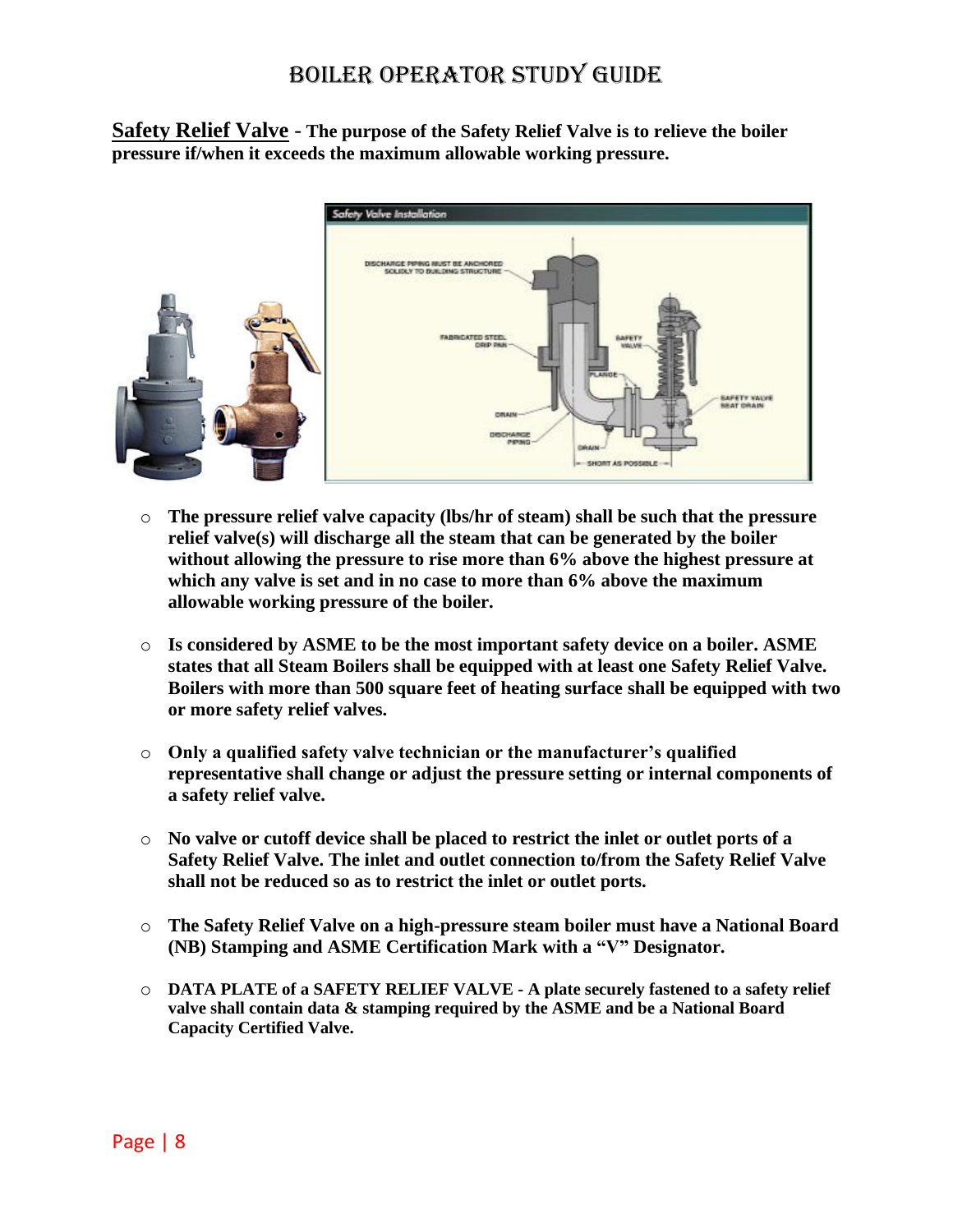# **Boiler Water Level / Pump Control & Primary Low Water Cut-Off**

- ➢ Installed in Individual Water Columns
- ➢ May share a common steam connection but must have separate pipe connections below the water line.
- ➢ Maintains the water level in the boiler at the Normal Operating Water Level

### **Low Water Fuel Cutoff:**

- o Installed above lowest safe permissible water level as per boiler manufacturers recommendations.
- o The Boiler Operator should verify the proper operation of the lowwater cutoff by blowing down the water column drain valve daily.
- o The Evaporation Test (Slow Drain) should be performed monthly on the primary to simulate the actual condition of a feedwater pump failure.
- o Document the Low Water Fuel Cutoff Testing in a boiler operations log.
- o The Low Water Fuel Cutoff must prevent Start-up or Cut the Fuel Off if the water level in the boiler is below the safe water level as per the Manufacturers Recommendations.



**You must blowdown the water columns daily to flush the sludge and sediment from the bowl to prevent build-up of mud.**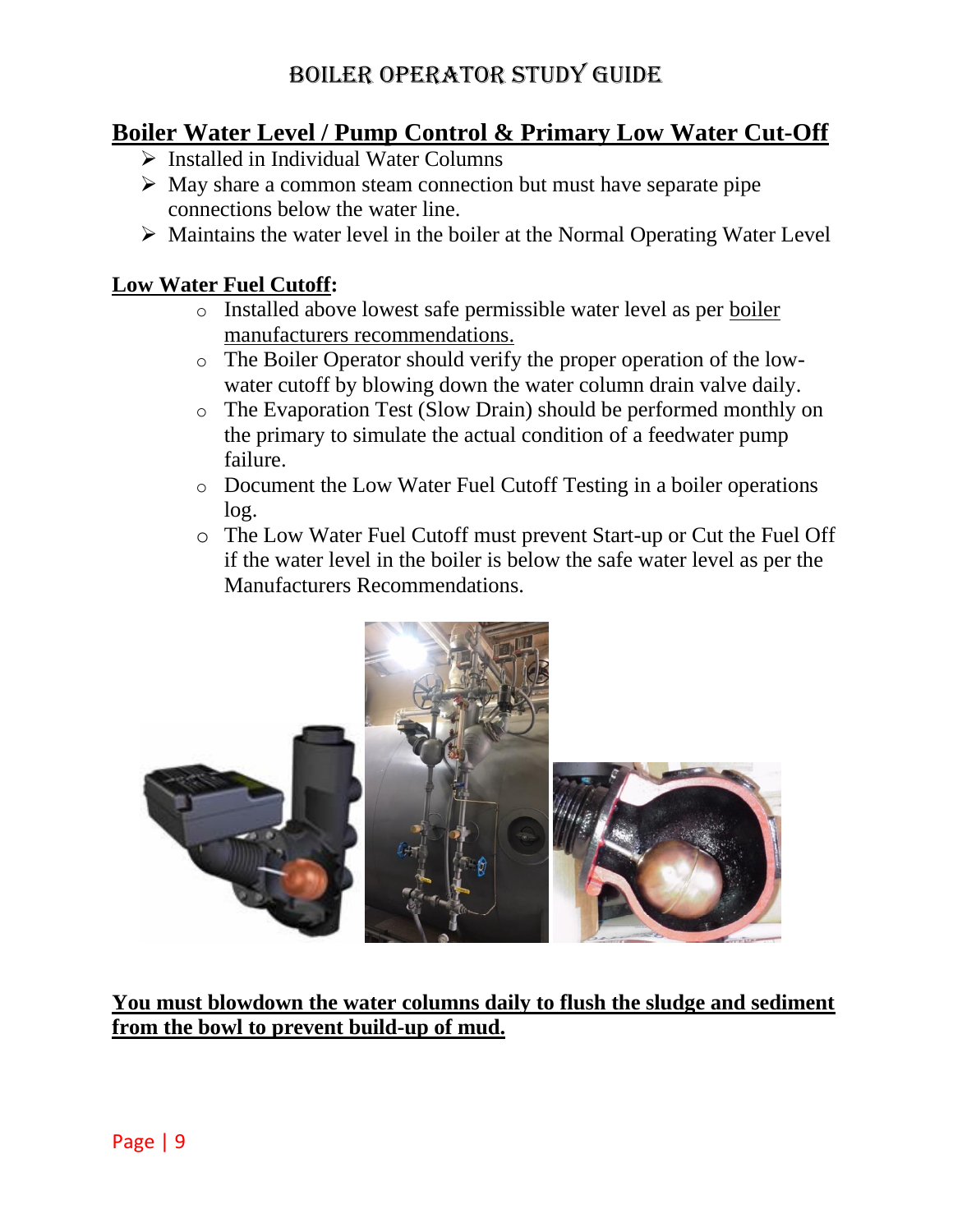### **Boiler Feedwater Supply - BPVC Section 1, PG-61**

- Boilers having more than 500 square feet of heating surface shall have at least two means of feeding water to the boiler.
- Each source (pump) providing feedwater to the boiler shall be capable of supplying water to the boiler at a pressure of 3% higher than the highest setting of any pressure relief valve on the boiler proper.
- For Boilers that are fired with solid fuel not in suspension, and for boilers whose setting or heat source can continue to supply sufficient heat to cause damage to the boiler if the feedwater supply is interrupted, one such means of feeding water shall not be susceptible to the same interruption as the other, and each shall provide sufficient water to prevent damage to the boiler.

**Feedwater Stop Valve** – A valve that is opened or closed by the operator and typically used to isolate the feedwater to the boiler. A globe valve or a gate valve should be utilized for this application. The valve should be located as close to the boiler as practical in order to isolate the boiler in the event of leaking fittings.

**Feedwater Check Valve -** The check valve on the water feed inlet to the boiler and allows flow in only one direction. The check valve closes when the feedwater pump is off or when the boiler is not calling for water. This prevents the boiler from backflowing steam and water to the feedwater tank or Deaerator.

**Replacing a Feedwater Check Valve** - The operator should never attempt to replace the check valve with steam pressure on the boiler.

**Deaerating Feedwater Heater –** A pressurized ASME Code Vessel utilized to heat the feedwater for the boiler to an optimum pressure / temperature of 5 psi & 227 Degree Fahrenheit thereby removing the dissolved oxygen and other corrosive gases.

**Purpose of the Deaerating Feedwater Heater** – Utilizes steam to mechanically scrub the dissolved oxygen and corrosive gases and to preheat the feedwater, thereby preventing thermal shock to the boiler.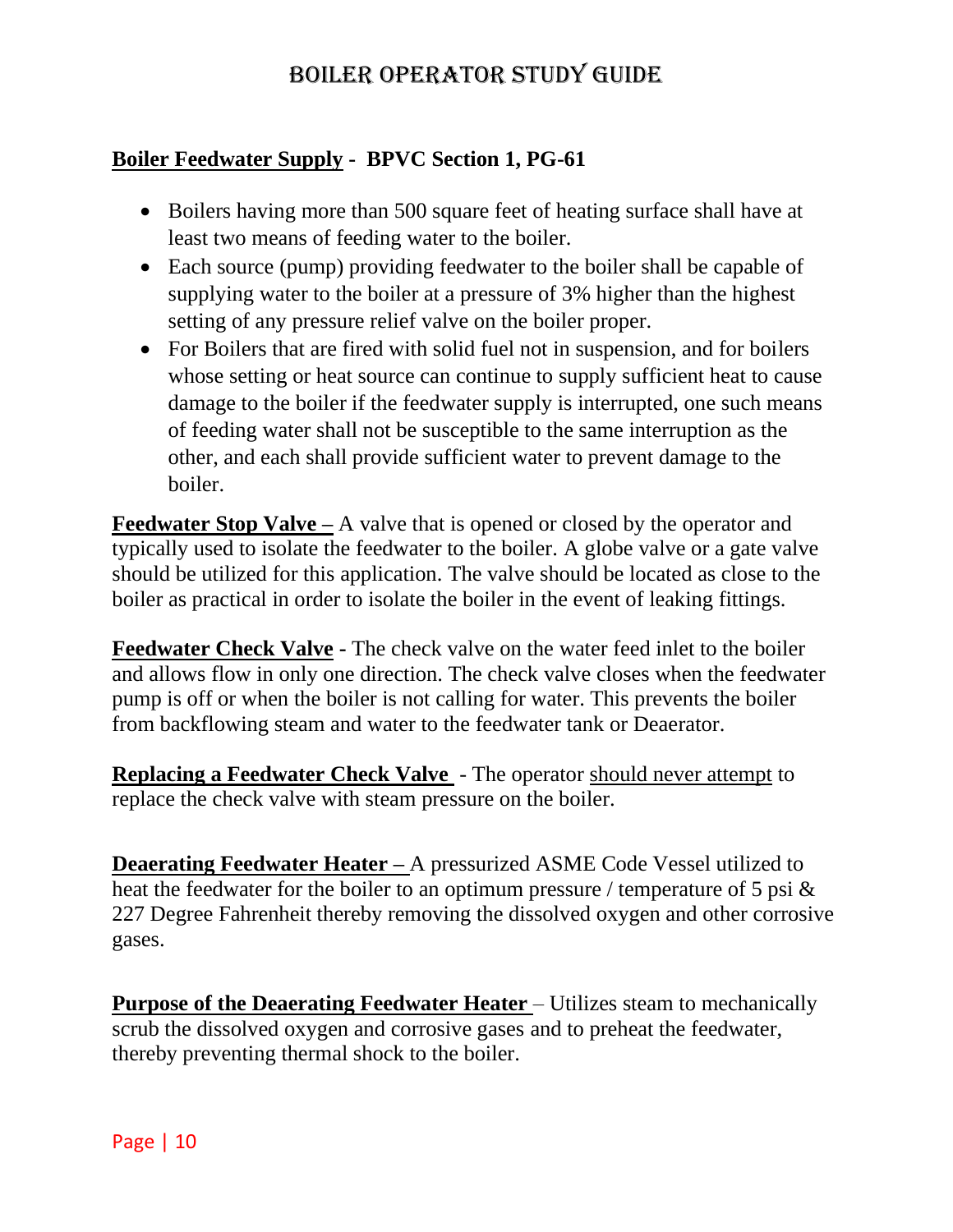#### **Boiler Steam Stop Valves**

- $\triangleright$  Main steam stop valve is used to place boilers on-line or to isolate the steam.
- ➢ Main steam stop valve can be an OS&Y Gate valve, or an automatic nonreturn valve can be used, but the automatic non-return valve must be located as close to the boiler steam outlet flange as possible.
- $\triangleright$  When utilizing a gate valve for a Main steam stop valve an OS&Y Gate Valve should be installed so that the stem indicates when the valve is open or closed.
- ➢ When two or more boilers are connected to a common steam header (in battery) and the boilers are equipped with manway openings, two steam stop valves must be utilized with a free-blowing drain between the valves.
- ➢ Two OS&Y Gate Valves can be used or an automatic non-return valve & an OS&Y Gate valve…. Either configuration must have a Free-Blow Drain between the valves to test the integrity of the valves and to drain the trapped condensate.
- ➢ A Free-Blowing Drain Valve is used to remove condensate from the main steam line and as a testing method for Boiler Inspectors to verify the tightness of the boiler steam valves before an internal inspection.

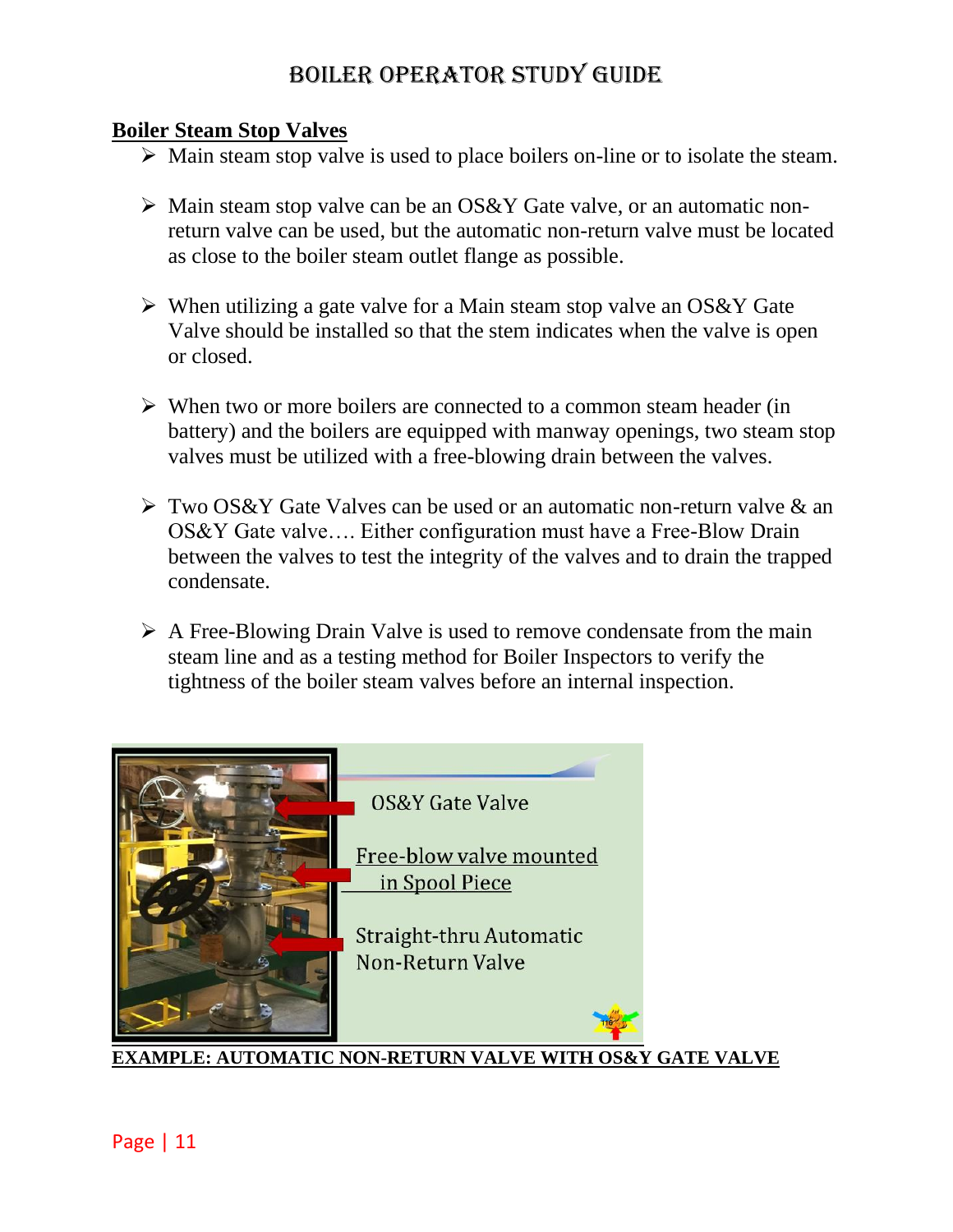### **Boiler Steam Pressure Gauges**

- $\triangleright$  The Dial on a steam gauge must be graduated from 1 1/2 to 2 times the maximum allowable working pressure (MAWP).
- ➢ Steam Gauges must be connected to the highest part of the steam space in a High-Pressure Steam Boiler
- ➢ When installing a Steam Pressure Gauge, a gauge siphon should be utilized to protect the steam gauge from the high temperature of the steam.

**Blowdown Valves and Piping -** Blowdown valves are used to clear out sludge and sediment from the lowest point of a Firetube boiler or the Mud Drum of a Watertube boiler.

- 1. ASME requires two bottom blowdown valves in series when over 100psi
- 2. Quick-opening valve, closest to the boiler shell. Opened first & closed last
- 3. Screw type is slow opening and utilized to perform the actual blowdown
- 4. Full size to discharge point with no reductions in pipe size
- 5. Place boiler in manual Low fire, blowdown the rear valve of boiler first
- 6. Rated for pressure and temperature with the fittings / pipe rated at Schedule 80 & valves rated at 250 psi - for boilers rated at over 125 PSI MAWP

#### ➢ **QUICK-OPENING VALVE SHOULD BE OPENED FIRST AND CLOSED LAST! UTILIZE THE SLOW-OPENING VALVE TO PERFORM THE BLOWDOWN**



➢ A **blowdown tank** is used to safely conduct the blowdown and to allow the flash steam to be discharged to atmosphere and the hot blowdown water to cool before sending it to the sewer.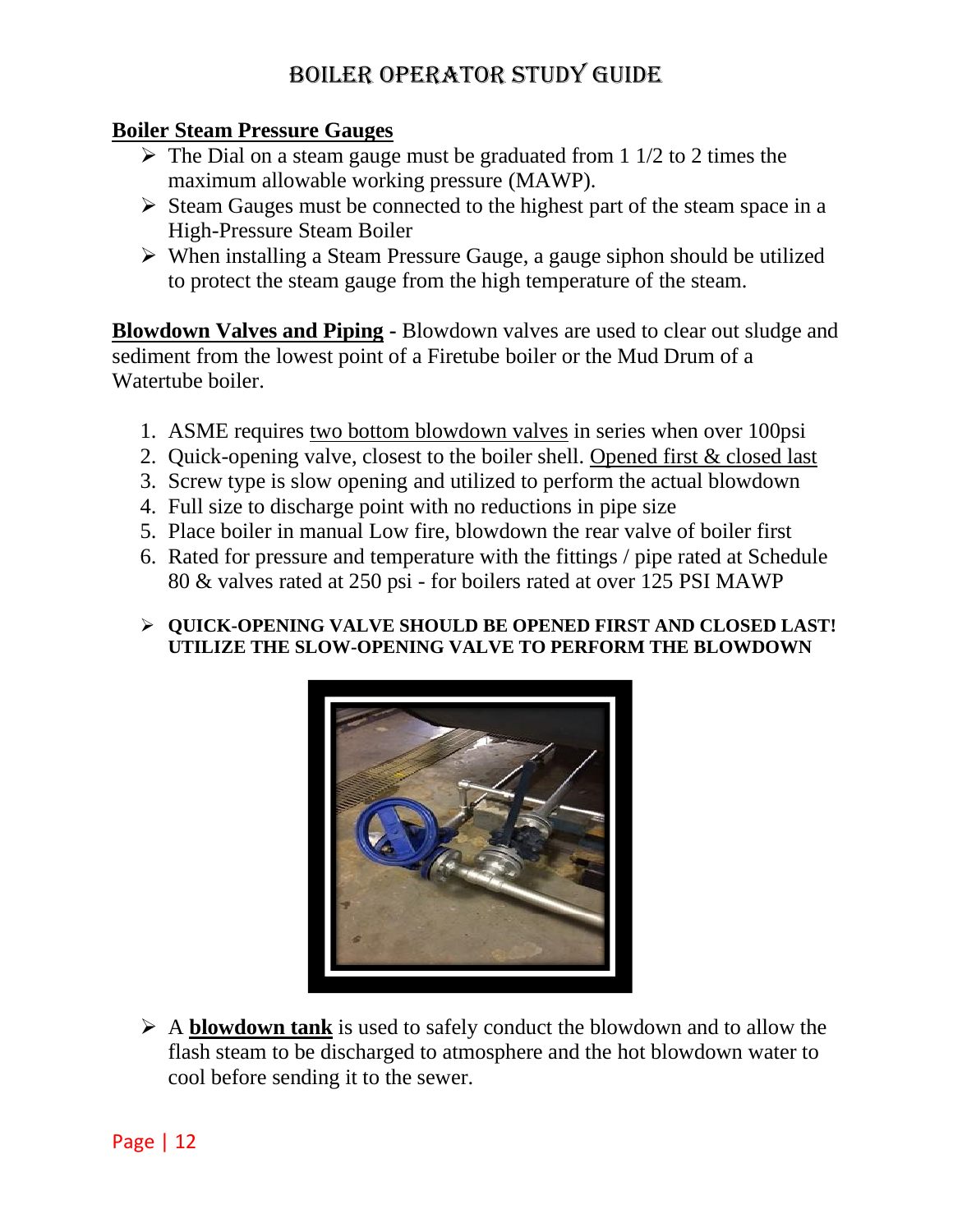- ➢ **Steam Generator –** Most engineers prefer the term *steam generator* instead of *steam boiler* because boiler refers to the physical change of the contained fluid whereas *steam generator* covers the whole apparatus in which this physical change is taking place. But in ordinary use, both are essentially the same. Most state laws are still written under the old, basic boiler nomenclature.
- ➢ **Steam traps:** are located in the steam system wherever steam releases its latent heat and condenses. The purpose of a steam trap is to have the steam first give up the latent heat of vaporization, by stopping the steam flow through the trap until it condenses. It then opens to allow the condensate to flow back to the condensate receiver as part of the boiler water loop.
- ➢ **Steam traps:** Leaking Steam traps are very inefficient and require routine testing. It has been stated, that at any given time, 20% of the steam traps in a large condensate return system have failed. A strainer should be installed ahead of a steam trap to prevent dirt, rust, weld beads, and contaminants from affecting the internal movements of the trap.
- ➢ **Economizer:** Utilizes the waste heat from the gases of combustion to heat the Boiler Feedwater. A "rule of thumb" states that for every 10 Degrees Fahrenheit you raise the feedwater temperature to a boiler using waste heat you gain 1% efficiency.

### **Forms of Draft:**

- **Natural Draft** Produced by natural action resulting from temperature differences between the ambient air and the hot gases of combustion. The height of the stack determines the amount of natural draft.
- **Forced Draft** Mechanical Draft produced by a fan forcing combustion air into a furnace.
- **Induced Draft** Draft produced by pulling air through the boiler furnace with a fan.
- **Combination Draft** Draft produced from one or more Forced Draft fans located before the boiler and one or more Induced Draft fans after the Boiler.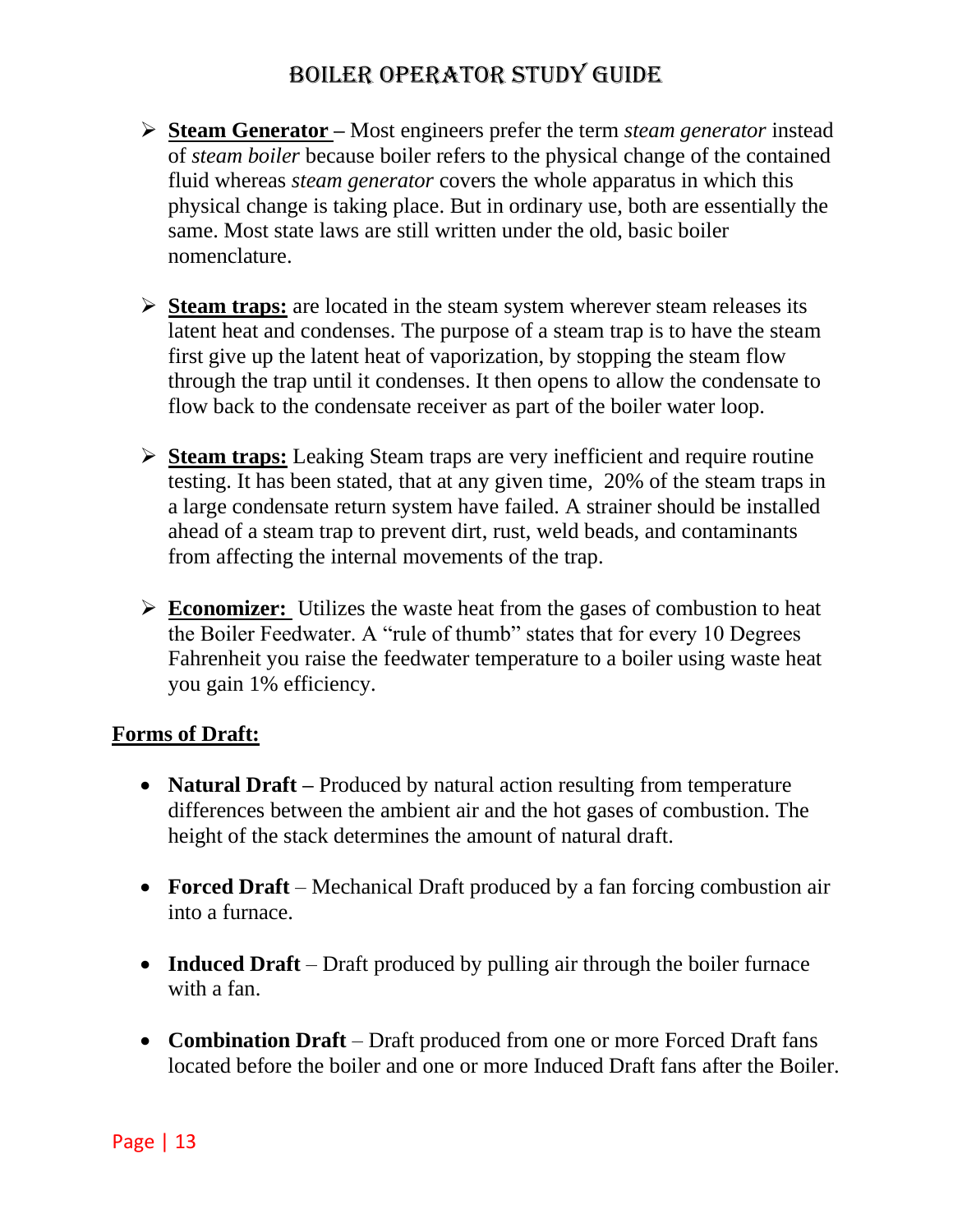### **COMBUSTION**

- ➢ **Perfect Combustion** Combustion that occurs when all the fuel is burned using only the theoretical amount of air. Only attainable in laboratory conditions!
- ➢ **Complete Combustion** Combustion that occurs when all the fuel is burned using a minimum amount of Excess air. The goal of the Boiler Operator or Burner Technician is to tune the boiler for Complete Combustion & Optimum Efficiency.
- ➢ **Incomplete Combustion** Combustion that occurs when all the fuel is not burned, resulting in **carbon monoxide**, soot, and smoke.

### ➢ **CARBON MONOXIDE** – **A COLORLESS, ODORLESS, TOXIC, & DEADLY GAS RESULTING FROM INCOMPLETE COMBUSTION.**

- ➢ **Water Hammer –** The passage of high-velocity slugs of water through a steam pipe. The impact of the slugs on valves, pipe elbows, or steam equipment can cause dangerous and destructive ruptures. Slugs or droplets of water are caused by pockets in the steam lines that are not adequately drained and by opening steam valves too rapidly.
- ➢ **ANSI/ASME, CSD-1** The minimum standards for controls and safety devices shall be Controls and Safety Devices for Automatically Fired Boilers, ANSI/ASME, CSD-1 (1998 Edition and 1999 Addenda), which is adopted by the State of Arkansas and referenced and incorporated herein.
- ➢ **Safety Relief Valve -** An automatic, full-open, pop-action valve that pops open in the event of an overpressure of a steam boiler and prevents the pressure in the boiler from exceeding the Maximum Allowable Working Pressure.
- ➢ **Steam Stop Valve -** A valve that is opened to supply steam from the boiler or closed to isolate the steam discharging from the boiler. The Steam Stop Valve should always be opened slowly to allow the piping to heat gradually.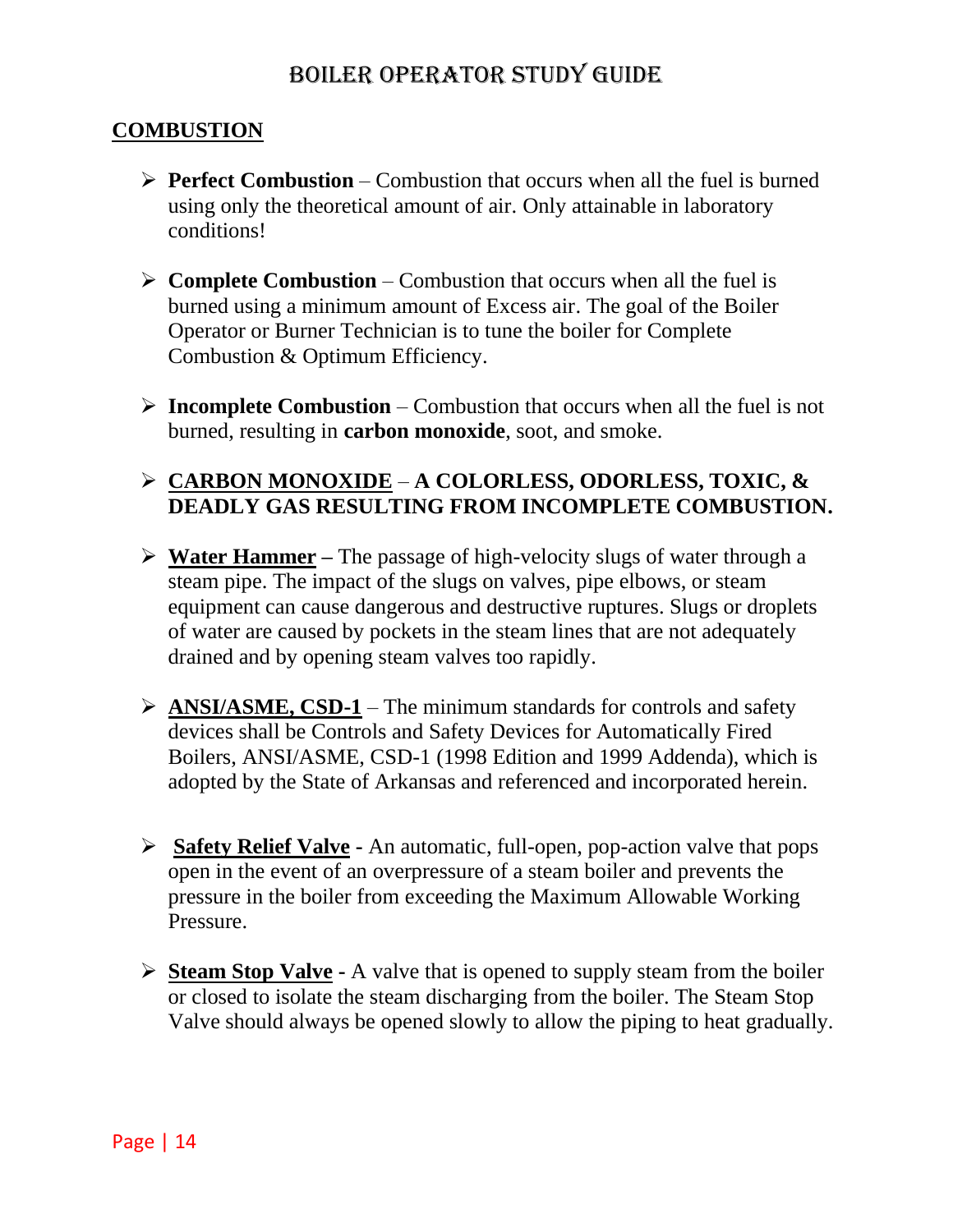- ➢ **Gauge Glass – ASME BPVC.1 PG-60 -** A High Pressure Steam Boiler shall have a LIVE water level indicator that consists of a glass column that indicates the water level in the Boiler.
- ➢ **Gauge Glass – ASME BPVC.1 PG-60.1 –** The lowest visible water level in a gauge glass shall be at least 2 inches above the lowest permissible water level, as determined by the boiler Manufacturer.
- ➢ **Gauge Glass – ASME BPVC.1 PG-60.1.2 –** The gauge glass shall be fitted with a drain cock or valve having an unrestricted drain opening of not less than  $\frac{1}{4}$  diameter to facilitate cleaning. When the boiler MAWP exceeds 100 PSI, the gauge glass shall be fitted with a connection to install a valved drain to a point of safe discharge.
- ➢ **Water Column -** A hollow boiler fitting mounted outside the boiler proper that reduces the turbulence to provide a more accurate reading of the water level in the boiler.
- ➢ **Try Cocks** valves located on the water column of a boiler that are used to determine the boiler water level if the gauge glass is broken or if the operator is in doubt of the water level. (Not Required)
- ➢ **Low Water Fuel Cutoff -** The control required on all boilers to shut off the fuel to the burner should the water level in the boiler drop to the lowest, safe, permissible level as per the boiler manufacturers recommendation.
- ➢ **Water Column Drain Valve –** A Valve providing a means for daily flushing of the water column to keep the chamber and lines clean. Most importantly, it provides a means of testing the low water cutoff.
- ➢ **Steam Pressure Gauge -** Indicates the steam pressure in the boiler in pounds per square inch. Should have a range 1 ½ times to 2 times the Safety Valve Pressure setting. Always connected to the highest part of the steam side of a boiler and should be easily visible for the Operator.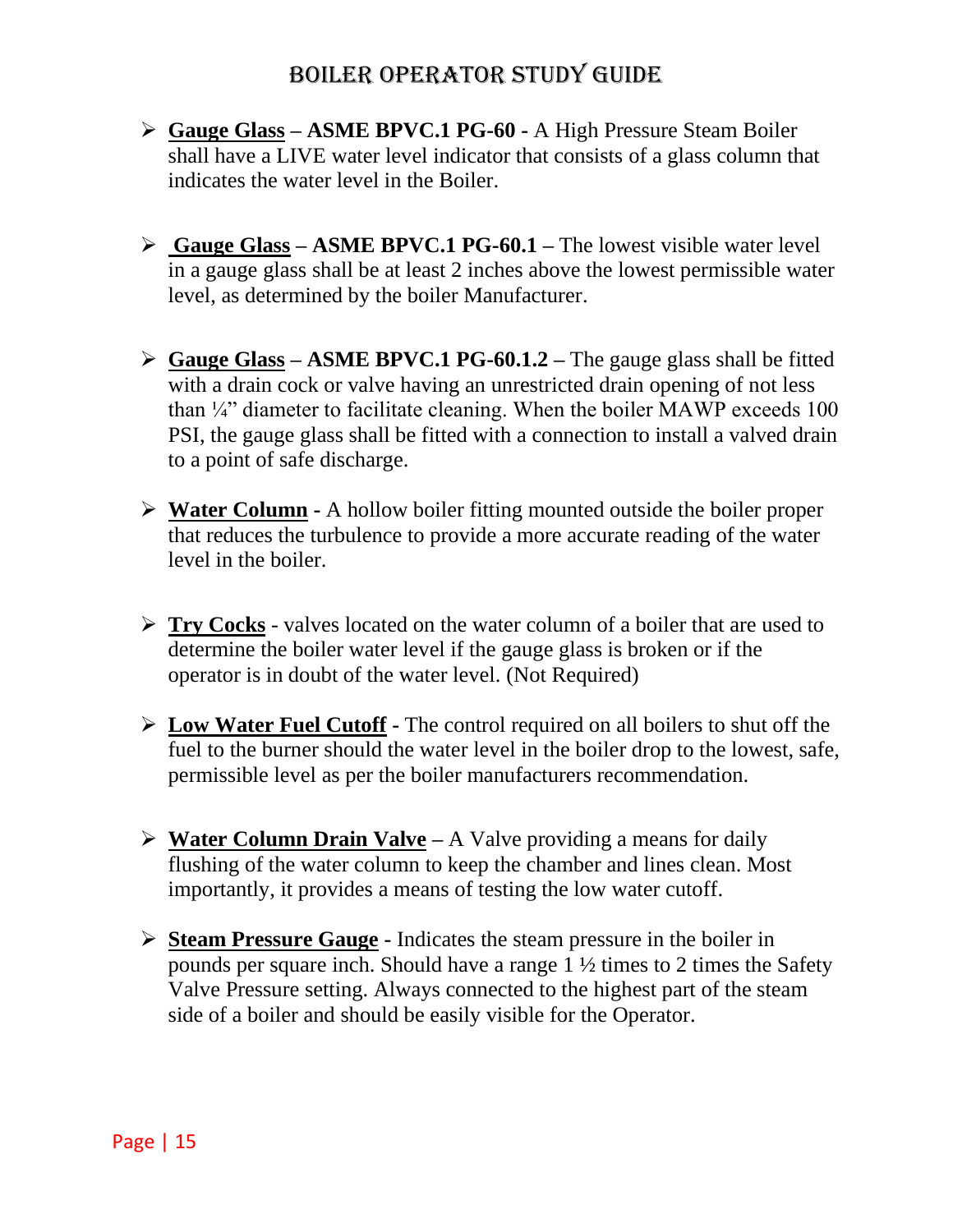- ➢ **Gauge Siphon -** The device installed between the steam gauge and the boiler. Protects the Bourdon tube in a Pressure Gauge from the high temperature of the Steam.
- ➢ **Bottom Blowdown Valve** Located at the lowest part of the water side of a firetube boiler or the mud drum of a water tube boiler so that sludge and sediment can be removed from the bottom of the Boiler.
- ➢ **Automatic non-return valves & Main Steam Stop Valves –** can be used to isolate the boiler from the steam piping or main steam header where multiple boilers are in battery.
- ➢ **Superheated Steam** Contains more heat energy than saturated steam at the same pressure and is primarily utilized in the Power Generation Industry.
- ➢ **Steam Operating Pressure Control** The ON/OFF control with an adjustable differential that regulates the operating range of the boiler between the cut-in pressure and the cut-out pressure by opening and closing electrical contacts.
- ➢ **Hi-Limit Pressure Control -** The ON/Off control with a manual reset that sends a signal to the combustion control system to shut down the burner in the event the steam pressure has exceeded the shut-off setting of the operating pressure control limit.
- ➢ **Boiler Explosion** Caused by a sudden drop in boiler steam pressure (failure on the steam side) without a corresponding drop in boiler water temperature.
- ➢ **Furnace Explosion –** caused by an uncontrolled amount of fuel, fuel vapor, or dust igniting in the boiler furnace, usually resulting from a failure to purge prior to light off or an improper fuel to air ratio.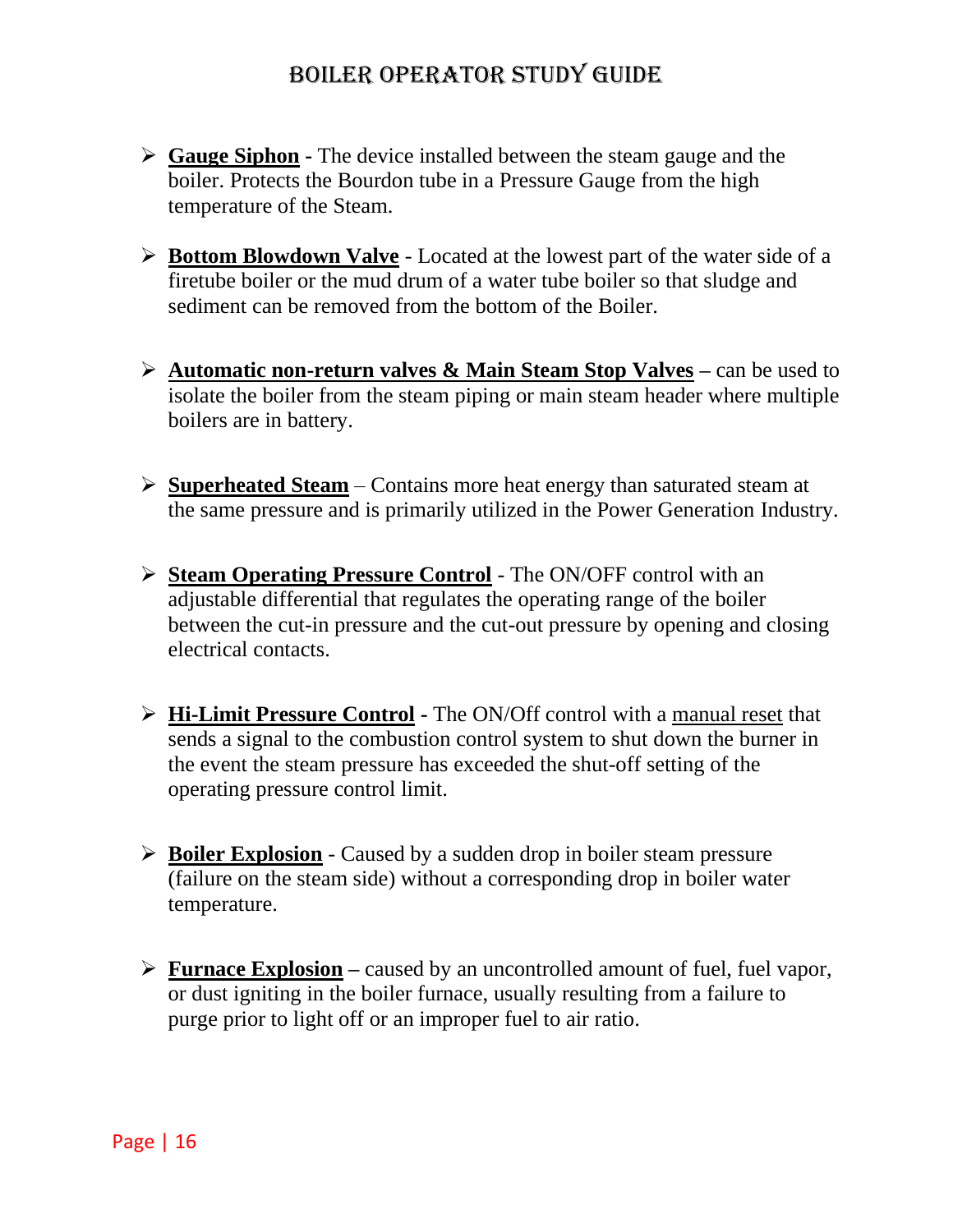- ➢ **Air-Flow Switch** Proves that combustion air is being supplied to the burner from the Forced Draft fan. The air-flow switch will cause a safety shutdown should there be a loss of combustion air to the burner, thereby preventing a furnace explosion.
- ➢ **Burner Management System -**(programmer, flame safeguard system or sequencing system) – system of control devices and control logic used to ensure safe burner operation. Common checks and procedures – pre-ignition checks, purge cycles, lighting the pilot, lighting the main flame, and post purge during shutdown.
- ➢ **Flame Scanner** Safety device with a Flame Sensor that detects the presence of the pilot and the main flame and signals to the burner management system whether it is safe to operate the Boiler.
- ➢ **Boiler Chemicals –** Chemicals added to the boiler water that change the scale-forming salts into a non-adhering sludge.
- ➢ **Scale** An accumulation of compounds such as calcium carbonate and magnesium carbonate on the water side of the heating surfaces of a boiler.
- ➢ **Boiler Water Carryover** a term used to describe the water in the boiler leaving with the steam

### ➢ **Causes of Boiler Water Carryover**

- The Boiler Operator did not check the water level and the boiler water level is too high and allowing priming (dangerous).
- The high water could be caused by a malfunctioning level controller or a leaking valve on a continuous feedwater system.
- The steaming capacity of the boiler has been exceeded and pulling water out of the boiler.
- The Boiler Operator opened the steam valve too rapidly
- There is a high concentration of Total Dissolved Solids (TDS) in the boiler water due to lack of operator monitoring and control.
- The Chemical Levels in the boiler are too high causing Carryover.
- Grease, fat, or oil contamination causes Foaming and Carryover.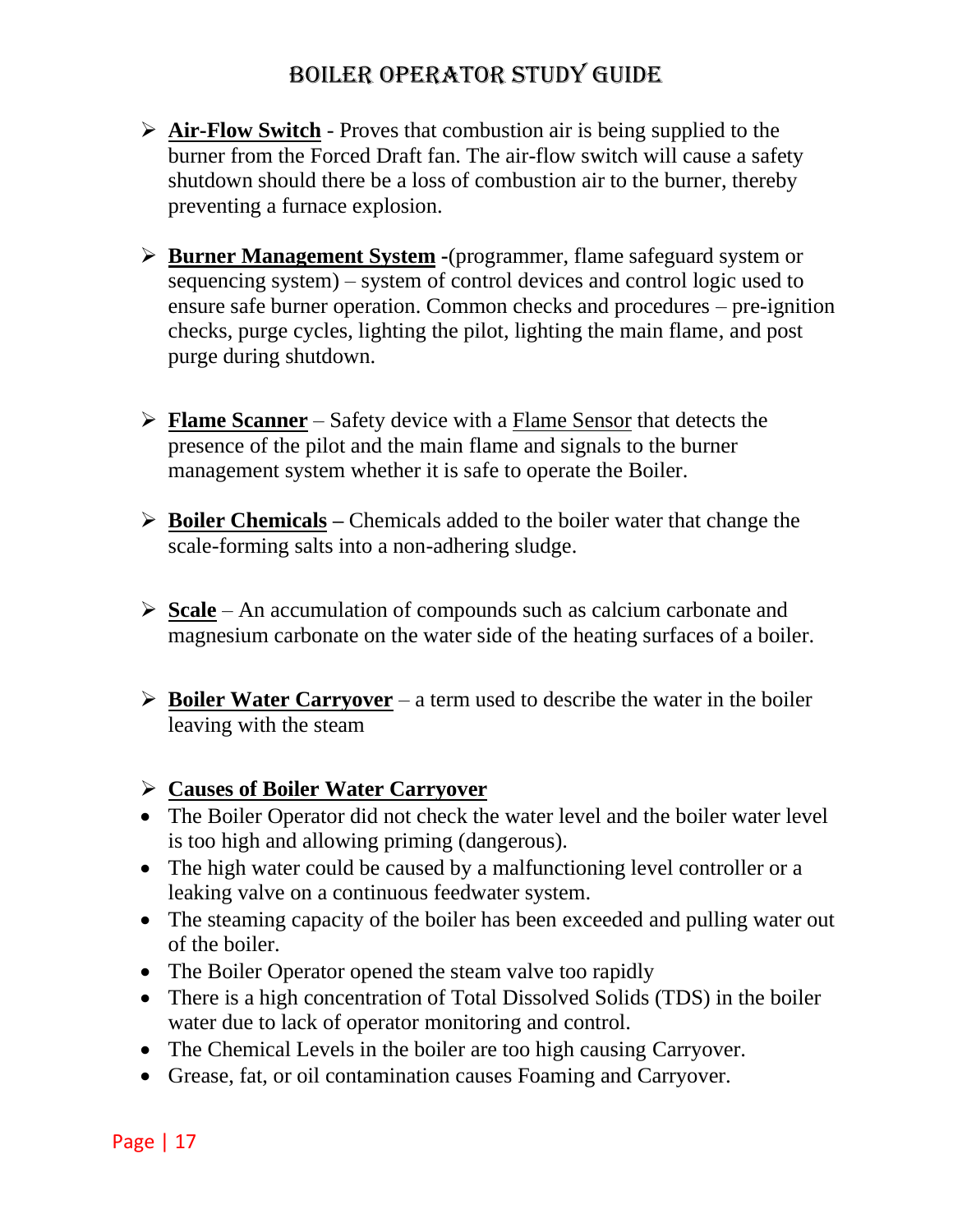**The recommended minimum standards to be used by the employer to determine the competency of a person to participate in an examination to obtain an Operator's license are:** 

- **1. Boiler Operator shall be able to explain the function and operation of all controls on the boiler or boilers and know the results of a control failing.**
- **2. Boiler Operator shall know the water level of the boiler must be checked to make certain the water is at the Normal Operating Water Level (NOWL).**
- **3. Boiler Operator must never add water to a Boiler when the water in the Gauge Glass is not visible and the burner is firing.**
- **4. Boiler Operator shall verify the Deaerator or Feedwater Tank has sufficient water to supply the boiler and must know all possible methods of feeding water to the boiler or boilers.**
- **5. Boiler Operator shall know how to conduct a safe and efficient bottom blowdown of the boiler as well as the function and sequence to safely perform a bottom blowdown.**
- **6. Boiler Operator shall know how to conduct the Testing of the low-water fuel cutoffs and what would happen if the water was permitted to drop below the lowest permissible operating level with the burner firing.**
- **7. Boiler Operator shall know what would happen if the water in the boiler was carried too high causing dangerous water hammer of the piping and damage to the equipment.**
- **8. Boiler Operator shall know how to safely shut down & isolate the boiler or boilers.**
- **9. Boiler Operator should allow the boiler to cool to ambient temperature if possible before draining. Never drain a hot boiler!**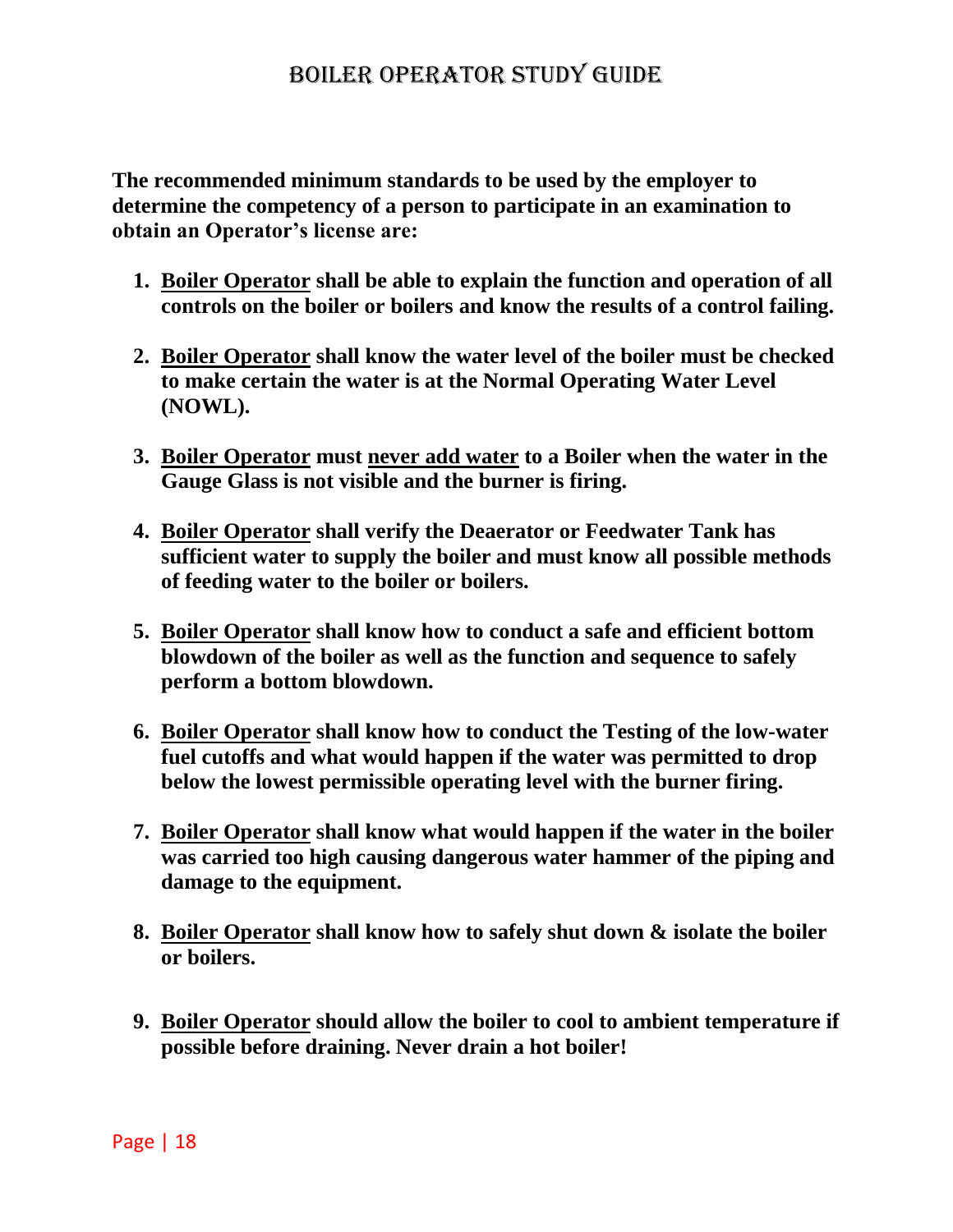- **10.Boiler Operator shall understand and follow the daily operating, blowdown, testing of Safety Devices as per Manufacturer's Recommendations.**
- **11.Boiler Operator shall follow the proper Boiler Water Treating Program, established by the Manufacturer or by competent water treatment personnel.**
- **12.Boiler Operator shall thoroughly understand how to properly warm up the boiler with sufficient time to allow all of the heating surfaces to expand uniformly.**
- **13.Boiler Operator shall possess such other qualifications as might be reasonably necessary for safe operation of the steam system.**
- **14.Boiler Operator must comprehend and understand the potential for a Catastrophic Explosion if water is added to a hot boiler when there is no water visible in the gauge glass and the burner is firing.**
- **15.Boiler Operator shall know the applicable laws and regulations required by the Arkansas Boiler Inspection Division.**
- **16.Boiler Owner / Operator should know - before placing a boiler in service, it is important to be certain that the boiler has been installed in compliance with the State of Arkansas Boiler Code in every respect with all applicable permits secured, and the boiler installation be approved with the required Permit-to-Operate issued by the Arkansas Boiler Inspection Division.**
- **17.Boiler Operator shall know Automatic Controls and Devices are useless unless they are tested for proper operation and the testing logged in a Boiler Operations Log for each boiler.**
- **18.Boiler Operator shall know the importance of maintaining an accurate Boiler Log to record the operating parameters of the boiler(s).**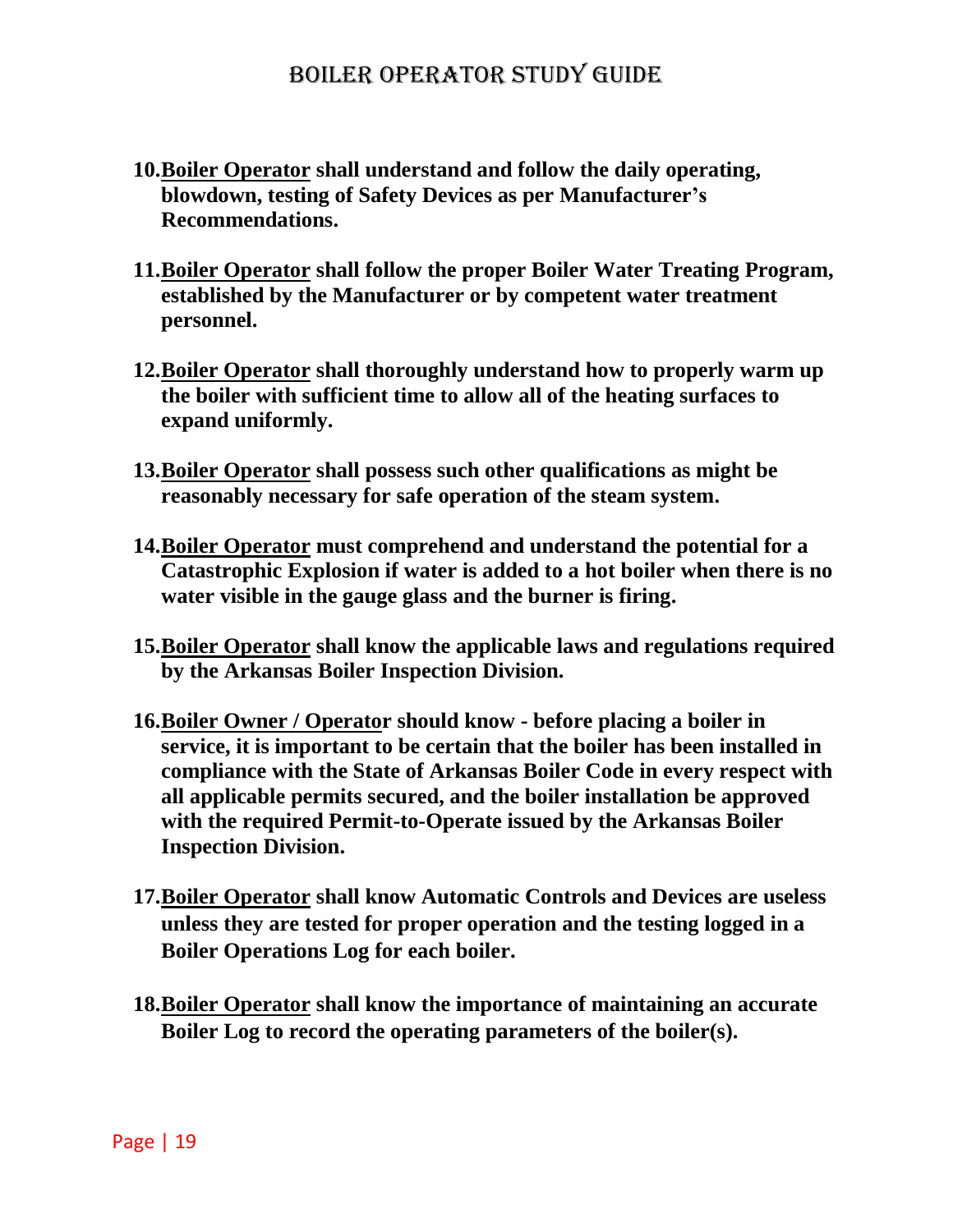- **19.Boiler Operator shall know the FIRST DUTY of the Boiler Operator is too check the Water Level of the Boiler(s) upon first entering the Boiler Room.**
- **20.Boiler Operator shall know there is no substitute for a dependable competent licensed Boiler Operator. Automatic controls and devices are helpers, however, without verification of proper operation, can fail.**
- **21.Boiler Operator shall understand the importance of maintaining a cleanoperational gauge glass and how a leaking gauge glass will show a faulty water level in the boiler.**
- **22.Boiler Operator shall understand the importance of maintaining the feedwater pump in good operational condition.**
- **23.Boiler Operator shall understand the ASME Code requires that a boiler with more than 500 square feet of heating surface shall have two means of supplying feedwater and the importance of maintaining an operational spare feedwater pump.**
- **24.Boiler Operator shall know the feedwater pump or other source for supplying the boiler with feedwater must be capable of supplying water to the boiler at a pressure no less than 3% higher than the highest setting of any safety relief valve on the boiler.**
- **25.Boiler Operator shall know any leakage of liquid fuel or Natural Gas has the potential to cause a catastrophic explosion or a fire.**
- **26.Boiler Operator shall know how to isolate the fuel from the boiler room in the event of fire and where the isolation points are located.**
- **27.Boiler Operator shall know all Steam Boilers shall have installed an audible alarm system to work in union with their other operating control devices, unless the boiler is operated under constant attendance by the boiler operator.**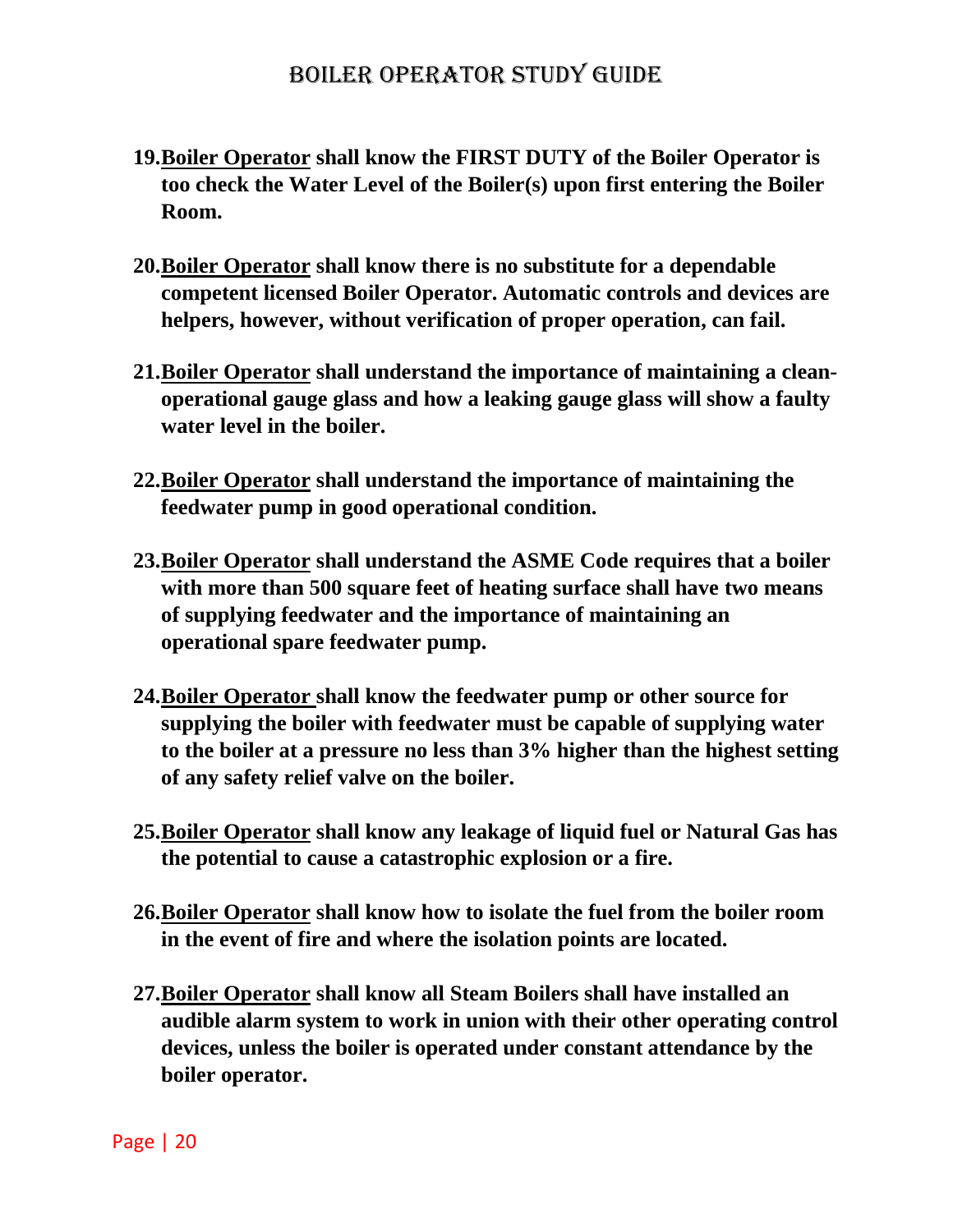#### **STUDY GUIDE SAMPLE QUESTIONS**

- **1. Which valves are located between the boiler and the feedwater pump?** 
	- o *Answer: Feedwater Stop Valve & Feedwater Check Valve. The Feedwater Stop Valve is always located as close to the boiler as possible so that the boiler can be isolated in the event of a leaking check valve or piping.*
- **2. What is the function of the check valve?** 
	- o *Answer: To prevent the boiler pressure from forcing the boiler water back into a feedwater tank or deaerator when the pump shuts off. Allows flow in only one direction.*
- **3. Four safety features required on the steam boiler are:** 
	- o *Answer: Safety relief valve, blow-down valve, low water cut-off, and pressure gauge*
- **4. Safety relief valves should be set by:** 
	- o *Answer: A Qualified safety valve technician or representative of the manufacturer.*
- **5. Which pressure is considered to be that of a low-pressure boiler?**  o *Answer: 0 – 15 PSI MAWP*
- **6. What could happen if a steam valve is opened quickly?** 
	- o *Answer: Carryover and Priming of the Boiler Water, causing the boiler water to be siphoned out of the boiler resulting in water hammer to the steam lines & equipment.*

**7. No valve of any description shall be placed between the required safety relief valve or valves and the boiler, or on the discharge pipe between the safety valve and the atmosphere!**

o *Answer: True*

**8. A high-pressure boiler is one which generates steam or vapor at a pressure of above?** 

o *Answer: Above 15 PSI*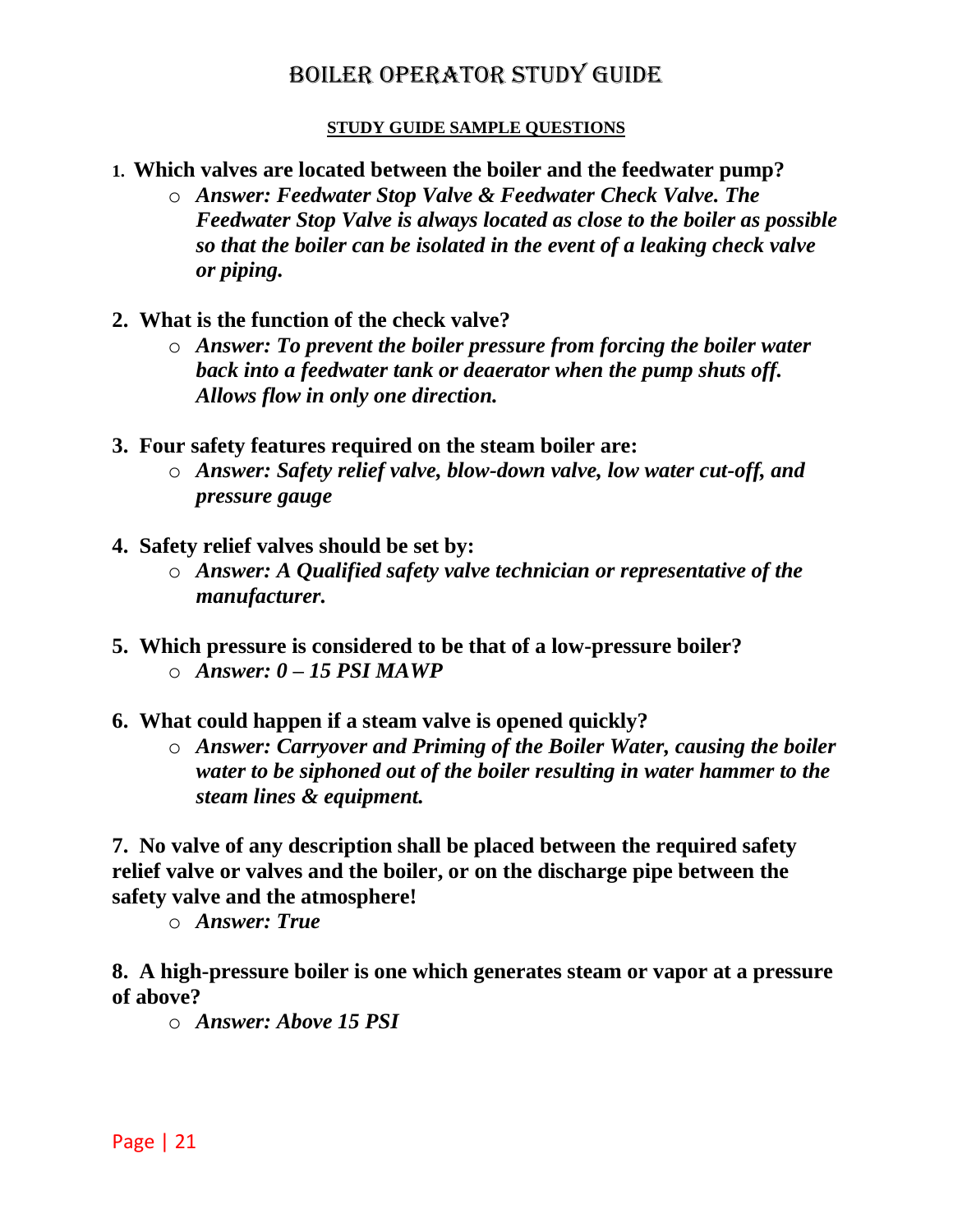- **9. How may the water-gauge glass on a Boiler indicate a false water level?**
	- o *Answer: There may be an obstruction(s) in the water gauge fixture, water column, or the piping connecting the column to the boiler proper or the gauge glass valves are closed!*

**10. What condition will cause smoke and soot resulting in a loss of heat transfer efficiency and the creation of dangerous carbon monoxide gases?** 

- o *Answer: Incomplete Combustion*
- **11. What is the purpose of a Refractory Shelf or a baffle wall in a boiler?** 
	- o *Answer: To cause multiple passes in a firetube boiler for efficiency and to distribute flame evenly in a generation section of a watertube boiler for better heat transfer.*

**12. A Residue formed in a boiler by adding feedwater chemicals to the boiler water to prevent the scale from forming on the tubes and turn the scaleforming salts** 2

o *Answer: Into a Non-Adhering Sludge*

**13. High-Pressure Steam Boilers must be inspected internally and externally at least once each year. The inspection should be made during the same calendar month each year if possible.**

o *Answer: True*

**14. A boiler operator operating a boiler without a license shall be guilty of a misdemeanor and upon conviction thereof shall be punished by a fine of not less than \$25.00 and not more than \$100.00, and in addition may be imprisoned for not more than 2 years, or both. True or false?** 

o *Answer: True* 

**15. A Boiler Operator must have \_\_\_\_\_\_\_\_\_ on-the-job training and pass the State of Arkansas Boiler Operators Examination, before receiving the Arkansas Boiler Operator's License.** 

o *Answer: 6 months* 

**16. Water boils at what temperature at sea level?**  o *Answer: 212ºF*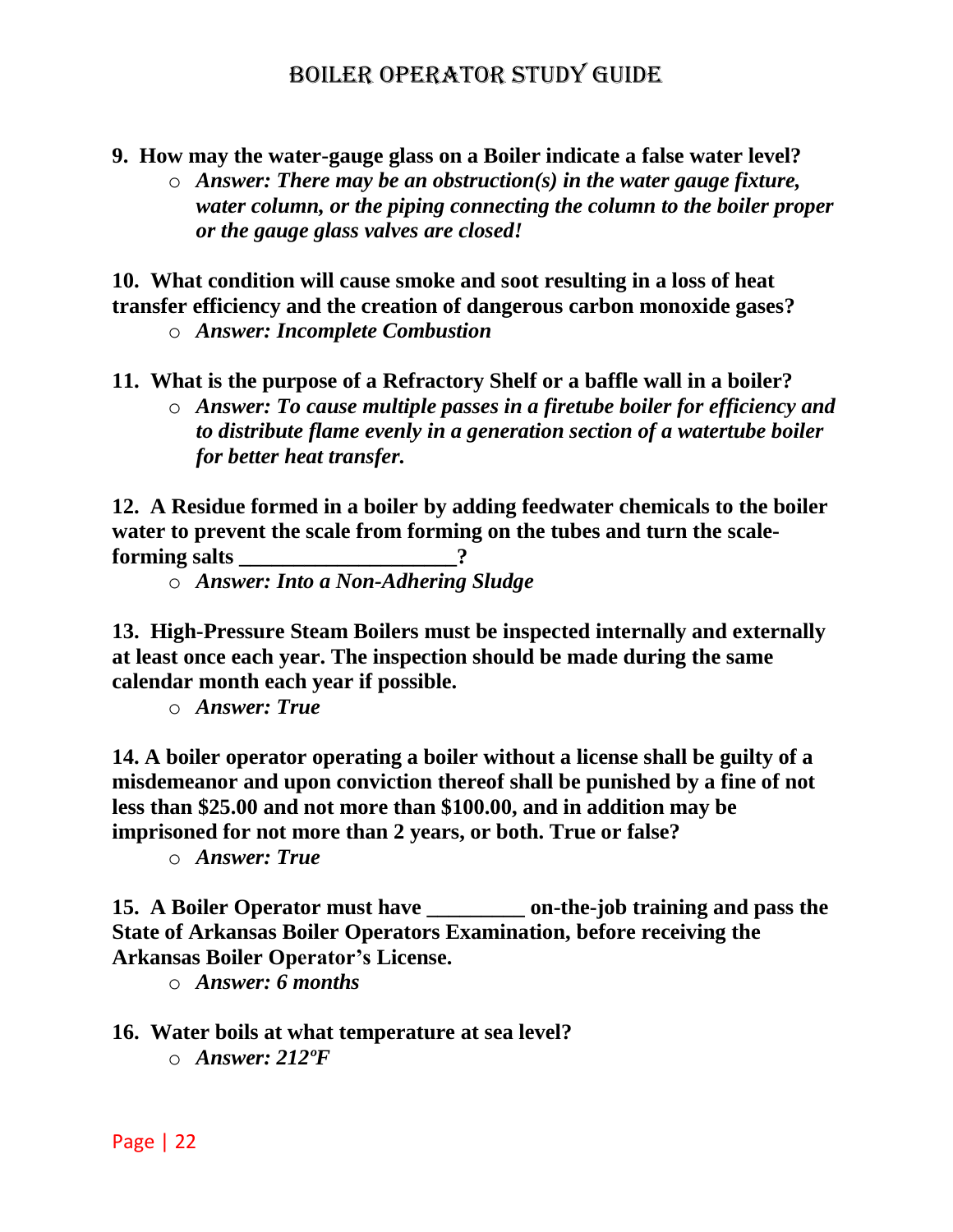**17. If you went into a boiler room and the burner was firing, and there was no water visible in the gauge glass, you should immediately add water to the boiler. True or False?** 

o *Answer: False – Never add water to a boiler if there is no water in the gauge glass and the burner is firing! Adding water could cause a catastrophic explosion!*

**18. In a firetube boiler the gases of combustion flow through the tubes and the boiler water \_\_\_\_?**

o *Answer: surrounds the tubes*

**19. In a watertube boiler the water passes through the tubes and the fire is on \_\_\_\_\_\_\_\_\_\_\_\_\_\_\_\_?**

o *Answer: the outside of the tubes*

**20. High Stack Temperature could be an indication of scale or soot?**

o *Answer: True! However, the high stack temperature could be the result of the burner out of adjustment or a refractory shelf or baffle has fallen.*

**21. A gauge glass allows you to see the water level in the boiler. If the boiler is equipped with only one gauge glass and if that gauge glass is broken and there are no Try Cocks to check the water level…** 

o *Answer: the boiler is unsafe and must be shutdown until a new Gauge Glass is installed.*

**22. What is the purpose of a safety relief valve on the boiler?** 

o *Answer: To relieve the boiler pressure and prevent the pressure from exceeding the MAWP (maximum allowable working pressure) of the boiler and thereby prevent a catastrophic explosion.* 

**23. A measurement of the quantity of heat. The quantity of heat necessary to raise the temperature of one pound of water by 1° Fahrenheit.** 

o *Answer: British Thermal Unit (BTU)*

**24. A device used to remove condensate from the steam lines and heat exchangers preventing Water Hammer damage?**

o *Answer: steam trap*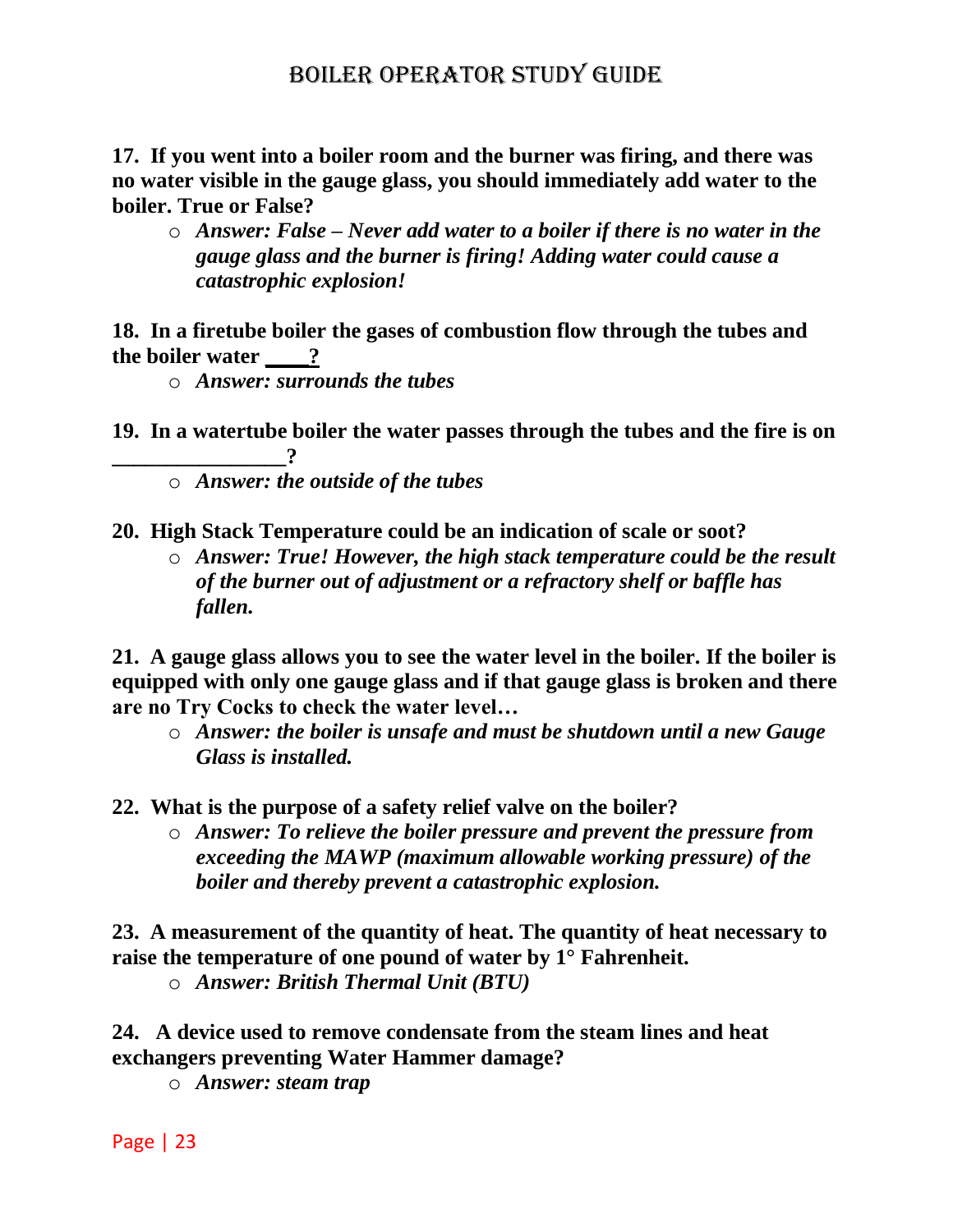**25. A Safety Relief Valve should open when the boiler pressure reaches the Maximum Allowable Working Pressure to prevent the boiler from an overpressure condition.**

o *Answer: True*

**26. Combustion that occurs when all the fuel is not burned, resulting in the formation of smoke, soot, and carbon monoxide?**

o *Answer: Incomplete Combustion*

**27. A Water Pressure Test performed on a new boiler or a pressure vessel to ensure its integrity or after repair work to the steam or water side has been accomplished to verify the integrity of the repair.**

o *Answer: Hydrostatic Test*

**28. What device is considered to be the most important safety device on a high-pressure steam boiler.** 

o *Answer: Safety Relief Valve*

**29. The pH of the Boiler Water should be between 8.5 and 11?** o *Answer: True*

**30. A safety device used to shut off the fuel to the boiler when the water level falls below a safe level.** 

o *Answer: Low-water Fuel Cut-off* 

**31. Water that must be added to the boiler to make up for water leaving the boiler in the form of steam, leaks in the system, or water that is lost through boiler blowdowns.**

o *Answer: Boiler Feedwater – the water leaving the boiler in the form of steam, or when the boiler is blown down, must be replaced with feedwater!*

**32. A valve utilized to remove condensate that is trapped between the two steam valves on a boiler and to verify the main steam stop valves are not leaking steam. The discharge of this valve must be visible to the operator or inspector while manipulating the valve.**

o *Answer: Free-Blowing Drain Valve*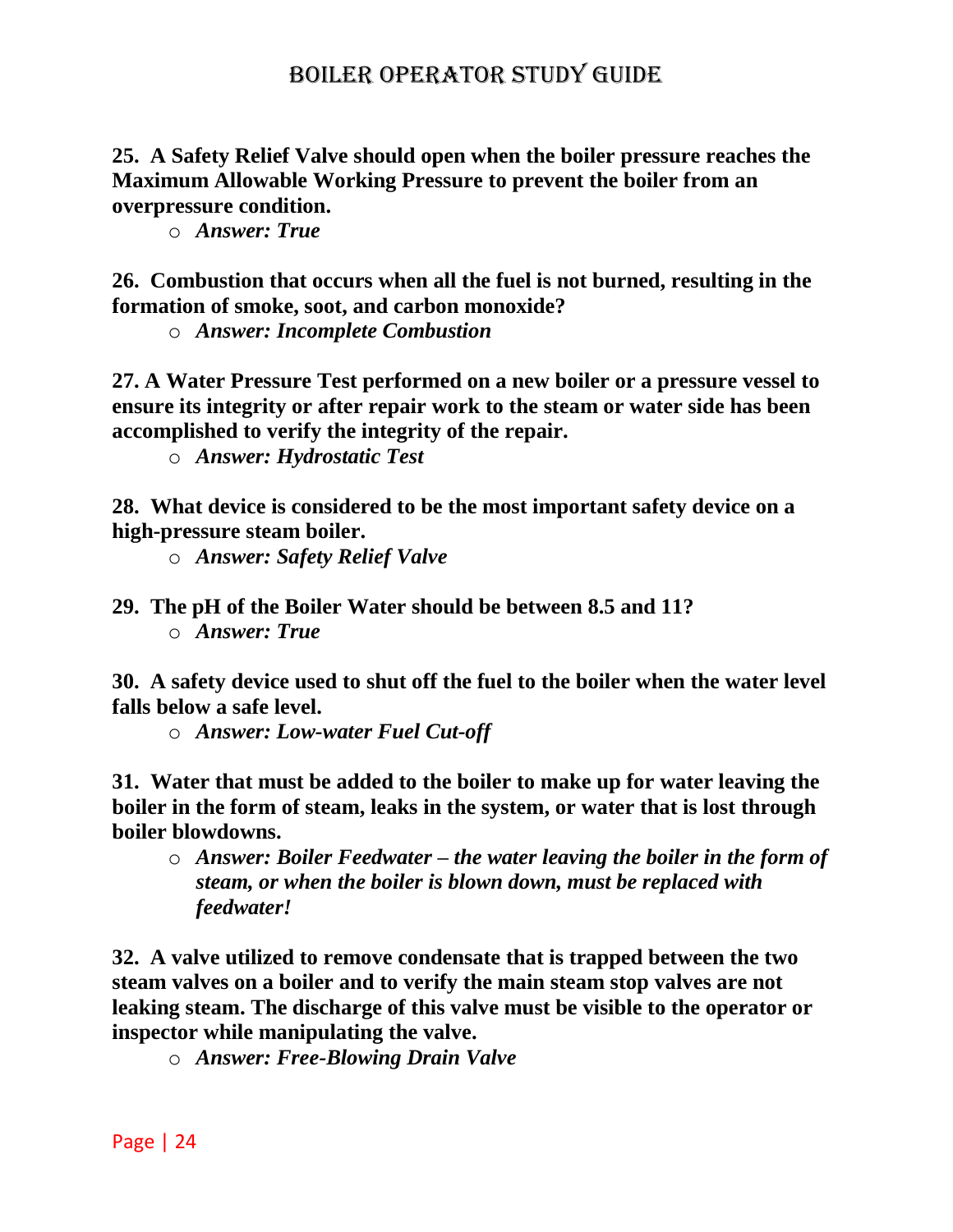**33. You should do a manual lift test of the safety relief valve by testing it when the boiler is operating at a pressure of at least 75% the set pressure of the valve.**

o *Answer: True*

**34. The Boiler Operator should understand how the Boiler Controls and Safety Devices operate on a High-Pressure Steam Boiler. When in doubt, the operator should check \_\_?**

- o *Answer: The Manufacturer's Recommendations or Boiler Operations Manual*
- **35. The three most common fuels for firing boilers are coal, gas and oil.**  o *Answer: True*

**36***.* **A device that uses waste heat from the gases of combustion to heat the feedwater and increase the efficiency of the boiler?**

o *Answer: Economizer*

**37. What would cause the water in a gauge glass to fluctuate up and down in an erratic manner:**

o *Answer: The boiler water may be high in Total Dissolved Solids (TDS) with a very high conductivity, the boiler water may be contaminated with oils or grease, or a very high chemical concentration due to a malfunctioning chemical feed pump.*

**38. Small particles of water carried out with the flow of steam from the boiler and into the main steam line and process equipment?**

o *Answer: Carryover*

**39. High-Pressure Steam Boilers, which meet CSD-1 recommendations for local alarms and safety devices, shall be maintained by**  $\blacksquare$ **attendance by a licensed Boiler Operator.**

o *Answer: Regular Attendance* 

#### **40. The three requirements for combustion are:**

o *Answer: Fuel, heat and oxygen*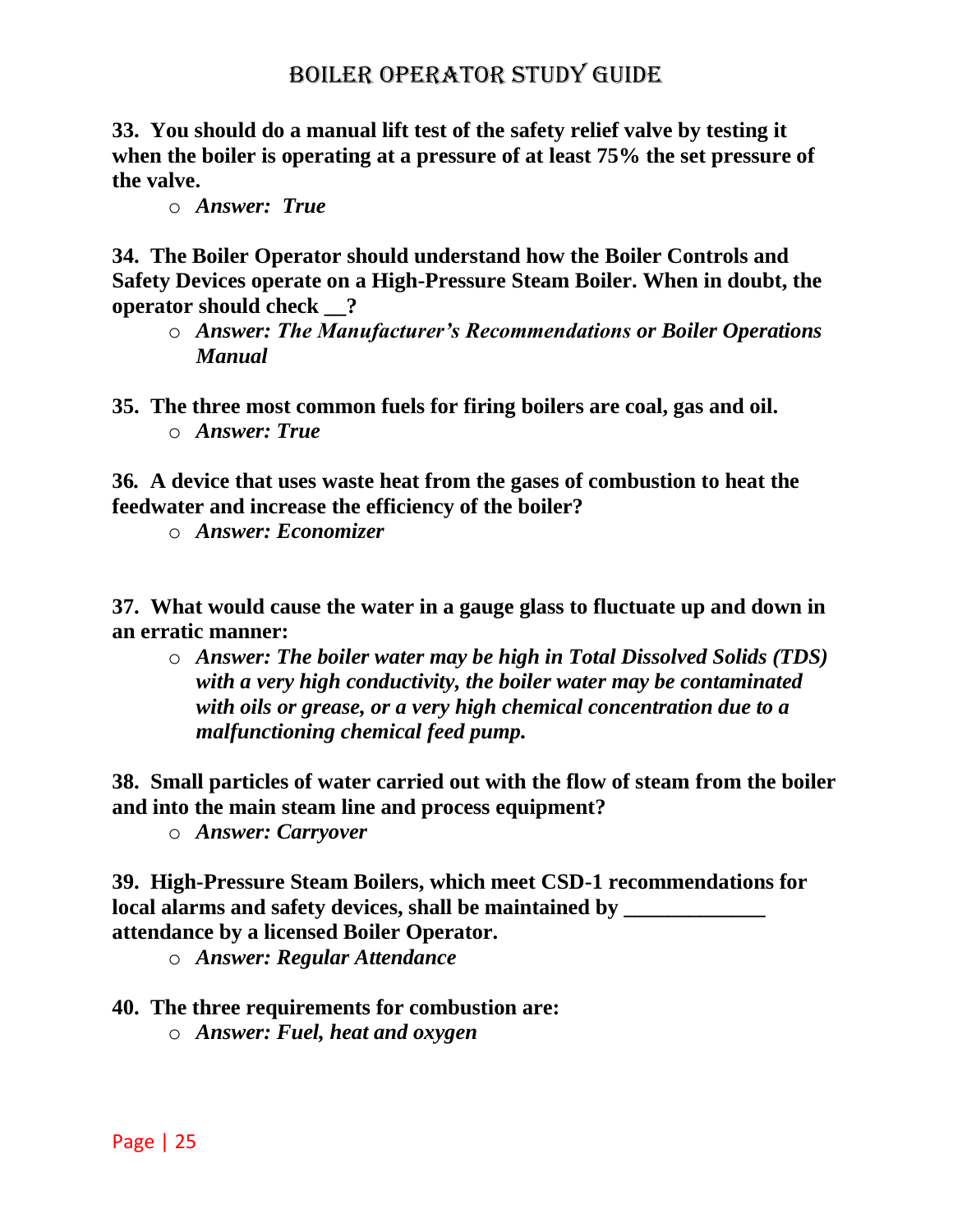**41. Explosions and accidents involving boilers and pressure vessels in the State of Arkansas must be reported to the Boiler Inspection Division within?** o *Answer: Twenty-Four (24) Hours*

**42. The method whereby the Boiler water is treated before it enters the boiler to remove scale-forming salts, dissolved oxygen and non-condensable gases.** 

o *Answer: External Water Treatment*

**43. Test that checks the operation of the low-water fuel cutoff and mimics the loss of a feedwater pump or loss of water going to the boiler and is considered a superior method of testing the low-water fuel cutoff.**

o *Answer: Evaporation/Slow-Drain Test*

**44. Boilers should be fired slowly when first starting up to allow the boiler tubes and shell(s) to warm up and to expand uniformly under the action of the increasing temperature and pressure.**

o *Answer: True*

**45. Regardless of the type of fuel being used, before lighting a boiler during a cold start-up, the operator must first:** 

o *Answer: Check for the correct water level* 

**46. As boiler steam pressure increases, there is a corresponding increase in the:** 

o *Answer: Steam Temperature and the temperature of the boiler water*

**47. Incomplete combustion can be caused by:** 

o *Answer: Lack of sufficient air supply to the fuel as it is being burned.* 

**48. With the respect to the Arkansas Boiler and Pressure Vessel Law; any operator found operating a boiler without a State Boiler Certificate issued by the Boiler Inspection Division, or operating a boiler knowing it to be defective shall:** 

o *Answer: Have his license revoked at once* 

**49. The three types of drafts are:** 

o *Answer: Induced, Forced and Natural*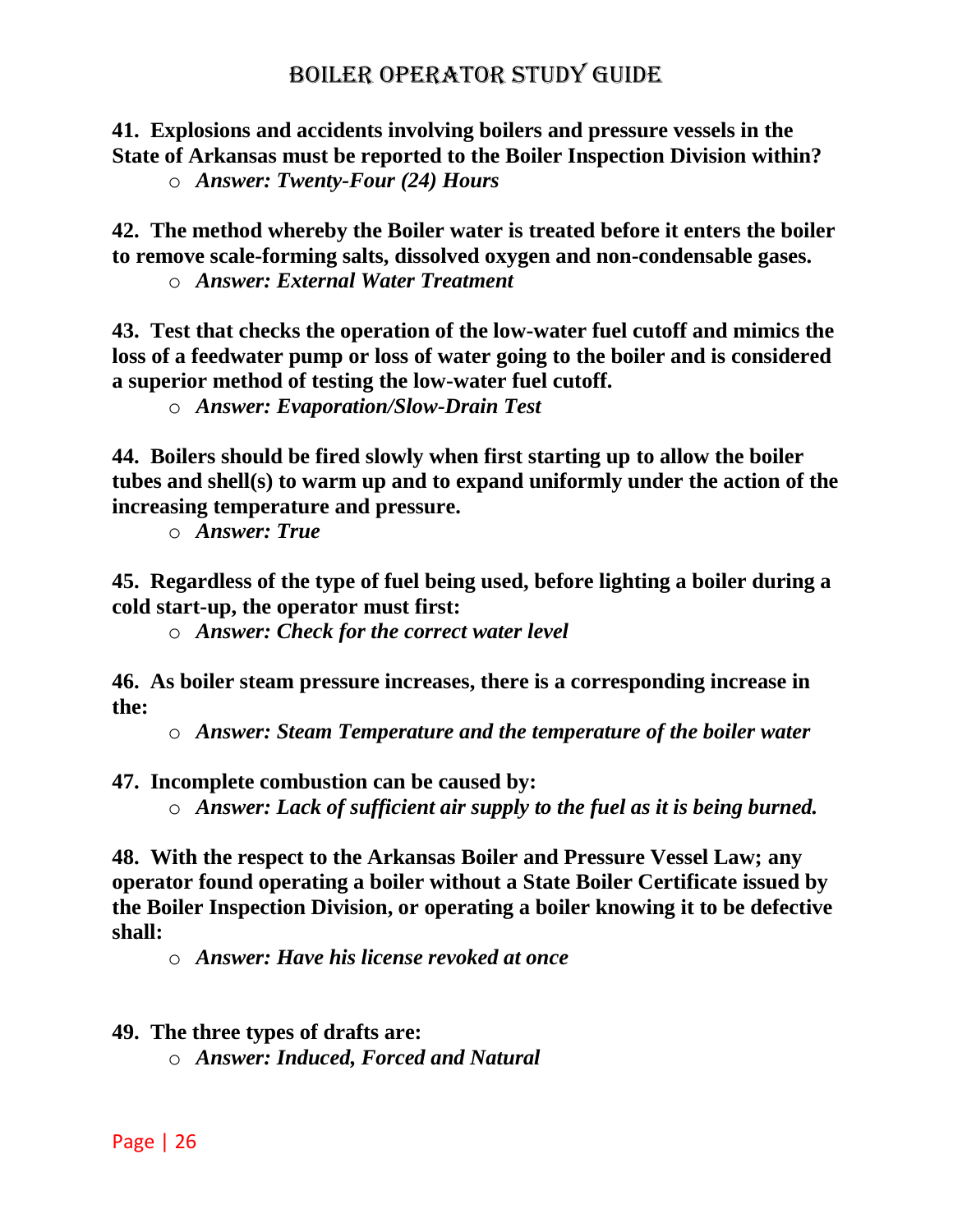**50. Burning all of the fuel using only the theoretical amount of air for combustion and is only achievable in a laboratory?** 

o *Answer: Perfect Combustion (Stoichiometric Combustion)*

**51. Water level carried in the boiler gauge glass during normal operation (approximately one-third to one-half glass)?**

o *Answer: NOWL (Normal Operating Water Level)*

**52. The maximum operating pressure rating of a boiler or a pressure vessel as determined by the design and construction of the boiler in conformance with the ASME code?**

o *Answer: MAWP (Maximum Allowable Working Pressure)*

**53. A form of Carryover, whereby, large slugs of water are carried out with the flow of steam from the boiler and into the main steam line and process equipment?**

o *Answer: Priming*

**54. Mechanical draft produced by a fan supplying or forcing air for combustion into the furnace?**

o *Answer: Forced Draft*

**55. A sequence initiated before ignition and after burner shutdown to remove any explosive combustibles and prevent a burner explosion?**

o *Answer: Purge Period*

**56. The pre-determined pressure at which a safety valve opens and remains open until the pressure drops. Prevents the steam pressure in the boiler from exceeding the maximum allowable working pressure (MAWP).**

o *Answer: Set Lifting Pressure or Set Popping Pressure*

**57. The passing of air through a furnace prior to light-off to remove any fuels or fuel vapors, thereby preventing a furnace explosion.**

o *Answer: Pre-Purge*

**58. The passing of air through a furnace after normal burner shutdown?** o *Answer: Post-Purge*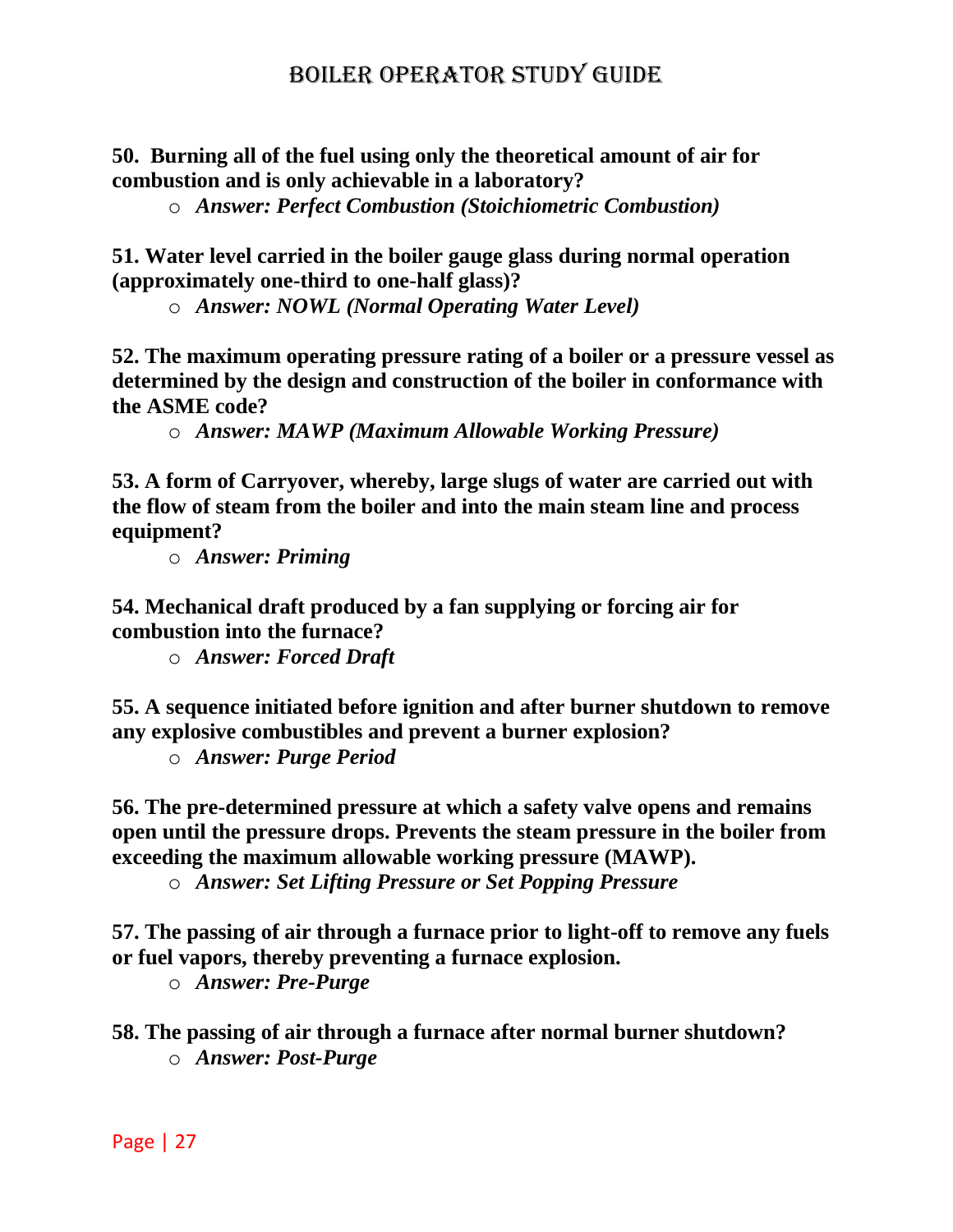**59. What determines the size and capacity of a Safety Relief Valve?**

o *Answer: The pounds of steam per hour it can discharge at the set lifting pressure.* 

**60. In the State of Arkansas, a High-Pressure Steam Boiler of fifty (50) Horsepower and over, and steam boilers used in hospitals, hotels, motels, schools, day cares, nursing homes, theatres, and office buildings must be** 

**\_\_\_\_\_\_\_\_\_\_\_ by a licensed operator who holds a certificate of competency issued by the Boiler Inspection Division.** 

o *Answer: under Regular Attendance*

**61. The Accumulation of residue produced from impurities in the boiler water.** 

o *Answer: Sludge*

**62. A dangerous banging condition that is caused by steam and water mixing in a steam line and will cause damage to Pipe, Valves, and Process Equipment?**

o *Answer: Water Hammer*

**63. Used to refract the heat and protect the metal of the boiler from overheating and is found in boiler doors and components, etc.**

o *Answer: Refractory*

**64. A device utilized to control the conductivity (Total Dissolved Solids) of the boiler water by skimming the impurities in the boiler water near the surface of the boiler water. Usually located just above the top row of tubes or 3" to 4" below the Normal Operating Water Level.**

o *Answer: Surface Blowdown or "Surface Skimmer Blowdown"*

**65. When removing a boiler from service for an extended period of time the boiler should be?** 

o *Answer: The Boiler should be laid up Dry by placing Desiccant in both the Fireside & the Waterside. The Boiler can also be laid up Dry using a Nitrogen Blanket.*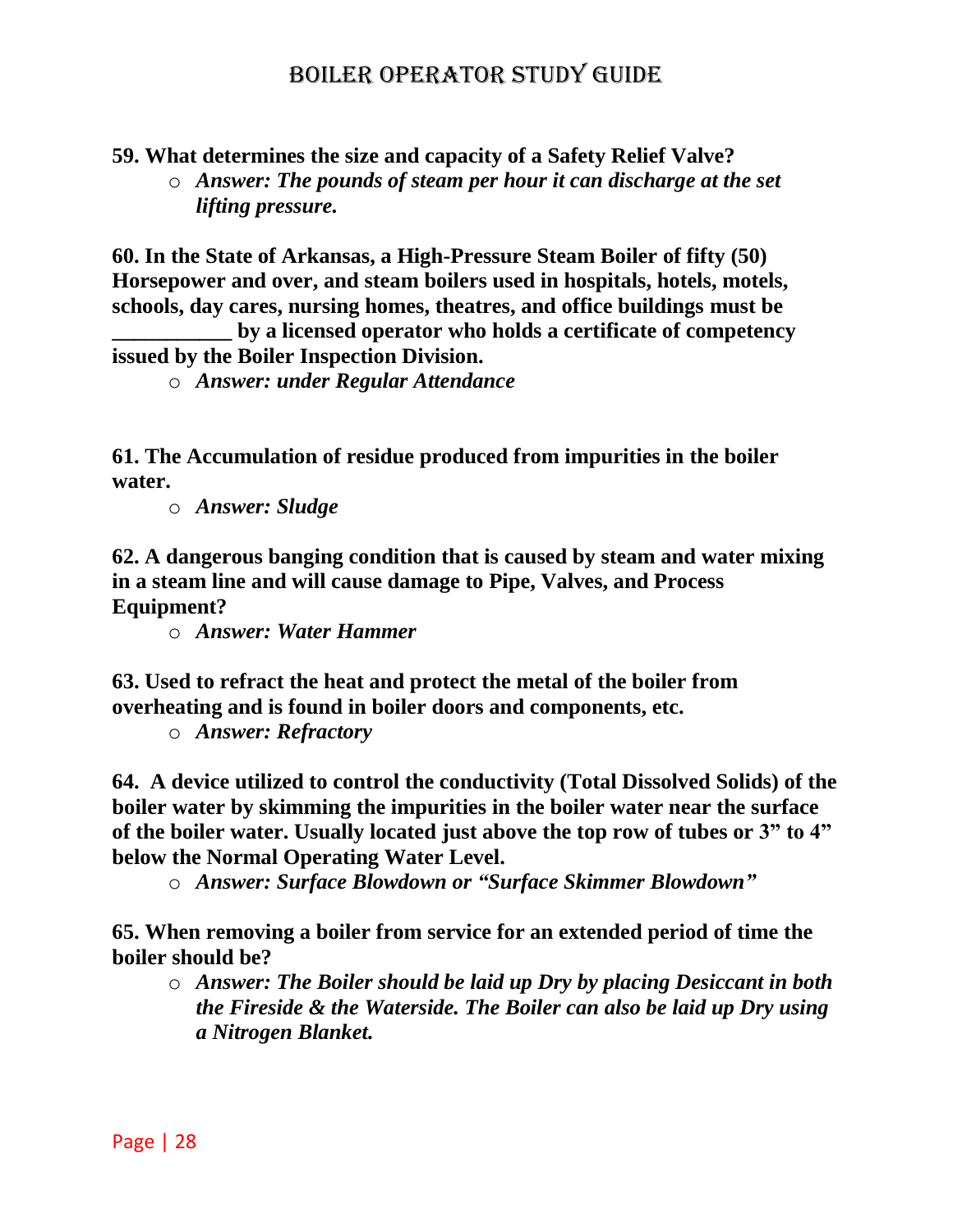**66. A data sheet used to record pressures, temperatures and other operating conditions of a boiler on a continuous basis?**

o *Answer: Boiler Log*

**67. The most common type of feedwater pump utilized to supply the feedwater to a High-Pressure Steam Boiler?**

o *Answer: Centrifugal Feedwater Pump*

**68. As an average, how many BTU's are present in a cubic foot of Natural Gas?**

o *Answer: 1,000 BTU's in a cubic foot of Natural Gas as an average*

**69. A Device to supply natural gas to the burner at the required volume & pressure needed for proper combustion.**

o *Answer: Gas Pressure Regulator*

**70. Line coming off the highest part of steam side of the boiler that is used to vent air from the boiler when filling with water and when warming the boiler. Also used to prevent a vacuum from forming when taking the boiler off-line.** 

o *Answer: Boiler Vent*

**70. An ASME Coded tank vented to the atmosphere that protects sewer lines from boiler pressure and high temperature boiler water when blowing down.** 

o *Answer: Blowdown Separator* 

**71. The water column & gauge glass on Boilers of the horizontal fire-tube type shall be set, so that, when the water level is at the lowest reading in the watergauge glass, there shall be at least \_\_\_\_ inches of water over the highest point of the tubes, flues, or crown sheet.**

o *Answer: 3 inches*

**72. The rapid fluctuations of the boiler water level that can lead to priming or carryover. Caused by impurities and entrained solids on the surface of the boiler water forming a film over the steam bubbles. Causes are oil, fat, grease, faulty boiler chemistry with heavy chemical concentrations.**

o *Answer: Foaming*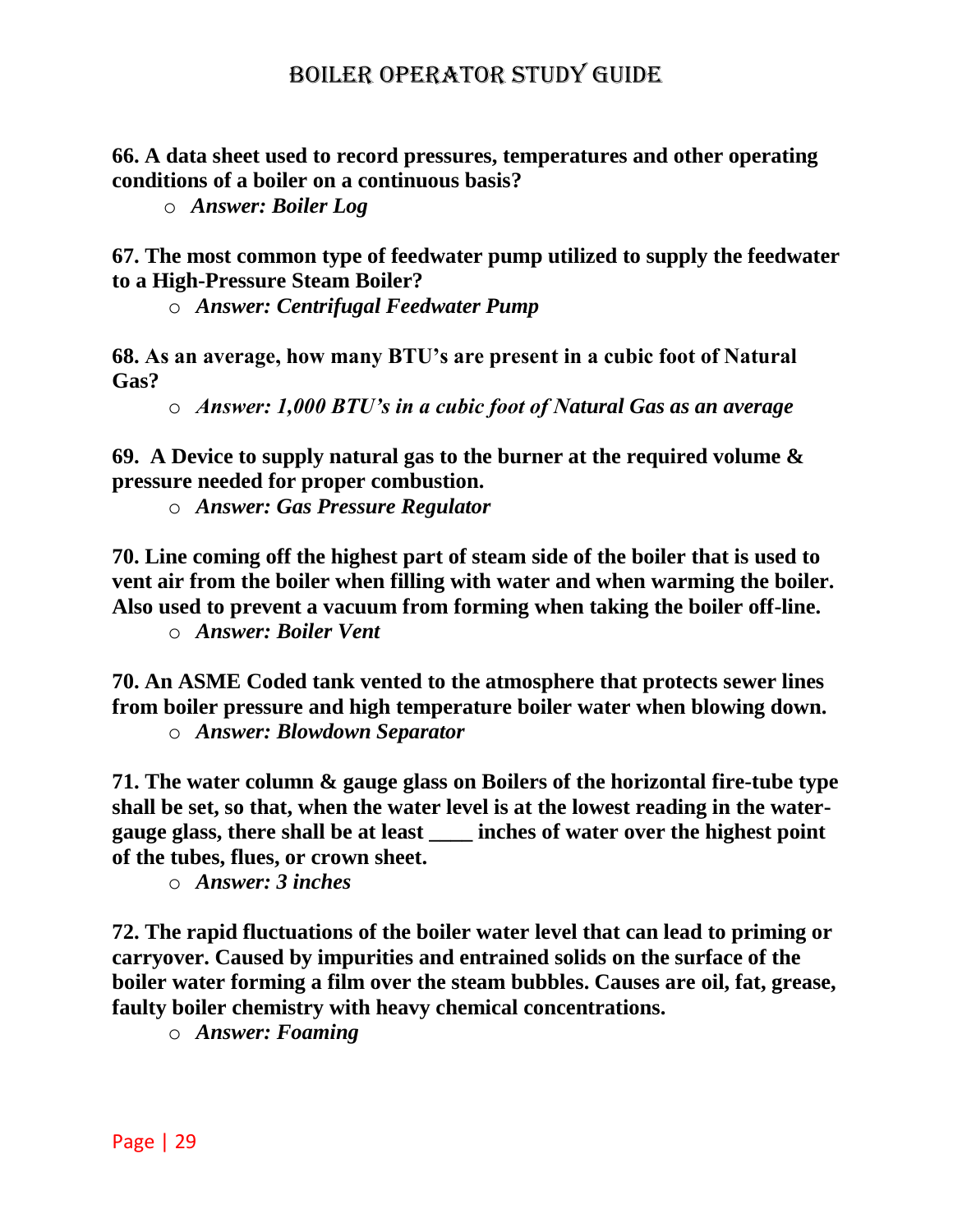**73. Pumps water from the open feedwater heater or Deaerator and delivers it to the boiler at the proper pressure and capacity.**

o *Answer: Boiler Feedwater Pump*

**74. Salts such as calcium carbonate and magnesium carbonate, that when in solution, tend to form a hard, brittle scale on hot surfaces.** 

o *Answer: Scale-Forming Salts*

**75. A Protective device used on a Steam Pressure Gauge to protect the Bourdon Tube from the high temperature of the steam.**

o *Answer: Gauge Siphon*

**76. Regular Attendance, as defined, states the Boiler Operator must inspect the boiler for proper operation and log the required readings once each hour. Boiler must be equipped with local operating and safety devices and should have local alarm lights and buzzers?**

o **Answer***: True – Arkansas Boiler Code requires the hourly check as defined by regular attendance*

**77. A Safety Device used to shut off the fuel to the burner in the event the primary low- water fuel cutoff fails in a low water condition and requires the operator to manually reset the control once the water level in the boiler has been re-established. The control is usually located ¾" to 1" below the level of the primary low-water fuel cutoff.**

o *Answer: Secondary (auxiliary) Low-Water Fuel Cutoff with a Manual Reset* 

**78. The lowest part of the water side of a Watertube Boiler, where the bottom blowdown valves are located to conduct the bottom blowdown.**

o *Answer: Mud Drum*

**79. A measure of the ability of electrons to flow through a solution. Utilized to measure the Total Dissolved Solids in the boiler water.**

o *Answer: Conductivity* 

**80. A Device that detects the invisible infrared light rays produced by the combustion process of the burner that are emitted by both the pilot flame and the main flame?**

o *Answer: Flame Scanner*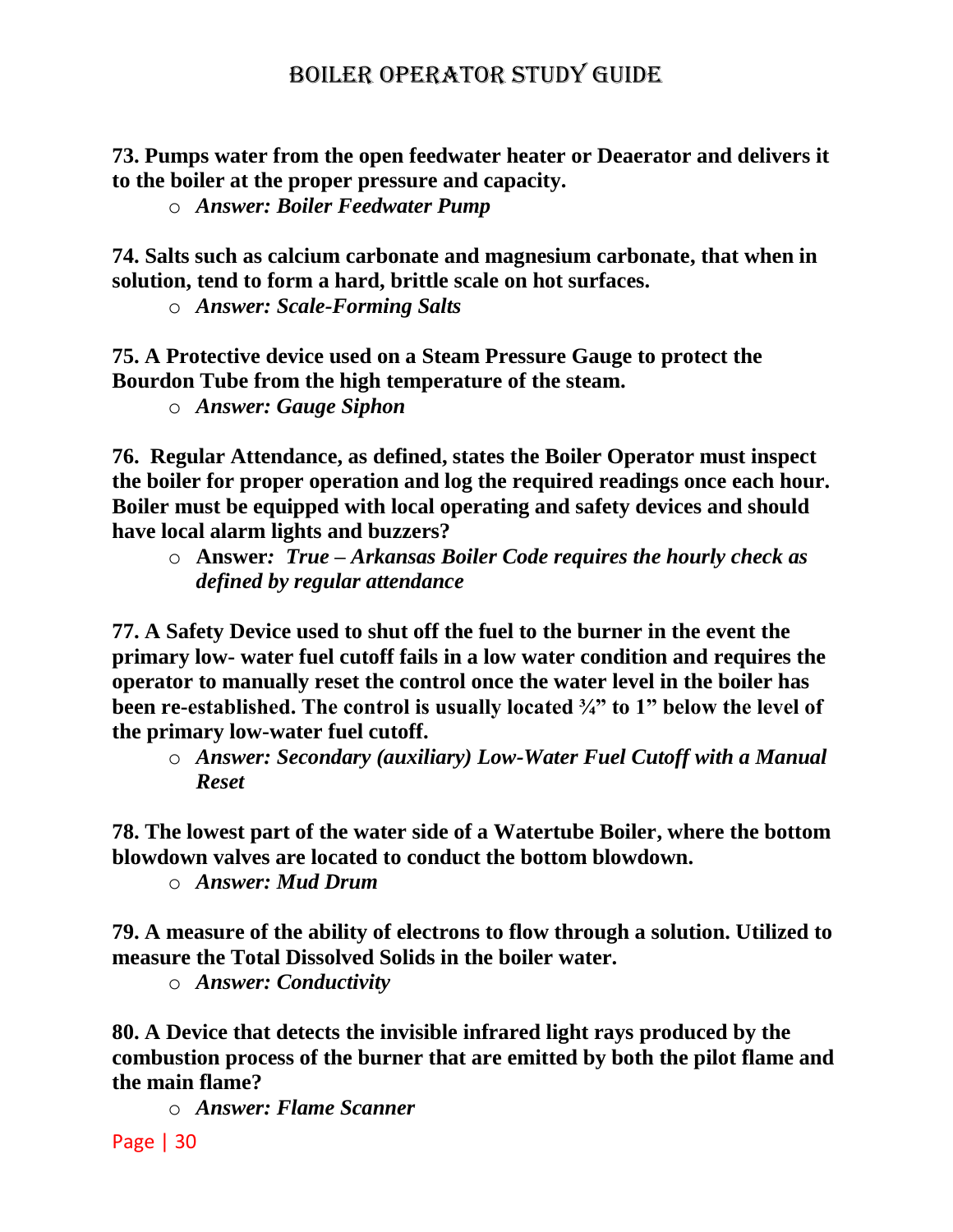**81. Ancillary equipment used to heat fuel oil to the correct temperature so it can be pumped and burned. The heater can be either steam or electric.**

o *Answer: Fuel Oil Heater* 

**82. Occurs when fuel or combustible gas has built up in the fire side of the boiler. Common causes are leaking fuel valves, failure of combustion air fans, or failure to purge the furnace.** 

o *Answer: Furnace Explosion* 

**83. Steel rods (round or square) used in boilers to reinforce flat surfaces to prevent bulging. Primarily used to reinforce the flat surfaces of the tubesheets in firetube boilers.**

o *Answer: Stays and Stay bolts*

**84. A type of feedwater heater operating with steam and water in direct contact. The direct contact design will heat the water and mechanically scrub the dissolved oxygen from the feedwater prior to being pumped to the boiler.** 

o *Answer: Deaerating Feedwater Heater or Deaerator* 

**85. A Pump that delivers the fuel oil to the burner at the proper volume and pressure to atomize and burn the fuel.**

o *Answer: Fuel Oil Pump*

**86. Installed on boiler main steam lines to allow for the safe expansion and contraction of the steam piping.** 

o *Answer: Expansion Bends*

**87. A measure of the amount of calcium and magnesium salts in the boiler water usually expressed as grains per gallon or parts per million?**

o *Answer: Hardness*

**88. A tube in a Watertube Boiler or waterwall that maintains circulation in which the water flows downward between the drums or headers?**

o *Answer: Downcomer Tube*

**89. A Burner for firing oil in which the oil is atomized by compressed air which is forced into and through one or more streams of oil, breaking the oil into a fine spray for combustion?**

o *Answer: Air-Atomizing Oil Burner*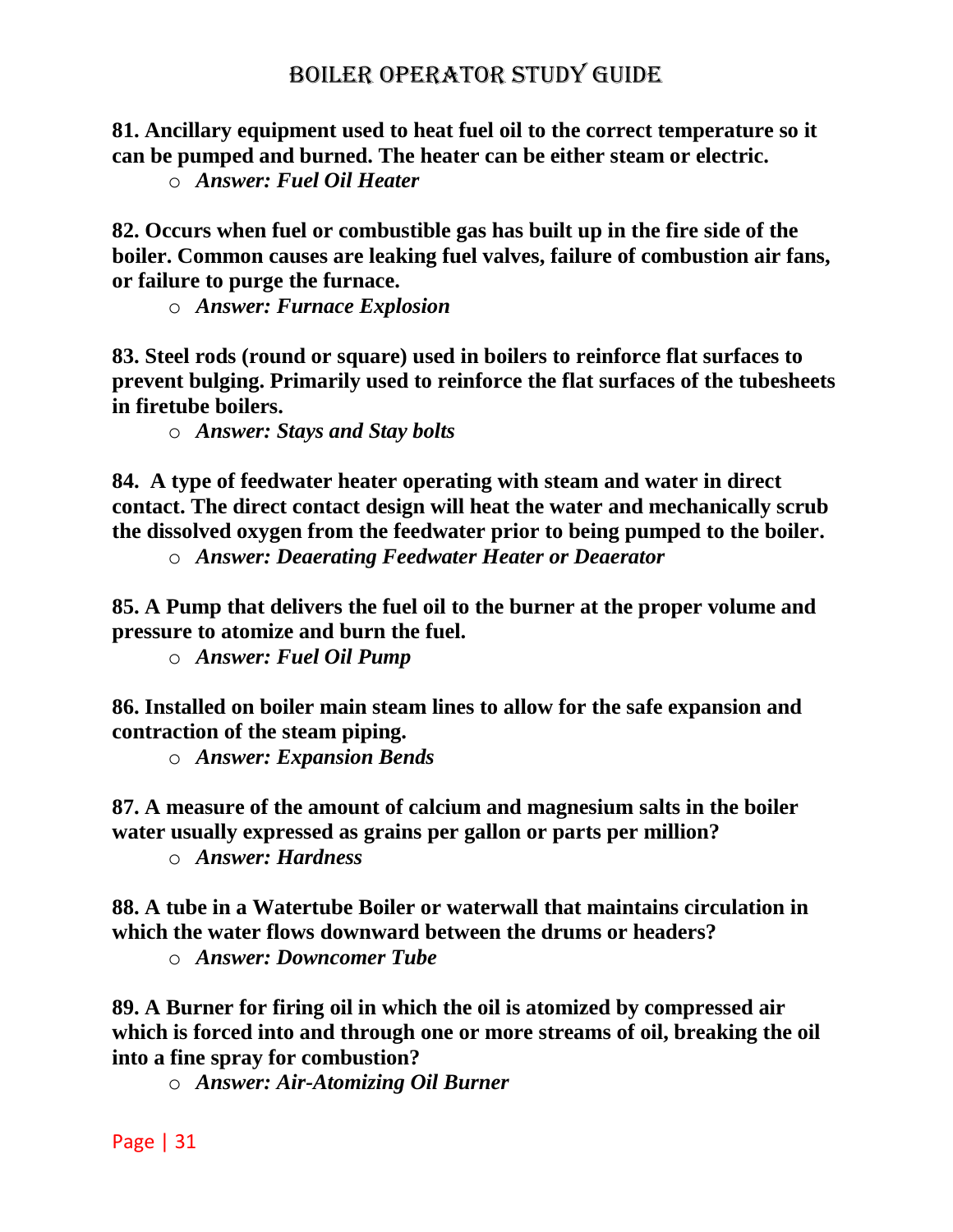**90. Persons, companies, firms, and/or businesses that wish to perform repairs, welding, or alterations on ASME constructed pressure vessels, or within the vessels code boundaries, must have in place a written Quality Control system acceptable to the department, and have authorization from the National Board to perform such repairs or alterations. In all cases,** 

o *Answer: The Arkansas Department of Labor, Boiler Inspection Division, must be notified prior to starting repairs or alterations.*

**91. Is gauge pressure or absolute pressure used in the ASME Boiler Code for Maximum Allowable Working Pressure for a Boiler or a Pressure Vessel?**

o *Answer: Gauge Pressure, which is the pressure above atmospheric pressure in PSI and this is what is read by the boiler operator on the steam gauge.*

**92. When a boiler is taken off-line for inspection, the boiler shall be cooled slowly to a temperature that will allow the boiler inspector to safely inspect the boiler without risk of burns. At what point will the boiler be safe to inspect?** 

o *Answer: When the boiler is cool enough to enter the firebox or furnace and as near ambient temperature as possible.*

**93. How often should the boiler operator test the low-water fuel cutoff on a high-pressure Steam Boiler?** 

o *Answer: At least once per day, or each shift if more than one shift of operation is in effect*

**94. Why should the water column and the low-water fuel cutoff chambers be flushed daily by draining the respective devices?**

o *Answer: To keep the chambers free of mud and sediment, thus allowing the gauge glass to accurately display the water level, and to test the lowwater fuel cutoff to make certain it shuts off the burner in the event of a low-water condition.*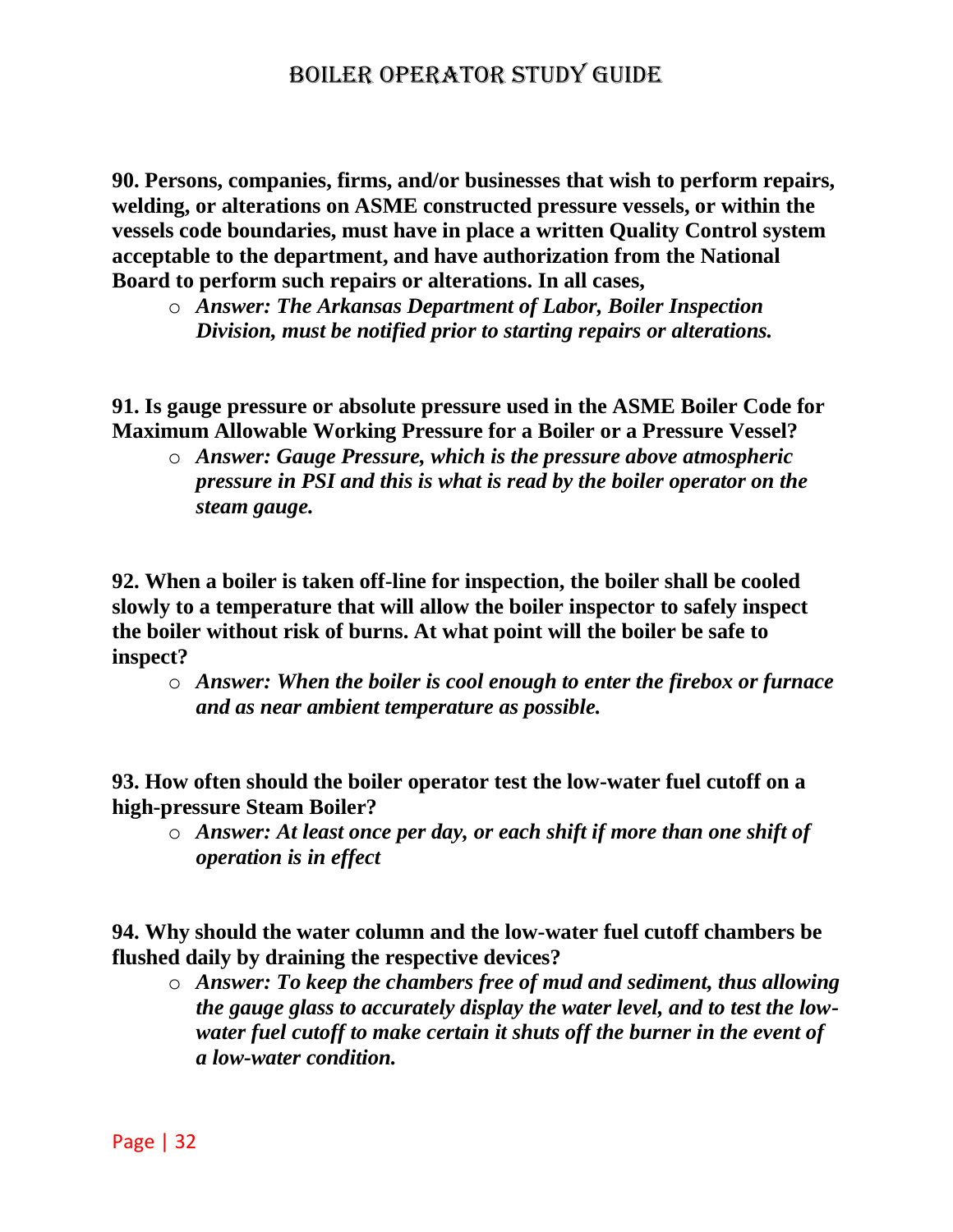**95. The gauge glass on a horizontal firetube boiler shows the lowest possible water level in the glass at which the boiler can safely be operated at. How many inches above the tubes should this level be in a firetube boiler?** 

o *Answer: The Code requires water to be 3 inches above the top row of tubes when the water in the glass is at its lowest visible level, unless otherwise specified by the boiler manufacturer.*

**96. The positioning of the gauge glass on a Watertube Boiler can vary according to the manufacture and the design of the Watertube Boiler. When**  in doubt of the correct water level, you should

o *Answer: Consult the Manufacturer's Recommendations for the Normal Operating Water Level*

**97. A formal request, in writing, to utilize a Remote Monitoring System on a High Pressure Steam Boiler (safety relief valve is set at greater than 15 psi) must describe the system, the equipment, what is presently installed, and what the plans are for remote monitoring. This formal request, in writing, must be reviewed and shall only be approved by?**

o *Answer: The Chief Boiler Inspector, Boiler Inspection Division, State of Arkansas*

**98. A Deaerating Feedwater Heater is used to heat the feedwater prior to being pumped to the boiler to prevent thermal shock and to remove gases**  from the feedwater to prevent **the set of the tubes.** 

o *Answer: Oxygen Pitting*

**99. A manually operated remote shutdown switch or circuit breaker located just outside the boiler room and marked for easy identification.**

o *Answer:* **Emergency Shutdown Switch (E-STOP) NBIC 2.5.3.2**

**100. You discover a Safety Relief Valve on a High-Pressure Steam Boiler vented inside the boiler room and not vented to atmosphere. What is the danger?**

o *Answer: Should the Safety Valve lift the steam would scald a person standing near the outlet of the safety relief valve! The steam may also damage equipment, such as electrical, located in the boiler room.*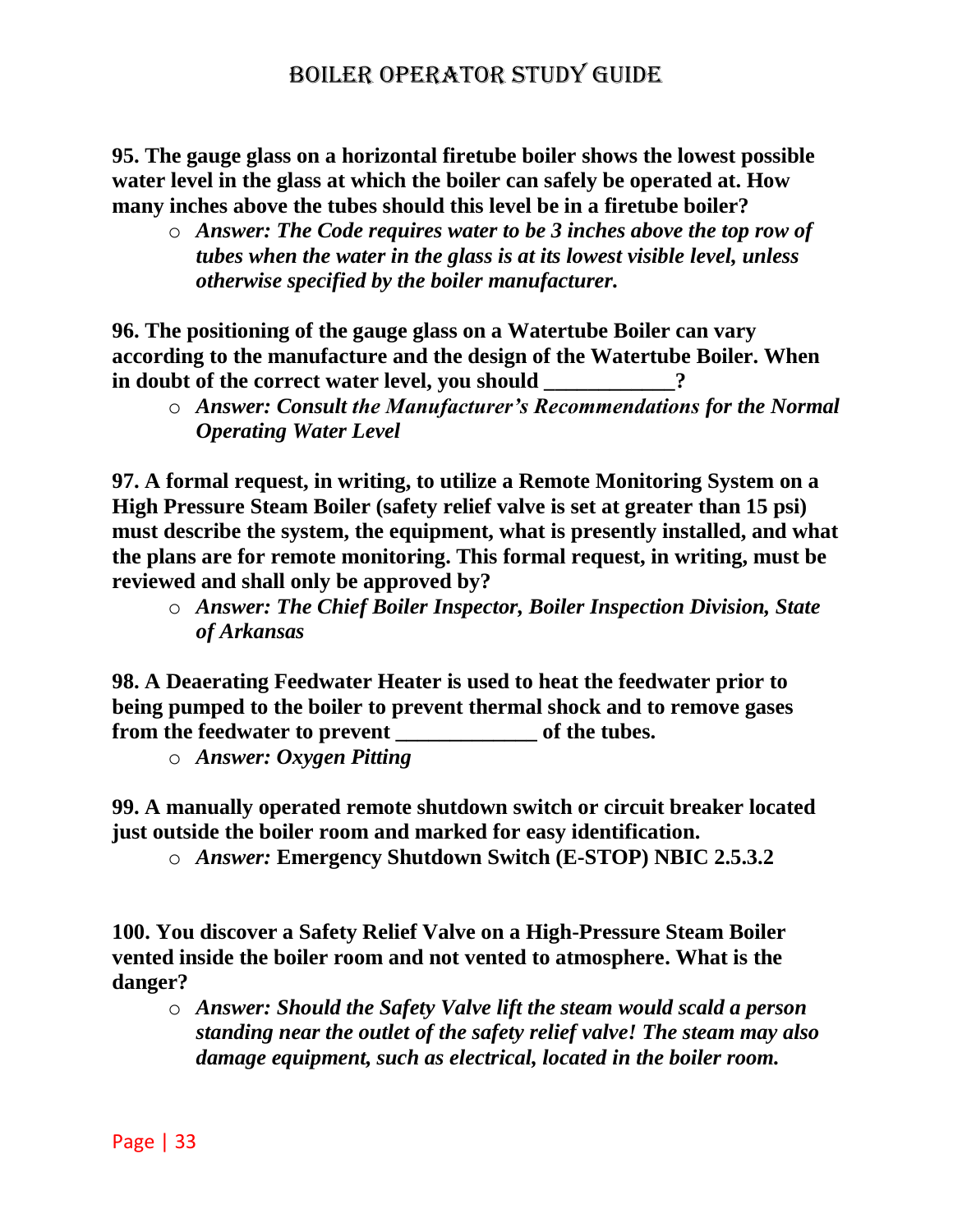#### $\sim$  A  $\sim$

**ABSOLUTE PRESSURE**- The sum of gauge pressure and atmospheric pressure.

**ACCUMULATION TEST**- Test used to establish the relieving capacity of boiler safety valves.

**AIR HEATER**- Supplies heated air for combustion. Located in the breeching between the boiler and chimney.

**AIR TO FUEL RATIO**- The ratio of the weight, or volume, of air to fuel.

**ALKALINITY**- Determined by boiler water analysis. Boiler water with a PH over 7 is considered alkaline or base.

**AMBIENT TEMPERATURE**- Temperature of the surrounding air.

**ANCILLARY EQUIPMENT** - Piece of equipment not directly attached to the boiler but necessary for its operation.

**ATMOSPHERIC PRESSURE**- Pressure at sea level (14.7 psi).

**ATOMIZE**- To break up liquid into a fine mist.

**AUTOMATIC NON-RETURN VALVE**- Valve located on the steam line closest to the shell of the boiler that cuts the boiler on-line and off-line automatically.

#### $\sim$ **B**  $\sim$

**BAFFLES**- Direct the path of the gases of combustion so that the maximum heat will be absorbed by the water before the gases of combustion exit the boiler and enter the breeching and chimney.

**BALANCED DRAFT**- When the intake damper is automatically controlled by the pressure in the furnace. Furnace pressure is maintained slightly below atmospheric pressure.

**BENT-TUBE BOILER**- A water tube boiler with more than one drum in which tubes connect the drums. **BLACK LIGHT** – In magnetic particle inspection, light in the near ultraviolet range of wave lengths.

**BLOWBACK** – The number of pounds per square inch of pressure drop in a boiler from the point where the safety valve pops to the point where the safety valve re-seats.

**BLOWDOWN TANK**- Coded tank vented to the atmosphere that protects sewer lines from boiler pressure and high temperature when blowing down.

**BLOWDOWN VALVES**- Found on the boiler blowdown line at the lowest part of the water side of the firetube boiler and the mud drum of a watertube boiler.

**BOILER (steam)**– A closed vessel in which water is heated, steam is generated, under pressure by the application of heat from combustible fuels, electricity, or nuclear energy.

**BOILER CAPACITY**- Pounds of steam per hour that a steam boiler is capable of producing.

**BOILERS IN BATTERY**- Two or more boilers connected to a common steam header.

**BOILER LAY-UP**- Removing a boiler from service for an extended period of time. A boiler can be laid up wet or dry.

**BOILER ROOM LOG**- A data sheet used to record pressures, temperatures and other operating conditions of a boiler on a continuous basis.

**BOILER TUBES**- Used to carry water or heat and gases of combustion. May be straight or bent tubes. **BOILER VENT**- Line coming off the highest part of steam side of the boiler that is used to vent air from the boiler when filling with water and when warming the boiler.

**BOILING OUT** – The boiling of a highly alkaline water in a boiler pressure parts for the removal of oils, greases, etc. prior to normal operation on a new boiler or after major repairs.

**BOURDON TUBE**- Connected by linkage to a pointer that registers pressure inside pressure gauges. **BREECHING**- The exhaust discharge duct to connect the boiler to stack.

**BRINELL TEST** – A hardness test performed by pressing a steel ball of standard hardness into a surface by a standard pressure.

**BRITISH THERMAL UNIT (BTU)**- A measurement of the quantity of heat. The quantity of heat necessary to raise the temperature of one pound of water by 1°Fahrenheit.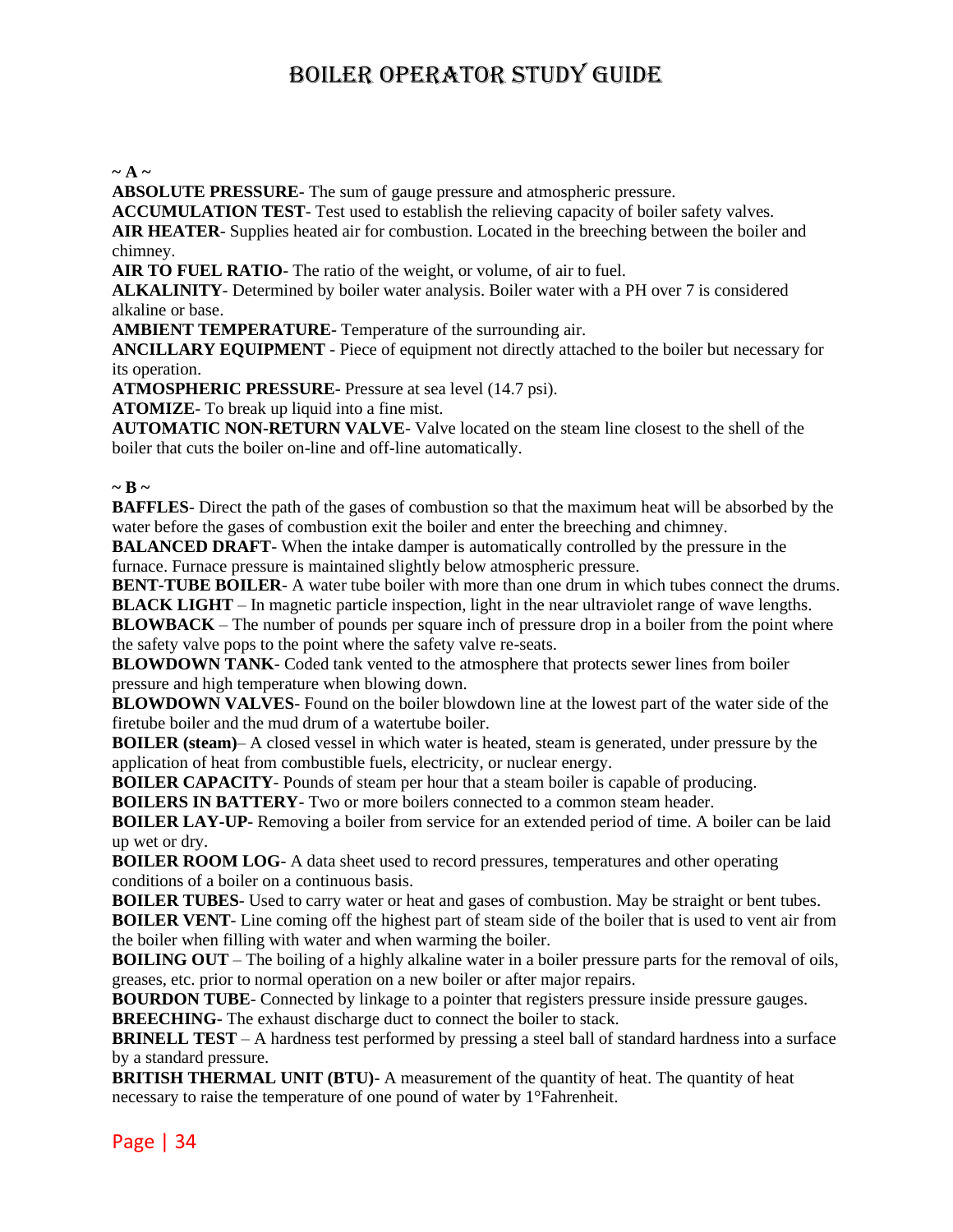**BURNER MANAGEMENT SYSTEM (BMS)** – A system of control devices and control logic used to ensure safe burner operation.

**BUTTERFLY VALVE-** A characterized valve used to control the gas flow to the burner.

**BYPASS DAMPER**- Controls the air temperature in air heaters or economizers in order to maintain sufficient temperature to prevent condensation of the flue gases.

**BYPASS LINE**- A pipeline that passes around a control, heater or steam trap. Used so that a plant can operate while equipment is serviced or repaired.

#### $\sim$  **C**  $\sim$

**CALIBRATE**- Adjusting a pressure gauge to conform to a test gauge.

**CARRYOVER**- Particles of water carried out with the flow of the steam into the main steam line and process equipment. Usually a result of foaming. Carryover is caused by faulty boiler water condition. **CAUSTIC CRACKING** – Also called caustic embrittlement cracking, usually occurring in carbon steels or iron-chromium nickel alloys that are exposed to concentrated hydroxide solutions at temperatures of 400 to 480˚f

**CAUSTIC EMBRITTLEMENT**- The collection of high alkaline material that leads to breakdown and weakening of boiler metal.

**CENTRIFUGAL FORCE**- Force caused by a rotating impeller that builds up in a centrifugal pump. Most boiler feed pumps are this type.

**CENTRIFUGAL PUMP**- Works on the principle of centrifugal force converted into water pressure by a rotating impeller.

**CHECK VALVE**- A valve designed to prevent reversal of flow and allow the flow of a liquid in one direction.

**CHEMICAL CONCENTRATION**- The amount of a specific chemical in the boiler water.

**CHEMICAL ENERGY**- Energy in the fuel converted to heat energy during the combustion process.

**CHIMNEY**- Used to create natural draft. Also referred to as a boiler stack and used to allow the exhausting of the gases of combustion to the atmosphere.

**COMBUSTION**- The rapid reaction of oxygen with a fuel that results in the release of heat.

**COMBUSTION AIR AND VENTILATION – NBIC 2.5.4** - The equipment room shall have an adequate air supply to permit clean & safe combustion, minimize soot formation, and maintain a minimum of 19.5% oxygen in the air of the boiler room.

**COMBUSTION AIR REQUIREMENTS – NBIC 2.5.4 –** The combustion and ventilation air should be supplied by either an unobstructed air opening or by power ventilation or fans.

**COMBUSTION AIR REQUIREMENTS – NBIC 2.5.4 –** Unobstructed air openings shall be sized on the basis of 1 square inch (650 sq. mm) free area per 2000 Btu/hr (586 W) Burner Input

**COMBUSTION CONTROL**- Regulates the air to fuel ratio supplied to the burner.

**COMPLETE COMBUSTION**- The burning of all supplied fuel using the minimum amount of excess air.

**COMPRESSIVE STRESS**- Occurs when two forces of equal intensity act from opposite directions, pushing toward the center of an object. Fire tubes in a firetube boiler are subjected to compressive stress. **CONDENSATE**- Steam that has lost its latent heat and has returned to water.

**CONDENSATE PUMP**- Used to return condensed steam (condensate) to the open feedwater heater.

**CONDENSATE TANK**- Utilized to store condensate (condensed steam) before it is delivered back to the open feedwater heater (Deaerator) by the condensate return pump.

**CONDENSE**- Process whereby steam turns back to water after the removal of its latent heat.

**CONDUCTION**- A method of heat transfer in which heat moves from molecule to molecule.

**CONDUCTIVITY**- A measure of the ability of electrons to flow through a solution. Used to measure the Total Dissolved Solids in the boiler water.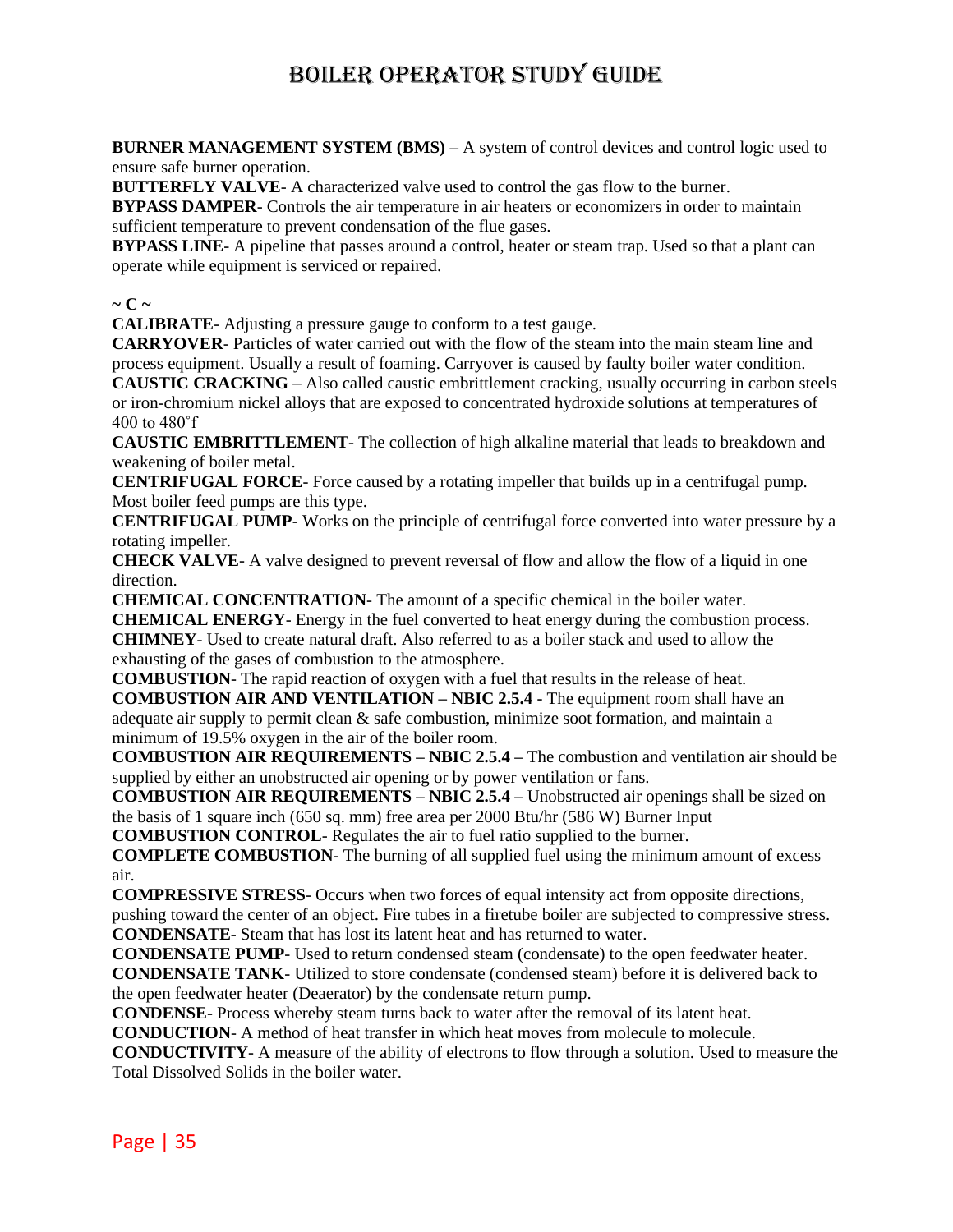**CONTINUOUS BLOWDOWN**- Used to control chemical concentrations and total dissolved solids in the boiler water.

**CONVECTION**- A method of heat transfer that occurs as heat moves through a fluid.

**COUNTERFLOW**- Principle used in heat exchangers where the medium being heated flows in one direction and the medium supplying the heat flows in the opposite direction.

**CRACKING OPEN**- Slowing opening a steam valve to allow pressure to equalize.

**CROSS "T"** - Used on connections on a water column for inspection of steam and water lines to ensure they are clean and clear.

**CYCLONE SEPARATOR**- Separates water droplets from steam using centrifugal force and by changing direction.

#### $\sim$ **D**  $\sim$

**DAMPER**- Used to control the flow of air or gases.

**DATA PLATE of a SAFETY RELIEF VALVE** - A plate securely fastened to a safety relief valve shall contain data & stamping required by the ASME and be a National Board Capacity Certified Valve.

**DATA STAMPING** – **SCOTCH MARINE BOILERS** – ASME BPVC, Section 1, PG-111.6 The ASME Code Stamping shall be performed directly on either side of the boiler shell near the normal water level line and as near as practical to the front tubesheet. These Stampings shall be left uncovered or an easily removable marked cover may be provided over the stamping when a boiler is covered with insulation, or jacketed.

**DATA STAMPING** – **WATERTUBE Drum Type BOILERS** – ASME BPVC, Section 1, PG-111.5.1 The ASME Code Stamping shall be performed directly on a head of the steam outlet drum near and above the manhole. These Stampings shall be left uncovered or an easily removable marked cover may be provided over the stamping when a boiler is covered with insulation, or jacketed.

**DEAERATING FEEDWATER HEATER**- Type of open feedwater heater utilized to mechanically scrub the dissolved oxygen & gases from the boiler feedwater prior to being supplied to the boiler. **DE-SUPERHEATING**- Removing heat from superheated steam to make it suitable for process.

**DISCHARGE PIPING**- Piping attached to the outlet side of a safety valve that conveys steam to the atmosphere.

**DRAFT**- The difference in pressure between two points that causes air or gases to flow.

**DRY PIPE SEPARATOR-** A closed pipe perforated at the top with drain holes on the bottom that remove moisture from the steam.

#### $\sim$ **E**  $\sim$

**ECONOMIZER**- Utilizes the waste heat from the gases of combustion to heat the feedwater. **ELEMENT**- A basic substance consisting of atoms.

**ENTHALPY**- Total heat in the steam specifically the total of the Latent Heat  $\&$  the Sensible Heat **EROSION**- Wearing away of metal caused by the wet steam.

**EQUALIZING LINE**- Line used to warm up the main steam line and equalize the pressure around the main steam stop valve to allow the steam line to warm-up slowly.

**EMERGENCY SHUTDOWN SWITCH (E-STOP) NBIC 2.5.3.2 – A manually operated remote** shutdown switch or circuit breaker located just outside the boiler room and marked for easy identification. **EVAPORATION TEST / SLOW DRAIN** - Test that checks the operation of the low water fuel cutoff

and mimics the loss of a feedwater pump to allow the boiler water level to fall slowly. **EXCESS AIR**- Air more than the theoretical amount of air needed for combustion and necessary to achieve complete combustion in a burner.

**EXPANSION BENDS**- Installed on boiler main steam lines to allow for the safe expansion and contraction of the steam piping.

**EXTERNAL TREATMENT**- Boiler water treated before it enters the boiler to remove scale-forming salts, dissolved oxygen and non-condensable gases.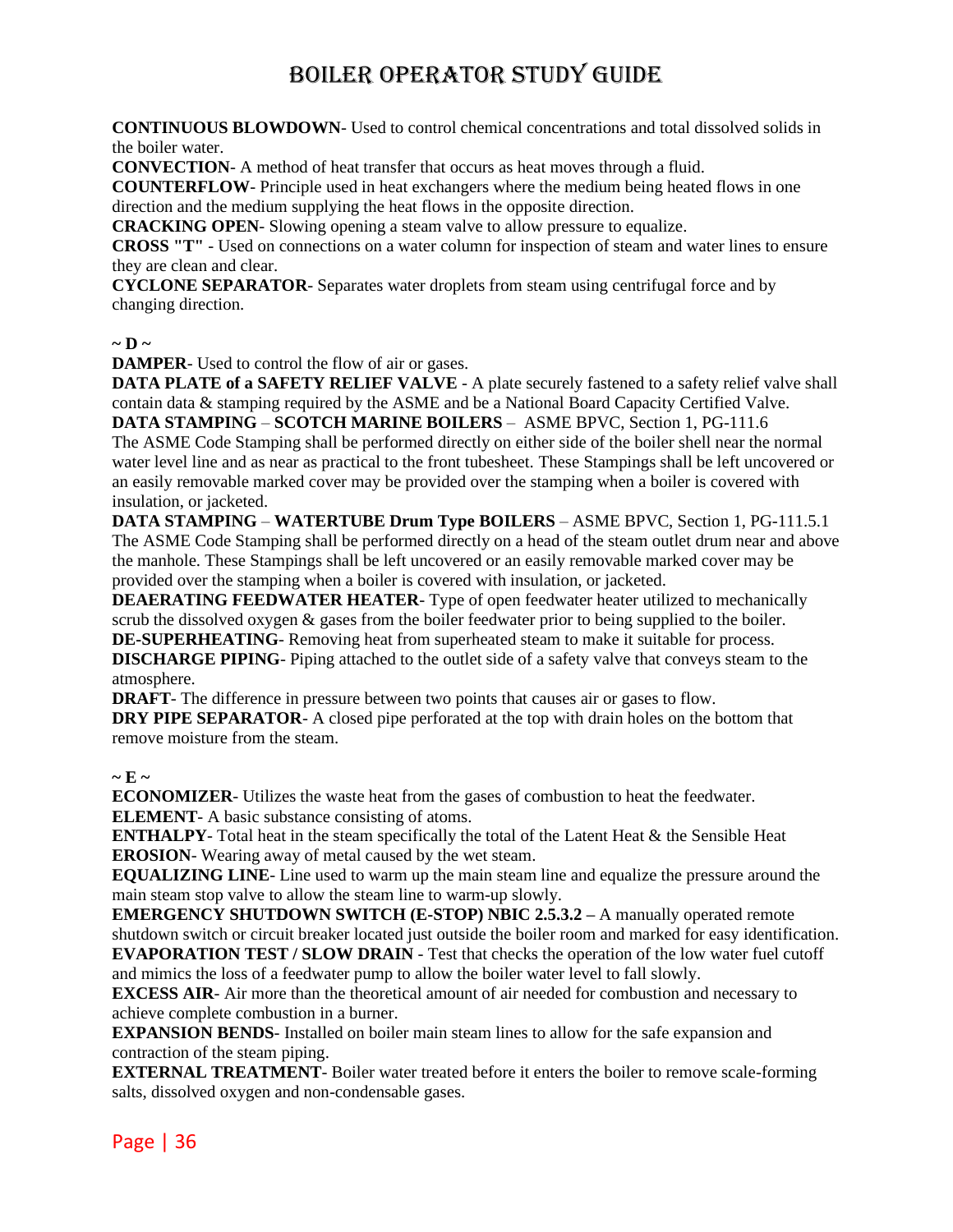#### $\sim$ **F**  $\sim$

**FEEDWATER**- Water that is supplied to the steam boiler.

**FEEDWATER HEATER**- Used to heat feedwater and prevent thermal shock before it enters the boiler. **FEEDWATER SUPPLY PIPING** - Lines leaving the open feedwater pump and going to the boiler to maintain the operating water level of the boiler and replace the water in the boiler due to evaporation. **FEEDWATER PUMP**- Pumps water from the open feedwater heater or Deaerator and delivers it to the

boiler at the proper pressure and capacity.

**FEEDWATER REGULATOR**- Control used to maintain a consistent NOWL that cuts down the danger of high or low water. Typically utilized on a modulating feedwater system.

**FEEDWATER TREATMENT**- Treatment that encompasses both internal treatment (chemicals added to the boiler), or external treatment using water softeners or reverse osmosis systems. Protects boiler from scale and corrosion.

**FIELD-ERECTED BOILER**- Boiler that must be erected in the field because of its size and complexity. **FIREBOX**- The part of the boiler where combustion of fuel takes place.

**FIRE TUBE BOILER-** Has heat and gases of combustion passing through tubes surrounded by water.

**FIRING RATE**- Amount of fuel the burner is capable of burning in a given unit of time.

**FITTINGS**- Trim found on the boiler that is used for safety, and/or efficiency.

**FLAME FAILURE**- When the flame in the furnace goes out and initiates a safety lockout of the Burner Management System (BMS).

**FLAREBACK**- Flames discharging from the boiler through access doors or ports caused by delayed ignition, furnace pressure buildup, or a failure to open exhaust stack dampers.

**FLASH BLOWDOWN HEAT RECOVERY SYSTEM** - A heat recovery system used to reclaim the heat from the surface blowdown water and used in conjunction with the continuous blowdown system. **FLASH POINT**- Temperature at which fuel oil, when heated, produces a vapor that flashes when exposed to an open flame.

**FLASH STEAM**- Created when water at a high temperature has a sudden drop in pressure.

**FLASH TANK**- Used with a continuous blowdown system to recover the flash steam from the water being removed from the steam and water drum.

**FLAT GAUGE GLASS**- Type of gauge glass used for pressure over 250 psi.

**FLEXIBLE JOINT**- Used to allow for expansion and contraction of steam or water lines.

**FLOW METER**- Meter used to measure the flow of steam or water in the system.

**FOAMING**- Rapid fluctuations of the boiler water level that can lead to priming or carryover. Caused by impurities on the surface of the boiler water (oil, fat, grease, chemical concentrations)

**FORCED DRAFT**- Mechanical draft produced by a fan forcing the combustion air into the furnace. **FREE-BLOWING DRAIN**- A valve installed between the two main steam stop valves on a boiler to remove trapped condensate from the main steam line, but more importantly, to establish the integrity of the steam valves on a boiler when inspecting the boiler while other boilers in battery are steaming.

**FRONT HEADER**- Connected to the steam and water drum by downcomer nipples.

**FUEL OIL HEATER**- Used to heat fuel oil at the correct temperature so it can be pumped and burned. Can be electric or steam.

**FUEL OIL PUMP**- Pump that takes fuel oil from the fuel oil tank and delivers it to the burner at the proper volume & pressure.

**FURNACE EXPLOSION**- Occurs when fuel or combustible gas has built up in the fire side of the boiler. Common causes are leaking fuel valves, failure of combustion air fans, or failure to purge the furnace.

**FURNACE VOLUME**- Amount of space available in a furnace to complete combustion.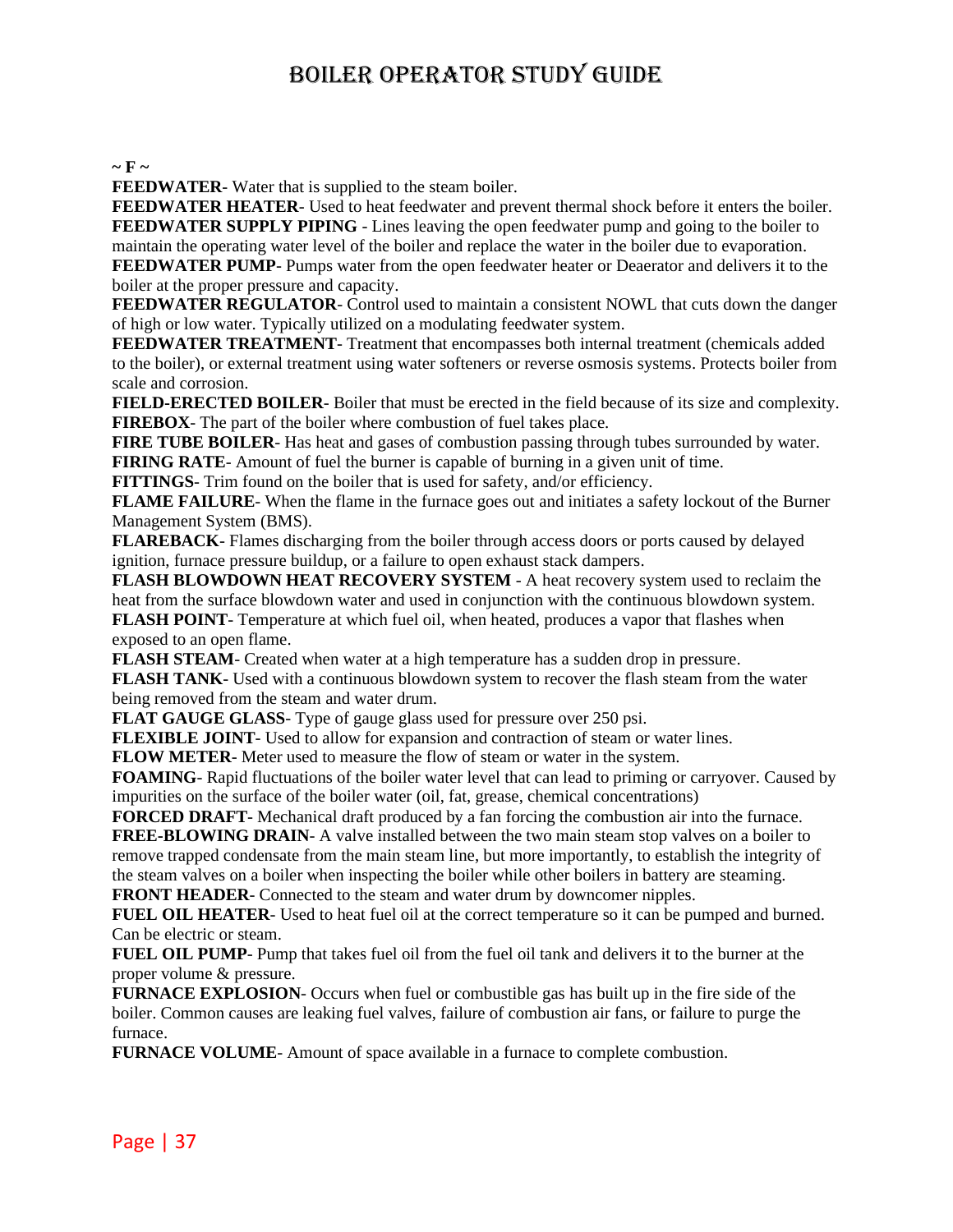$\sim$  **G**  $\sim$ 

**GAS ANALYZER**- Used to analyze the gases of combustion to determine combustion efficiency. **GAS COCK**- A manual quick-closing shutoff valve.

**GAS LEAK DETECTOR**- Device used to locate gas leaks in a boiler room.

**GAS PRESSURE REGULATOR**- Used to supply gas to the burner at the required volume & pressure needed for combustion of the gas.

**GASES OF COMBUSTION**- Gases produced by the combustion process.

**GATE VALVE**-Valve used on boilers as the main steam stop valve that when open offers no restriction to flow. Must be wide open or fully closed.

**GAUGE GLASS**- Device installed on water column to visually check the water level (may be tubular or flat). Lowest visible level must be 3 inches above the tubes on horizontal fire tube boilers or per manufacturers recommendations.

**GAUGE GLASS BLOWDOWN VALVE**- Valve used to remove any sludge and sediment from gauge glass lines.

**GAUGE PRESSURE**- Pressure above atmospheric pressure that is read on a pressure gauge and is recorded as PSI (pounds per square inch) or PSIG (pounds per square inch gauge).

**GLOBE VALVE**- A valve that is typically used for throttling services and can be utilized as a bypass valve to throttle feedwater to a boiler in the event of a failure of the automatic feedwater regulator.

#### **~ H ~**

**HANDHOLE**- A part found on both fire tube and water tube boilers that is removed for inspection and cleaning of the water side of the boiler.

**HEAT ENERGY**- Kinetic energy caused by molecular motion within a substance.

**HEAT EXCHANGER**- Any piece of equipment where heat is transferred from one substance to another. **HEAT RECOVERY SYSTEM**- Equipment that is installed to reclaim heat that is normally lost during the blowdown process and preheat the boiler feedwater. Utilized primarily with surface continuous

blowdown systems.

**HEAT TRANSFER**- Movement of heat from one substance to another that can be accomplished by radiant conduction or convection.

**HEATING SURFACE**- That part of the boiler that has heat and gases of combustion on one side and water on the other.

**HEATING VALUE**- Expressed in BTU's per gallon or per pound. Heating value varies with the type of fuel used.

**HIGH WATER ALARM**- Warns the operator of high-water condition in the boiler. High water condition in a boiler is considered dangerous due to the potential of causing damage from water hammer to the equipment, valves, and the steam pipe.

**HIGH FIRE**- Point of firing cycle when burner is burning the maximum amount of fuel per unit of time. **HIGH PRESSURE STEAM BOILER**- Boiler that operates at a steam pressure over 15 psi and over 6 boiler horsepower.

**HORIZONTAL RETURN TUBULAR BOILER**- Type of fire tube boiler that consists of a drum suspended over the firebox.

**HUDDLING CHAMBER**- Part on a safety valve that increases the area of the safety valve disc, thus increasing the total upward force, causing the valve to pop open.

**HYDROGEN**- A basic element that is present in gas, coal and fuel oil.

**HYDROSTATIC PRESSURE**- Water pressure per vertical foot (.433) exerted at the base of a column of water.

**HYDROSTATIC TEST**- A pressure test made using water to test the integrity of the pressure vessel after manufacture or after repair work on the steam or water side of a boiler or a pressure vessel.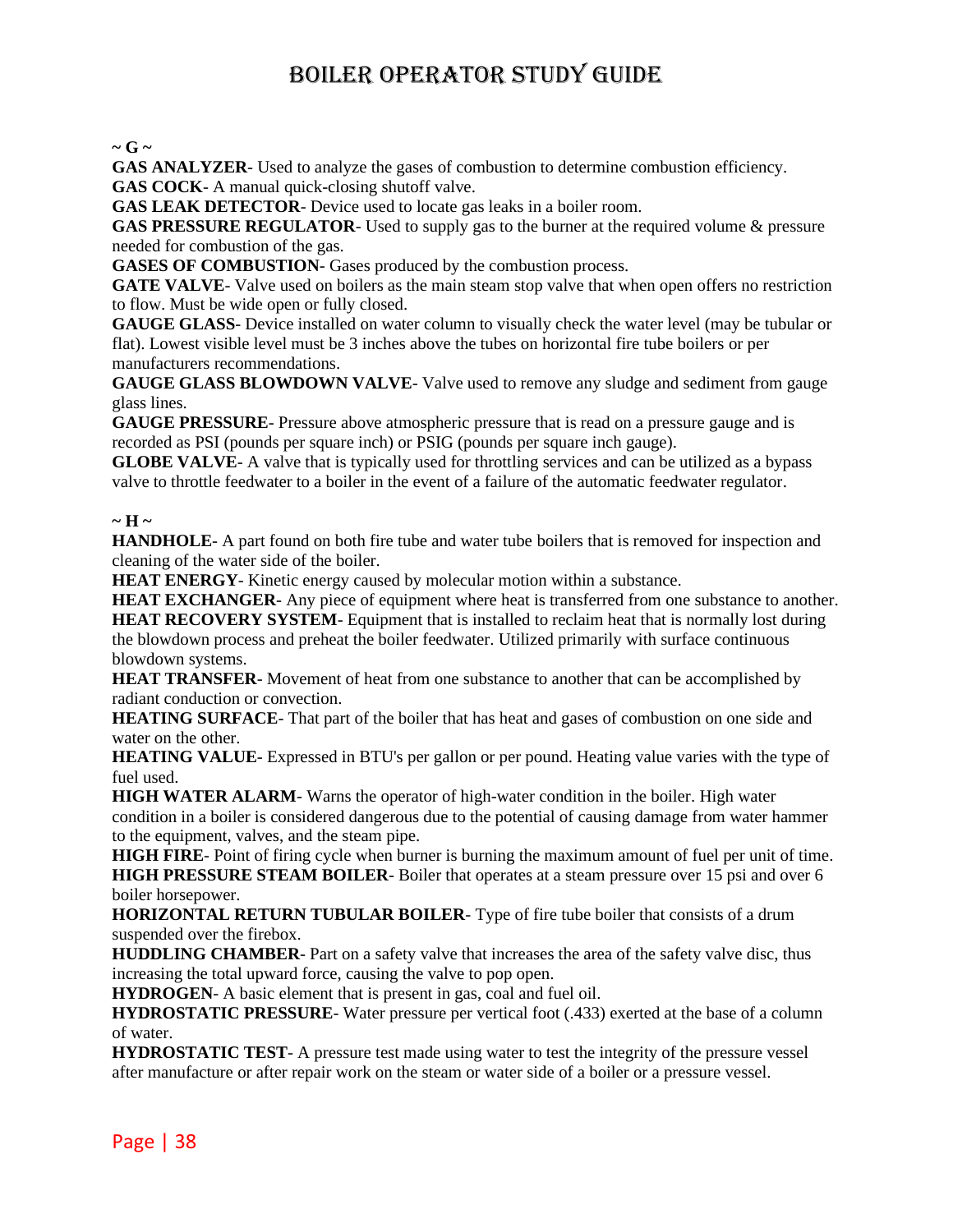#### $\sim$ **I**  $\sim$

**IGNITION**- The lightoff point of a combustible material.

**IMPELLER**- The rotating element found in a centrifugal pump that converts centrifugal force into pressure.

**INCOMPLETE COMBUSTION**- Occurs when all the fuel is not burned, resulting in the formation of smoke, smoke, and dangerous carbon monoxide.

**INDUCED DRAFT**- Draft that is produced mechanically using a fan located between the boiler and the chimney.

**INFRARED**- Invisible light rays produced by the combustion process and detected by a flame scanner. **INSULATION**- Material used to cover steam, water, and fuel oil lines for burn protection and to reduce the radiant heat losses.

**INTERLOCK**- Used with burner controls to ensure proper operating sequence.

**INTERNAL FEEDWATER LINE**- Perforated line located just below the NOWL in a watertube boiler that distributes the relatively cool feedwater over a large area to prevent thermal shock to the boiler metal. **INTERNAL FURNACE (Main Furnace Tube)**- Furnace that is located within the boiler and is surrounded by water in the scotch marine firetube boiler.

**INTERNAL OVERFLOW**- A pipeline located in an open feedwater heater that prevents the water level from exceeding a fixed level and flooding the system.

**INTERNAL TREATMENT**- The addition of chemicals directly into the boiler water to control pitting, scale, corrosion, and caustic embrittlement.

**INSTRUMENT (BOILER)**- Device that measures, indicates, records and controls boiler room systems. **ION (ZEOLITE) EXCHANGER**- Water softener that uses zeolite to soften water for use in the boiler.

#### $\sim$  **L**  $\sim$

**LIGHTING OFF**- The ignition of the fuel.

**LIME-SODA PROCESS**- A process that uses lime and soda ash to soften water.

**LIMIT CONTROL**- A control switch that shuts off the fuel when temperature or pressure exceeds the normal operating control setting.

**LIVE STEAM**- Steam that leaves the boiler directly without having its pressure reduced in process operations.

**LOW FIRE**- Point of firing cycle where burner is burning the minimum amount of fuel per unit of time. **LOW PRESSURE STEAM BOILER**- Boilers that operate at a steam pressure of no more than 15 psi. **LOW WATER**- Whenever the water level in the gauge glass is below the normal operating water level. **LOW WATER FUEL CUTOFF**- A device located below the normal operating water level (NOWL) of a boiler and is positioned according to the manufacturer guidelines, The Low Water Fuel Cutoff shuts off the burner in the event of a low water condition, preventing damage to the tubes and a possible boiler rupture or explosion.

#### $\sim$  **M**  $\sim$

**MAIN STEAM HEADER**- That part of the steam system which connects boilers in battery and then distributes the steam to wherever it is needed.

**MAIN STEAM STOP VALVE**- Valve or valves found on the main steam line leaving the boiler. **MAKE-UP WATER**- Water that must be added to the boiler to replenish the water that is evaporated to steam and supplied to the process.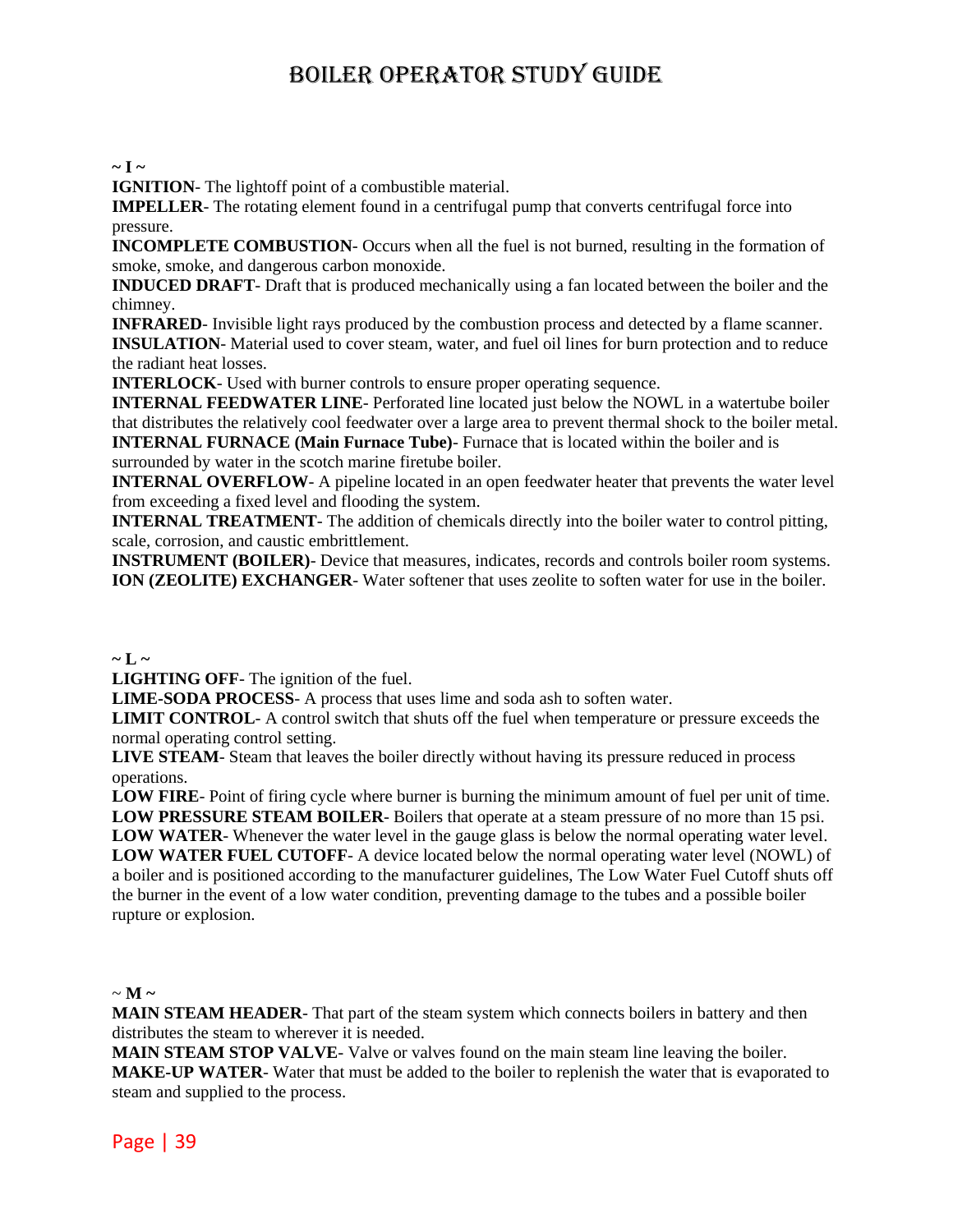**MANHOLE**- Opening found on the steam and water side of a boiler that is used for cleaning and inspection of the boiler.

**MANOMETER**- Instrument used to measure boiler draft.

**MANUAL-RESET SECONDARY LOW-WATER FUEL CUTOFF** - Used to shut off the fuel to the burner in the event the primary low water fuel cutoff fails in a low water condition and requires the operator to manually reset the control once the water level in the boiler has been re-established. The control is usually located ¾" to 1" below the level of the primary low water fuel cutoff.

**MAWP (MAXIMUM ALLOWABLE WORKING PRESSURE)**- Determined by the design and construction of the boiler in conformance with the ASME code.

**MICROPROCESSOR (Burner Management System BMS)**- A computer acting as a flame-monitoring device that programs the burner, blower motor, ignition and fuel valves to provide for safe burner operation.

**MODULATING MOTOR**- Receives signals from the modulating pressure control and works in conjunction with a jack shaft to position the air to fuel ratio linkage.

**MODULATING PRESSURE CONTROL**- Located at the highest part of the steam side of the boiler and sends a signal to the modulating motor that controls the firing rate of the burner.

**MUD DRUM**- Lowest part of the water side of a water tube boiler.

**MULTIPLE-PASS BOILER**- Boilers that are equipped with baffles to direct the flow of the gases of combustion so that the gases make more than one pass over the heating surfaces.

#### $\sim$  N  $\sim$

**NATURAL GAS-** A combustible gas that is found in pockets trapped underground and consists mainly of methane.

**NON-ADHERING SLUDGE**- Residue formed in a boiler when scale-forming salts are created by adding feedwater chemicals. The chemicals prevent the sludge from adhering to the tubes and allows the sludge to be discharged utilizing the bottom blowdown valve.

**NON-CONDENSABLE GASES**- Gases found in boiler makeup water (oxygen) and in the condensate. **NORMAL OPERATING CONTROL** - Device that controls pressure or temperature in a specific range (see PRESSURE CONTROL).

**NOWL (NORMAL OPERATING WATER LEVEL)**- Water level carried in the boiler gauge glass during normal operation (approximately one-third to one-half glass).

#### $\sim$  0  $\sim$

**OPERATING RANGE-** Range that must be set when using an ON/OFF combustion control in order to prevent extremes in firing rate.

**ORIFICE PLATE**- Plate with a fixed opening that is installed in a pipeline to give a certain pressure drop across the opening and measure the capacity of the liquid or steam flowing within the pipe. **OUTSIDE STEM AND YOKE VALVE (OS&Y)**- Shows by the position of the stem whether it is open

or closed. Used as boiler main steam stop valve(s).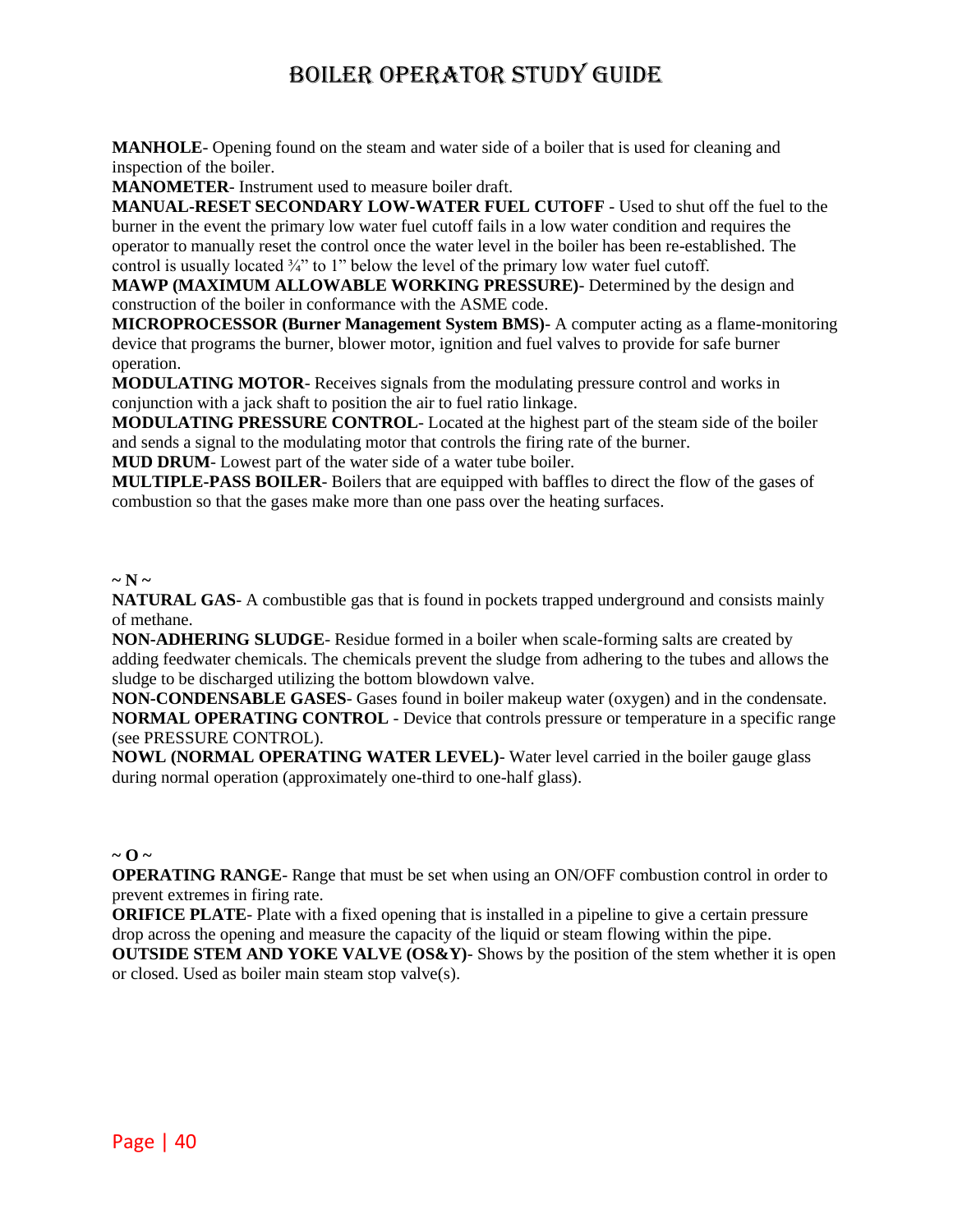#### $\sim$  **P**  $\sim$

**PACKAGE BOILER-** A Boiler that is shipped from the factory completely assembled with its own feedwater pumps, fuel system and draft fans.

**PACKING GLAND**-Holds packing or seals in place on valves and pumps to minimize leakage. **PERFECT COMBUSTION**- Burning of all the fuel with the theoretical amount of air. Can only be achieved in a laboratory.

**PILOT**- Used to ignite fuel at the proper time in a firing cycle.

**PIPELINE HEATER**- Electric heater attached to the fuel oil line in order to maintain proper fuel oil temperature (viscosity) for moving fuel oil.

**PNEUMATIC SYSTEM-** A system of control that uses air as the operating medium.

**POPPING PRESSURE**- Predetermined pressure at which a safety valve opens and remains open until the pressure drops.

**POP-TYPE SAFETY VALVE-** Valve with a predetermined popping pressure.

**POSITIONING CONTROLLER-** A control that regulates air and fuel going to a boiler furnace.

**POST-PURGE**- The passing of air through a furnace after normal burner shutdown to remove any fuel. **POUR POINT**- Lowest temperature at which fuel oil flows as a liquid.

**PRE-PURGE**- The passing of air through a furnace prior to light-off to remove any fuel or fuel vapors. **PRESSURE CONTROL**- Attached to the highest part of the steam side of a boiler to control its operating range.

**PRESSURE GAUGE**- Calibrated in pounds per square inch. Used to indicate various pressures in the system.

**PRESSURE-REDUCING STATION**- Where steam pressure is reduced for a specific plant process. **PRIMARY AIR-** Air supplied to the burner that regulates the rate of combustion.

**PROCESS STEAM**- Steam used in the plant for manufacturing purposes.

**PRODUCTS OF COMBUSTION**- Gases that are formed as a fuel is burned in the furnace.

**PROGRAMMER**- Control that initiates the pre-purge and controls the burner through a firing cycle. **PROPORTIONING CHEMICAL FEED PUMP**- Pump that can be adjusted to feed chemicals to a boiler over a 24-hour period.

**PROVING PILOT**- Sighting the pilot through the scanner to verify that the pilot is lit.

**PSI (POUNDS PER SOUARE INCH)**- Unit of measurement used to express the amount of pressure present in a given structure or system.

**PUMP CONTROLLER**- Starts and stops a feedwater pump, depending on the water level in the boiler. **PURGE PERIOD**- Before ignition and after burner shutdown to remove any explosive combustibles. **PYROMETER**- High-pressure thermocouple used to measure furnace temperatures.

#### $\sim$  0  $\sim$

**QUALITY OF STEAM**- Term used to express the moisture content present in saturated steam. Quality of steam effects the BTU content of the steam.

**QUICK-CLOSING VALVE-** Valve that requires a one-quarter turn to be fully open or closed.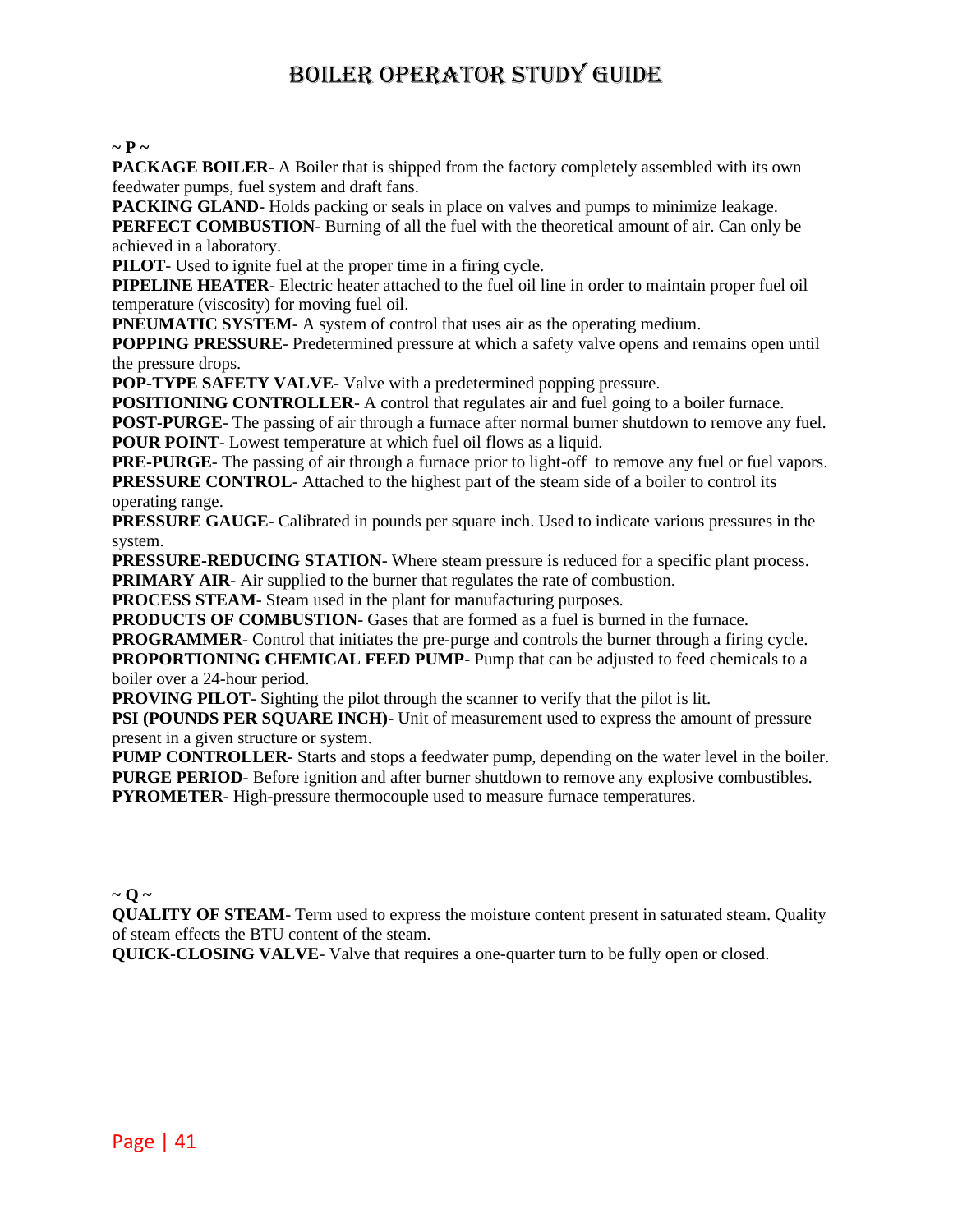#### $\sim$ **R**  $\sim$

**RADIANT SUPERHEATER-** A nest of tubes that the saturated steam passes through to acquire heat. **RATE OF COMBUSTION**- The amount of fuel that is being burned in the furnace per unit of time. **RAW WATER**- Untreated water from wells or city water lines.

**RECIPROCATING PUMP**- Positive-displacement pump used to pump liquids.

**RECORDER**- An instrument that records data such as pressures and temperatures over a period of time. **REFRACTORY** – Refracts the heat and protects the boiler doors, components, etc. from overheating.

**RELIEF VALVE**- Used to protect liquid systems from excessive pressure.

**RESET**- Switch that must be reset manually after tripping.

**RINGELMANN**- Chart used as a means of determining smoke density.

**ROTOMETER**- Variable-area flow meter that measures the flow of a fluid.

#### $\sim$  **S**  $\sim$

**SAFETY VALVE BLOWDOWN-** Drop in pressure between popping pressure and reseating pressure (usually 2 to 8 psi below popping pressure but never more than 4%).

**SAFETY VALVE CAPACITY**- Measured in pounds of steam per hour safety valves can discharge.

**SATURATED STEAM**- Steam at a temperature that corresponds with its pressure.

**SCALE**- Deposits caused by improper boiler water treatment.

**SCALE-FORMING SALTS**- Salts such as calcium carbonate and magnesium carbonate that when in solution tend to form a hard, brittle scale on hot surfaces.

**SCANNER**- Device that monitors the pilot and main flame of the burner or furnace.

**SCOTCH MARINE BOILER-** A fire tube boiler with an internal furnace.

**SECONDARY AIR**- Air needed to complete the combustion process.

**SEDIMENT**- Particles of foreign matter present in boiler water.

**SHEAR STRESS**- Occurs when two forces of equal intensity act parallel to each other but in opposite directions.

**SINUOUS HEADER**- Found on water tube boilers. Tubes are expanded, rolled and beaded into front and rear headers.

**SIPHON**- Protective device used between the steam and Bourdon tube in a steam pressure gauge.

**SLOW-OPENING VALVE**- Valve that requires five full turns of its handwheel to be fully open or closed. Utilized as a bottom blowdown valve for boilers.

**SLUDGE**- Accumulation residue produced from impurities in water.

**SMOKE DENSITY**- Varies from clear to dark. Determined by the amount of light that passes through the smoke as it leaves the boiler.

**SMOKE INDICATOR**- An indicating or recording device that shows the opacity or density of the smoke leaving the chimney.

**SOLENOID VALVE**- An electromagnetic valve positioned open or closed.

**SOLID STATE**- An electronic system using transistors in place of electronic tubes.

**SOOT**- Carbon deposits resulting from incomplete combustion.

**SOOT BLOWERS**- Used to remove soot from around tubes to increase boiler efficiency. Mostly found on water tube boilers.

**SPALLING**- Hairline cracks in boiler brickwork (refractory) due to changes in furnace temperature. **SPONTANEOUS COMBUSTION**- Occurs when combustible materials self-ignite.

**STAYS AND STAYBOLTS**- steel rods (round or square) used in boilers to reinforce flat surfaces to prevent bulging. Primarily used to reinforce the flat surfaces of the tubesheets in firetube boilers.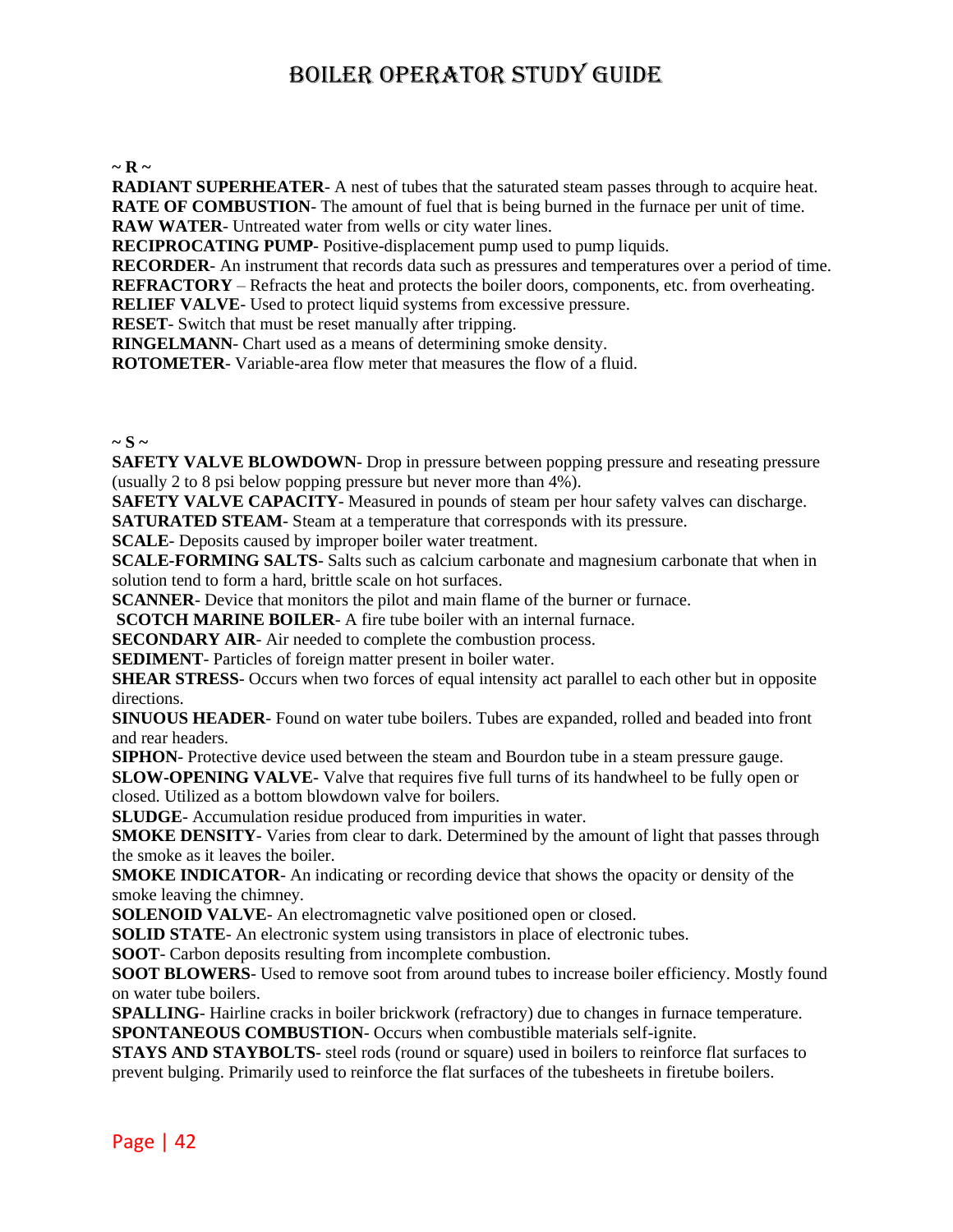**STEAM AND WATER DRUM**- The pressure vessel in a steam boiler that contains both steam and water.

**STEAM BOILER**- A closed pressure vessel in which water is converted to steam by the application of heat.

**STEAMBOUND**- Condition that occurs when the temperature in the open feedwater heater gets too high and the feedwater pump cannot deliver water to the boiler.

**STEAM SEPARATOR-** Device used to increase the quality of steam. Found in the steam and water drum.

**STEAM SPACE**- The space above the water line in the steam and water drum.

**STEAM STRAINER**- Used before steam traps and turbine throttle valves to remove solid impurities.

**STEAM TRAP**- An automatic device that removes gases and condensate from steam lines and heat exchangers without the loss of steam. Prevents water hammer of steam lines and equipment.

**STEAM TURBINE**- Used to drive boiler auxiliaries or generators in large plants.

**STOPCOCK (GAS COCK)**- A quick-opening or closing valve found on gas lines.

**SUCTION PRESSURE- (Net Positive Suction Pressure NPSH)** Pressure on the liquid at the suction side of a pump and is calculated in Feet.

**SULFUR**- A combustible element found in coal and fuel oil.

**SUPERHEATED STEAM**- Steam at a temperature above its corresponding pressure.

**SUPERHEATER**- Used to increase the amount of heat in the steam.

**SUPERHEATER DRAIN**- Valve found on the superheater header outlet. Used to maintain flow throughout the superheater during start-up and shutdown.

**SURFACE BLOWDOWN VALVE (skimmer valve)** - Used to remove impurities from the surface of the water in a steam and water drum of a watertube boiler or the area just above the top row of tubes in a firetube boiler.

**SURFACE CONDENSER**- A shell-and-tube vessel used to reduce the exhaust pressure on the outlet end of turbines or engines.

**SURFACE TENSION**- Caused by impurities on the top of the water in the steam and water drum. **SUSPENSION SLING**- Used to support the drum of the HRT boiler.

**SYNCHRONIZE**- To balance out combustion controls before switching to automatic.

 $\sim$  T  $\sim$ 

**TENSILE STRESS**- Occurs when two forces of equal intensity act on an object, pulling in opposite directions. Affects boiler plates and staybolts.

**THERM**- Unit used to measure BTU content of natural gas. A therm has 100,000 BTU.

**THERMAL EFFICIENCY**- The ratio of the heat absorbed by the boiler to the heat available in the fuel per unit of time.

**THERMOCOUPLE**- Used to measure temperatures in the system and send them back to a recording chart.

**THERMOMETER**- Instrument used to measure temperature (degree of heat). Calibrated in degrees Celsius or degrees Fahrenheit.

**THROUGH STAYS**- Found on fire tube boilers (HRT and scotch marine) to keep front and rear tube sheets from bulging.

**TOTAL FORCE**- Total pressure that is acting on an area, determined by diameter and pressure.

**TRY COCKS**- Test Valves mounted on a water column to serve as a Secondary means of determining the water level in a boiler.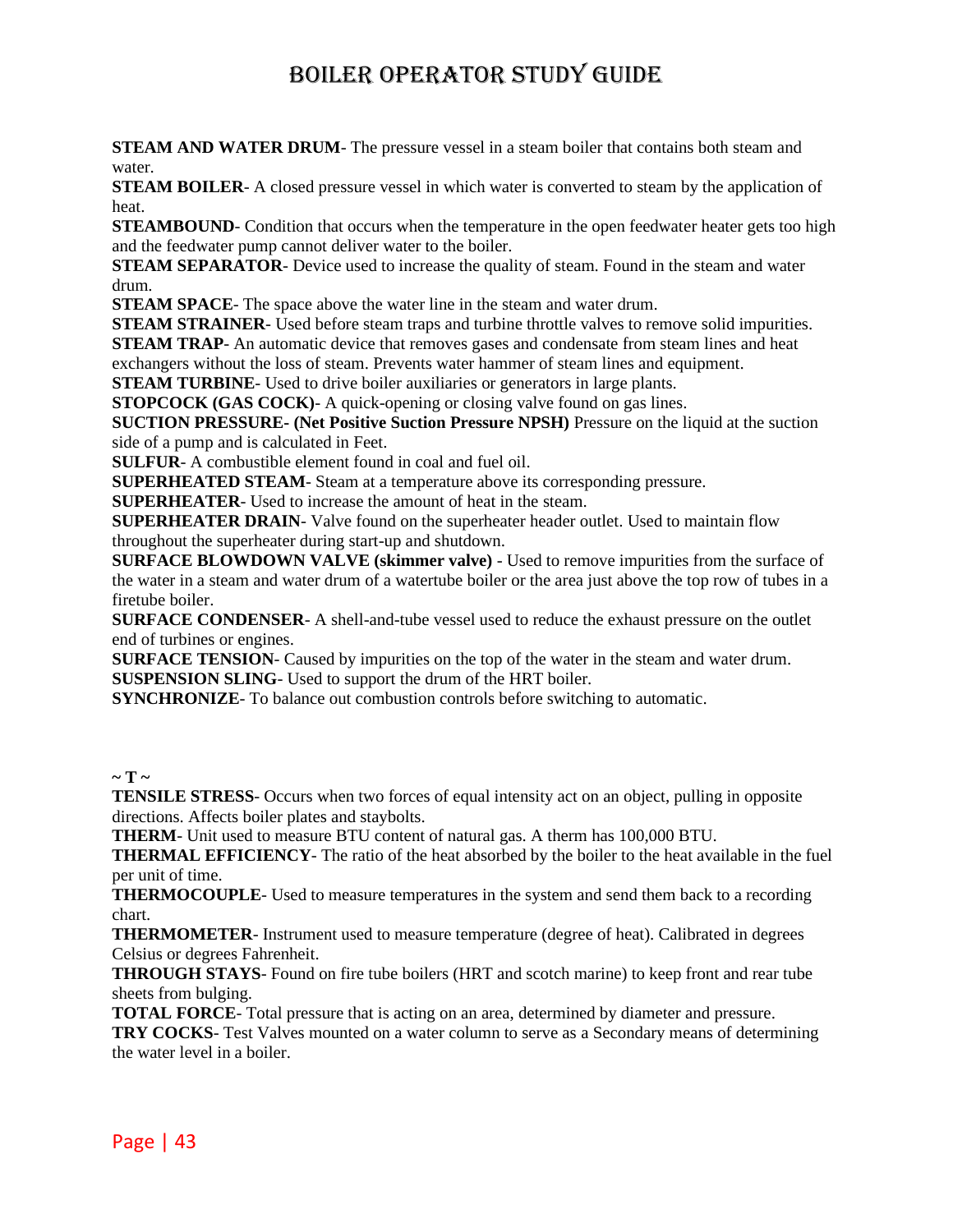**TUBE SHEET**- Tubes are rolled, expanded and beaded into front and rear tube sheets of HRT and scotch marine boilers and upper and lower tube sheets of vertical fire tube boilers.

**TUBULAR GAUGE GLASS**- Round gauge glass used for pressures up to and including 250 psi.

**TURBINE STAGES**- That part of the turbine where steam gives up its energy to the turbine blades. As the steam pressure drops, the stages (blades) become larger.

**TURBULENCE**- Movement of water in the steam and water drum.

#### $\sim$  U  $\sim$

**ULTRAVIOLET**- A form of light that is produced during combustion.

#### $\sim$  **V**  $\sim$

**VACUUM**- A pressure below atmospheric pressure.

**VACUUM GAUGE**- Pressure gauge used to measure pressure below the atmosphere that is calibrated in inches of mercury.

**VENT CONDENSER**- Removes oxygen and other noncondensable gases in a deaerating feedwater heater.

**VENTURI**- A constricting device used in pipelines to measure flow.

**VERTICAL FIRE TUBE BOILER**- One-pass boiler that has fire tubes in a vertical position. Vertical fire tube boilers are classified as wet-top or dry-top.

#### $\sim$  **W**  $\sim$

**WARPING**- Bending or distortion of boiler or superheater tubes, usually caused by overheating.

**WATER COLUMN**- Reduces fluctuations of boiler water to obtain a better reading of the water level in the boiler gauge glass. Located at the NOWL.

**WATER COLUMN BLOWDOWN VALVE**- Valve on the bottom of the water column used to remove sludge and sediment that might collect at the bottom of the water column.

**WATER HAMMER**- A banging condition that is caused by steam and water mixing in a steam line or in process equipment.

**WATER SOFTENING**- The removal of scale-forming salts from water.

**WATER TUBE BOILER**- Boiler that has water in the tubes with heat and gases of combustion around the tubes.

**WATERWALL**- Vertical or horizontal tubes found in the furnace area of water tube boilers that lengthen the life of the refractory.

**WATERWALL BLOWDOWN VALVE**- Approved valve used to remove sludge and sediment from waterwalls and waterwall headers in a watertube boiler.

**WINDBOX (PLENUM CHAMBER)**- Pressurized air chamber that supplies air to a furnace.

#### $\sim Z \sim$

**ZEOLITE**- A resin material that is used in the ion exchange process of a water softener. A Brine (Salt) solution is utilized to charge the Zeolite Resin and remove the Calcium and Magnesium Hardness from the resin.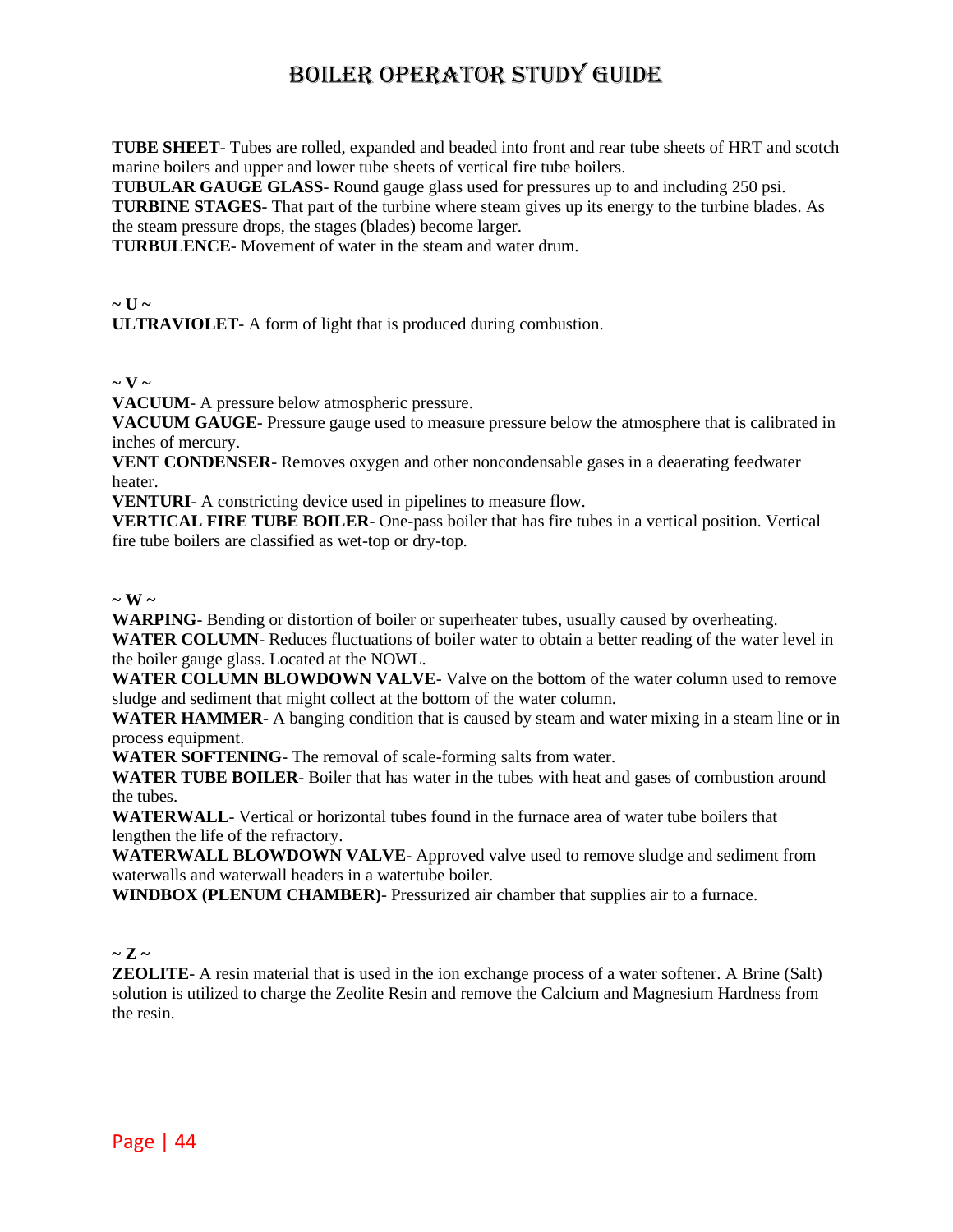OUR MISSION: The Arkansas Boiler Association exists to promote safety in the inspection, operation, construction and repairs of boilers and pressure vessels. This will be accomplished through effective communication between all involved parties and education of its members and the public.

#### **OFFICERS**

*President* Dave Mille, Founder and President of Mid-South Steam Boiler & Engineering Co.

*Vice President*  Debra Ward, Sr. Loss Control Administrator Tyson Foods, Property Risk Control

*Treasurer*  Dave Sullivan, Chief Boiler Inspector State of Arkansas

*Secretary* Kenneth L. Watson, District Manager ARISE Boiler Inspection and Insurance Company, RRG

#### **BOARD MEMBERS**

Craig Henry, Maintenance Superintendent John W. Turk Power Plant

David James Pinell, Senior Inspection Specialist OneCIS Insurance Company

J. Alan Terrell, Senior B & M Engineering Specialist FM Global Ins. Co.

Stephen G. Case, P.E., Associate Mechanical Engineer FutureFuel Chemical Company

Steve W. Schneeberger, RRE CNA Risk Control Director

William Adkins, Manager Field Services, Hartford-Remote Hartford Steam Boiler Inspection & Insurance Co.

Ernest Brantley, Senior Boiler Inspector AXA XL Insurance, Boiler & Property Consulting, LLC

#### **ACKNOWLEDGEMENT TO THE FOUNDER**

Dennis Hannon, Past Chief Boiler Inspector State of Arkansas